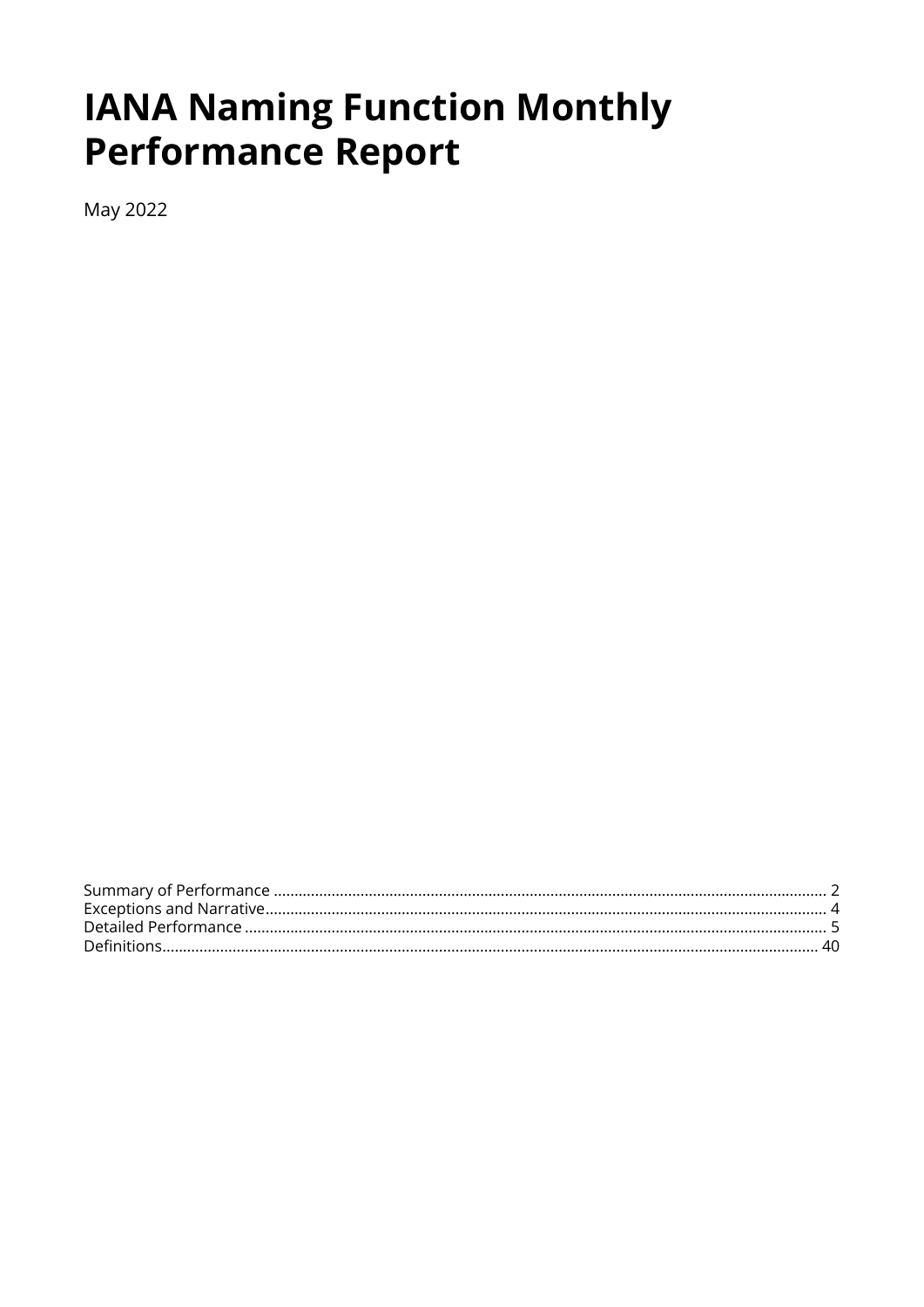# <span id="page-1-0"></span>**Summary of Performance**

| Metric                                                                                                      | Category                                                                                            | Expected                                                     | Actual                                                               | Detail                                                   |
|-------------------------------------------------------------------------------------------------------------|-----------------------------------------------------------------------------------------------------|--------------------------------------------------------------|----------------------------------------------------------------------|----------------------------------------------------------|
| Submission                                                                                                  |                                                                                                     |                                                              |                                                                      |                                                          |
| Acceptance Recognition<br>Acceptance Recognition<br><b>Acceptance Recognition</b><br>Acceptance Recognition | Routine (Technical)<br>Routine (Non-Technical)<br>gTLD Creation/Transfer<br>ccTLD Creation/Transfer | ≤60s (95.0%)<br>≤60s (95.0%)<br>≤60s (95.0%)<br>≤60s (95.0%) | $\vee$ 0.85s<br>$\vee$ 1.93s<br>$\checkmark$ $-$<br>$\checkmark$ $-$ | p <sub>5</sub><br>p <sub>5</sub><br>p6<br>p <sub>6</sub> |
| Acceptance Recognition<br>Manual Lodgment Time                                                              | Other Changes<br>Routine (Technical)                                                                | ≤60s (95.0%)<br>≤3d (95.0%)                                  | $\checkmark$ —<br>$\vee$ 0.40d                                       | p6<br>p7                                                 |
| Manual Lodgment Time<br>Manual Lodgment Time<br>Manual Lodgment Time                                        | Routine (Non-Technical)<br>gTLD Creation/Transfer<br>ccTLD Creation/Transfer                        | ≤3d (95.0%)<br>≤3d (95.0%)<br>≤3d (95.0%)                    | $\checkmark$ $-$<br>$\checkmark$ $-$<br>$\checkmark$ $-$             | p7<br>p7<br>p8                                           |
| Manual Lodgment Time                                                                                        | Other Changes                                                                                       | ≤3d (95.0%)                                                  | $\checkmark$ $-$                                                     | p8                                                       |
| <b>Technical Checks</b>                                                                                     |                                                                                                     |                                                              |                                                                      |                                                          |
| <b>Technical Check (First)</b>                                                                              | Routine (Technical)                                                                                 | ≤50m (95.0%)                                                 | $\vee$ 0.42m                                                         | p9                                                       |
| <b>Technical Check (First)</b><br><b>Technical Check (First)</b>                                            | gTLD Creation/Transfer<br>ccTLD Creation/Transfer                                                   | ≤50m (95.0%)<br>≤50m (95.0%)                                 | $\checkmark$ $=$<br>$\checkmark$ $=$                                 | p9<br>p9                                                 |
| Technical Check (First)                                                                                     | Other Changes                                                                                       | ≤50m (95.0%)                                                 | $\checkmark$ $-$                                                     | p9                                                       |
| <b>Technical Check (Retest)</b>                                                                             | Routine (Technical)                                                                                 | ≤10m (95.0%)                                                 | $\vee$ 4.43m                                                         | p10                                                      |
| <b>Technical Check (Retest)</b>                                                                             | gTLD Creation/Transfer                                                                              | ≤10m (95.0%)                                                 | $\checkmark$ $-$                                                     | p10                                                      |
| <b>Technical Check (Retest)</b>                                                                             | ccTLD Creation/Transfer                                                                             | ≤10m (95.0%)                                                 | $\checkmark$ $-$                                                     | p10                                                      |
| <b>Technical Check (Retest)</b>                                                                             | Other Changes                                                                                       | ≤10m (95.0%)                                                 | $\checkmark$ —                                                       | p11                                                      |
| Technical Check (Supplemental)                                                                              | Routine (Technical)                                                                                 | ≤10m (95.0%)                                                 | $\sim$ 0.40m                                                         | p11                                                      |
| Technical Check (Supplemental)                                                                              | gTLD Creation/Transfer                                                                              | ≤10m (95.0%)                                                 | $\checkmark$ $-$                                                     | p11                                                      |
| Technical Check (Supplemental)                                                                              | ccTLD Creation/Transfer                                                                             | ≤10m (95.0%)                                                 | $\checkmark$ —                                                       | p12                                                      |
| Technical Check (Supplemental)                                                                              | Other Changes                                                                                       | ≤10m (95.0%)                                                 | $\checkmark$ $=$                                                     | p12                                                      |
| <b>Contact Confirmations</b>                                                                                |                                                                                                     |                                                              |                                                                      |                                                          |
| Email Dispatch                                                                                              | Routine (Technical)                                                                                 | ≤60000ms (95.0%)                                             | $\sim$ 2.00ms                                                        | p13                                                      |
| Email Dispatch                                                                                              | Routine (Non-Technical)                                                                             | ≤60000ms (95.0%)                                             | × 68981689.10ms                                                      | p13                                                      |
| Email Dispatch                                                                                              | gTLD Creation/Transfer                                                                              | ≤60000ms (95.0%)                                             | $\checkmark$ $-$                                                     | p14                                                      |
| Email Dispatch                                                                                              | ccTLD Creation/Transfer                                                                             | ≤60000ms (95.0%)                                             | $\checkmark$ $-$                                                     | p14                                                      |
| Email Dispatch                                                                                              | Other Changes                                                                                       | ≤60000ms (95.0%)                                             | $\checkmark$ $-$                                                     | p14                                                      |
| Recognition of Confirmation                                                                                 | Routine (Technical)                                                                                 | ≤60000ms (95.0%)                                             | $\sim$ 1.00ms                                                        | p15                                                      |
| Recognition of Confirmation                                                                                 | Routine (Non-Technical)                                                                             | ≤60000ms (95.0%)                                             | $\sim$ 1.00ms                                                        | p15                                                      |
| Recognition of Confirmation                                                                                 | gTLD Creation/Transfer                                                                              | ≤60000ms (95.0%)                                             | $\checkmark$ $-$                                                     | p15                                                      |
| Recognition of Confirmation                                                                                 | ccTLD Creation/Transfer                                                                             | ≤60000ms (95.0%)                                             | $\checkmark$ $=$                                                     | p16                                                      |
| Recognition of Confirmation                                                                                 | Other Changes                                                                                       | ≤60000ms (95.0%)                                             | $\checkmark$ $-$                                                     | p16                                                      |
| <b>Staff Processing</b>                                                                                     |                                                                                                     |                                                              |                                                                      |                                                          |
| Validation and Reviews                                                                                      | Routine (Technical)                                                                                 | ≤5d (90.0%)                                                  | $\sim$ 0.00d                                                         | p17                                                      |
| Validation and Reviews                                                                                      | Routine (Non-Technical)                                                                             | ≤5d (90.0%)                                                  | $\vee$ 0.36d                                                         | p17                                                      |
| Validation and Reviews<br>Validation and Reviews                                                            | gTLD Creation/Transfer<br>ccTLD Creation/Transfer                                                   | ≤10d (90.0%)<br>N/A                                          | $\checkmark$ $-$                                                     | p17                                                      |
| Validation and Reviews                                                                                      | Other Changes                                                                                       | N/A                                                          |                                                                      | p18                                                      |
| Third Party Approval                                                                                        | ccTLD Creation/Transfer                                                                             | N/A                                                          |                                                                      | p18<br>p19                                               |
| ccTLD Creation/Transfer                                                                                     |                                                                                                     |                                                              |                                                                      |                                                          |
| <b>Submission Review</b>                                                                                    | <b>Staff Review</b>                                                                                 | ≤14d (100.0%)                                                | $\checkmark$ $-$                                                     | p19                                                      |
| <b>Requester Clarification</b>                                                                              | <b>Requester Clarification</b>                                                                      | N/A                                                          |                                                                      | p20                                                      |
| <b>Report Preparation</b>                                                                                   | <b>Report Preparation</b>                                                                           | ≤21d (100.0%)                                                | $\checkmark$ $-$                                                     | p21                                                      |
| Implementation                                                                                              |                                                                                                     |                                                              |                                                                      |                                                          |
| Root Zone Publication                                                                                       | Routine (Technical)                                                                                 | ≤72h (99.0%)                                                 | $\times$ 16.60h                                                      | p22                                                      |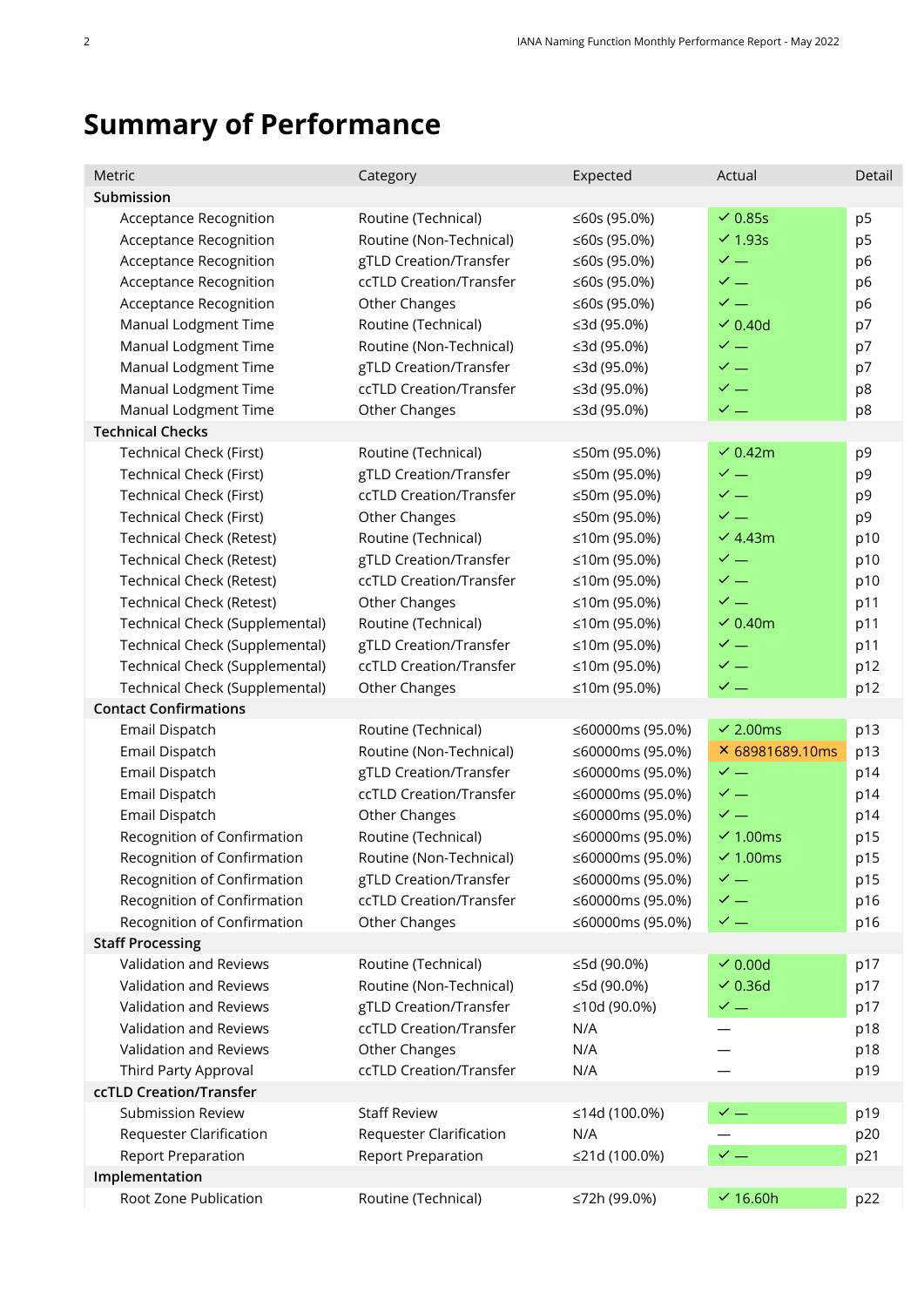| Metric                                                   | Category                       | Expected          | Actual             | Detail |
|----------------------------------------------------------|--------------------------------|-------------------|--------------------|--------|
| Root Zone Publication                                    | gTLD Creation/Transfer         | ≤72h (99.0%)      | $\checkmark$ $=$   | p22    |
| Root Zone Publication                                    | ccTLD Creation/Transfer        | ≤72h (99.0%)      | $\checkmark$ $-$   | p22    |
| Root Zone Publication                                    | Other Changes                  | N/A               |                    | p23    |
| Notification of Completion                               | Routine (Technical)            | ≤60s (95.0%)      | $\vee$ 0.50s       | p23    |
| Notification of Completion                               | Routine (Non-Technical)        | ≤60s (95.0%)      | $\vee$ 0.41s       | p24    |
| Notification of Completion                               | gTLD Creation/Transfer         | ≤60s (95.0%)      | $\checkmark$ $-$   | p24    |
| Notification of Completion                               | ccTLD Creation/Transfer        | ≤60s (95.0%)      | $\checkmark$ $-$   | p24    |
| Notification of Completion                               | Other Changes                  | ≤60s (95.0%)      | $\checkmark$ $-$   | p24    |
| <b>System Availability</b>                               |                                |                   |                    |        |
| <b>IANA Website</b>                                      | IANA Site Availability         | ≥99%              | $\vee$ 100.00%     | p25    |
| Root Zone Management System                              | <b>RZM Availability</b>        | ≥99%              | $\times$ 100.00%   | p26    |
| <b>Directory Service</b>                                 | <b>WHOIS Availability</b>      | ≥99%              | $\times$ 100.00%   | p27    |
| Root Zone Service Level Dashboard Dashboard Availability |                                | ≥99%              | $\vee$ 99.99%      | p28    |
| <b>Credential Recovery</b>                               | Credential Recovery Response   | ≤60s (95.0%)      | $\vee$ 0.27s       | p29    |
| <b>Credential Change</b>                                 | Credential Change              | ≤300000ms (95.0%) | $\sim$ 1.800ms     | p30    |
| Accuracy                                                 |                                |                   |                    |        |
| Root Zone File                                           | Routine (Technical)            | 100%              | $\vee$ 100.00%     | p31    |
| Root Zone File                                           | gTLD Creation/Transfer         | 100%              | $\times$ 100.00%   | p31    |
| Root Zone File                                           | ccTLD Creation/Transfer        | 100%              | $\vee$ 100.00%     | p31    |
| Root Zone File                                           | Other Changes                  | 100%              | $\times$ 100.00%   | p31    |
| Root Zone Database                                       | Routine (Technical)            | 100%              | $\times$ 100.00%   | p32    |
| Root Zone Database                                       | Routine (Non-Technical)        | 100%              | $\times$ 100.00%   | p32    |
| Root Zone Database                                       | gTLD Creation/Transfer         | 100%              | $\times$ 100.00%   | p32    |
| Root Zone Database                                       | ccTLD Creation/Transfer        | 100%              | $\times$ 100.00%   | p32    |
| Root Zone Database                                       | Other Changes                  | 100%              | $\times$ 100.00%   | p32    |
| <b>Enquiry Processing</b>                                |                                |                   |                    |        |
| Time to acknowledge                                      | <b>Manual Enquiries</b>        | ≤60s (95.0%)      | $\sim$ 0.00s       | p33    |
| Time to initial response                                 | <b>Manual Enquiries</b>        | ≤5d (90.0%)       | $\vee$ 4.37d       | p34    |
| <b>Label Generation Rulesets</b>                         |                                |                   |                    |        |
| <b>Review Time</b>                                       | <b>Review Time</b>             | ≤5d (90.0%)       | $\sqrt{0.69}$ d    | p35    |
| Implementation Time                                      | <b>Implementation Time</b>     | ≤7d (90.0%)       | $\checkmark$ 3.10d | p36    |
| <b>Requester Clarification</b>                           | <b>Requester Clarification</b> | N/A               | 2                  | p37    |
| Time per Actor                                           | <b>IANA</b>                    | N/A               | 3.47d              | p38    |
| Time per Actor                                           | Requester                      | N/A               | 17.76d             | p38    |
| Time per Actor                                           | Authorizer                     | N/A               | 0.66d              | p38    |
| Time per Actor                                           | Regulatory                     | N/A               | 0.10d              | p38    |
| <b>Request Volumes</b>                                   | <b>Request Volumes</b>         | N/A               | 3                  | p39    |
|                                                          |                                |                   |                    |        |

Percentage of SLA thresholds met of those defined **63 of 64 (98.4%)**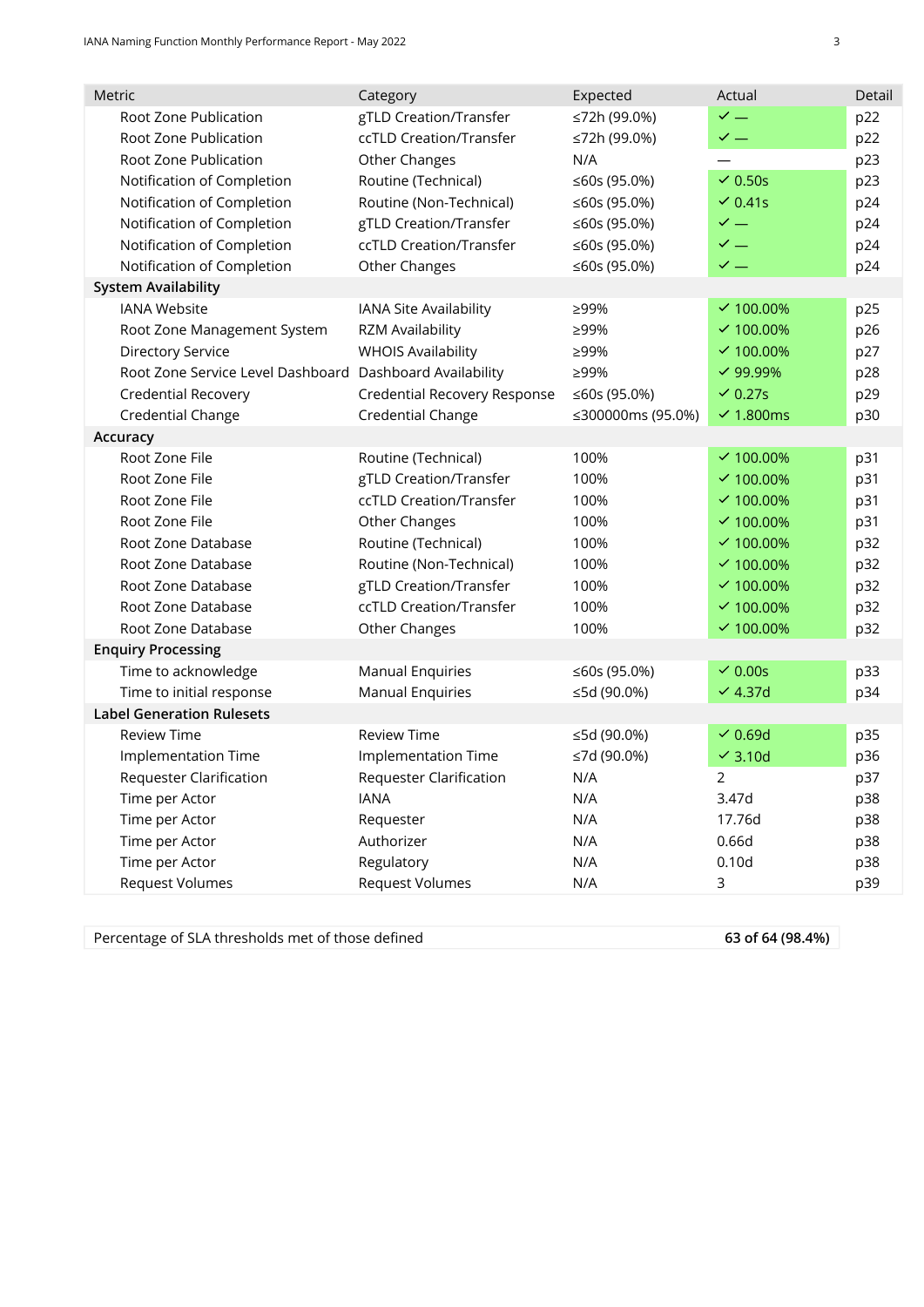# <span id="page-3-0"></span>**Exceptions and Narrative for Reporting Period**

| Expected<br><b>Metric</b><br>Actual<br>Category                                                                                                                                                                                                                                                                                                                                                                                                                                                                                                                                                                                                                                                                      |  |
|----------------------------------------------------------------------------------------------------------------------------------------------------------------------------------------------------------------------------------------------------------------------------------------------------------------------------------------------------------------------------------------------------------------------------------------------------------------------------------------------------------------------------------------------------------------------------------------------------------------------------------------------------------------------------------------------------------------------|--|
| 68981689.10ms 디<br>Routine (Non-Technical)<br>Email Dispatch<br>60000ms                                                                                                                                                                                                                                                                                                                                                                                                                                                                                                                                                                                                                                              |  |
| System upgrade stopped RZMS sending external emails<br>Primary cause:<br>On 20 May 2022 during a planned upgrade to the Root Zone Management<br>Analysis/Comments:<br>System (RZMS) by ICANN, a configuration change was made that prevented<br>delivery of email notifications from the system. The problem was resolved on 31<br>May 2022. All transactions from the time period were evaluated and it was<br>identified that 6 root zone change requests were impacted, as well as 5<br>password reset requests. Where possible, IANA has manually adjusted the SLA<br>timings for "Email Dispatch" to reflect when customers received delayed email<br>notifications or were able to proceed with their request. |  |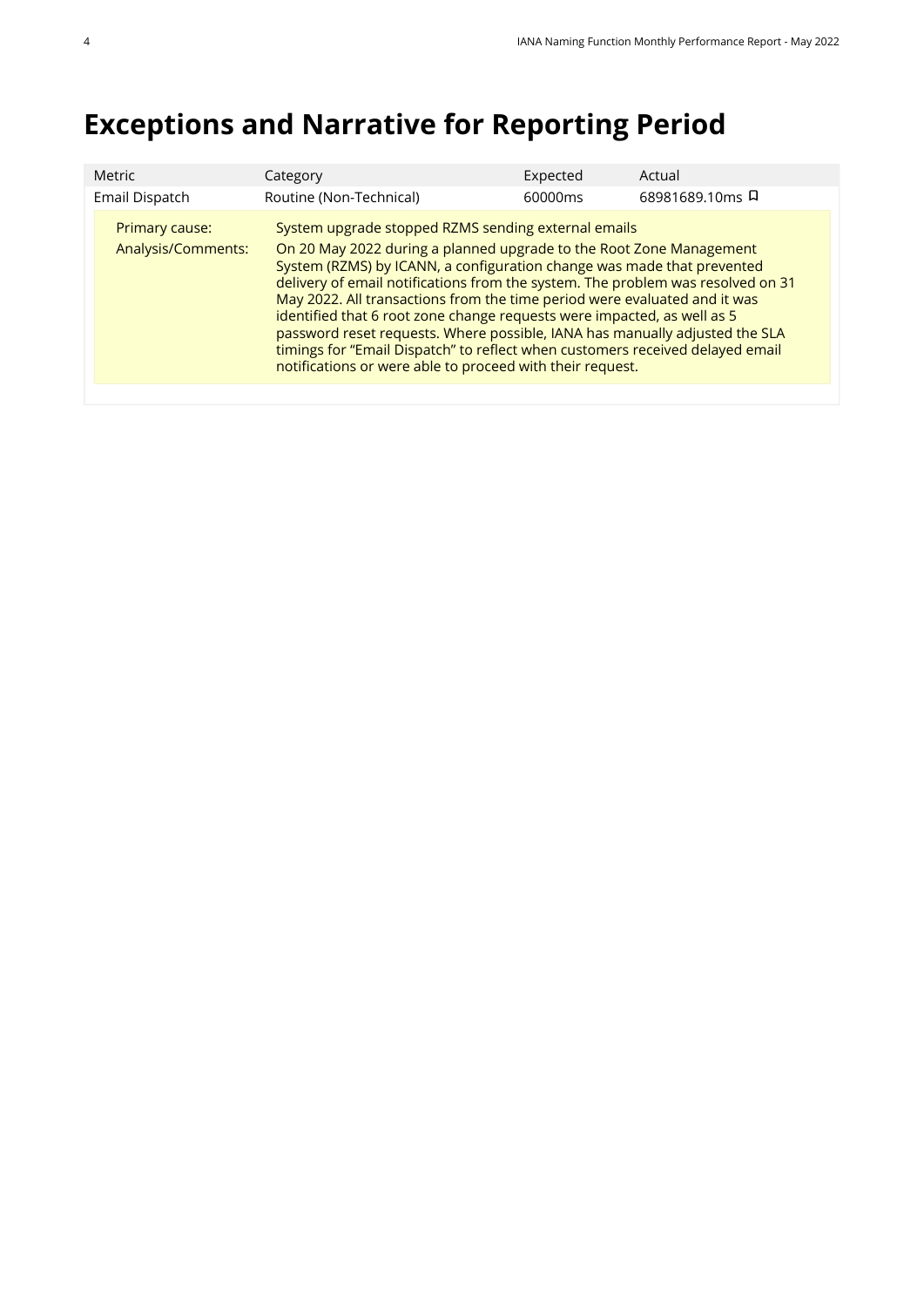# <span id="page-4-0"></span>**Detailed Performance for Reporting Period**

### **Submission**

#### **Acceptance Recognition**

Time for ticket confirmation to be sent to requester following receipt of change request via automated submission interface.



<span id="page-4-1"></span>

| Routine (Technical)         | 2021-05 | 2021-06 | 2021-07 | 2021-08 | 2021-09 | $2021 - 10$       | 2021-11 | 2021-12 | 2022-01 | 2022-02 | 2022-03 | 2022-04 | 2022-05 |
|-----------------------------|---------|---------|---------|---------|---------|-------------------|---------|---------|---------|---------|---------|---------|---------|
| Acceptance Time             | 6.16s   | 5.76s   | 0.81s   | 2.02s   | 1.06s   | 1.04s             | 0.87s   | 2.55s   | .56s    | l.84s   | 1.89s   | 2.08s   | 0.85s   |
| Monthly Threshold           | 60s     | 60s     | 60s     | 60s     | 60s     | 60s               | 60s     | 60s     | 60s     | 60s     | 60s     | 60s     | 60s     |
| <b>Threshold Percentile</b> | 95.0%   | 95.0%   | 95.0%   | 95.0%   | 95.0%   | 95.0%             | 95.0%   | 95.0%   | 95.0%   | 95.0%   | 95.0%   | 95.0%   | 95.0%   |
| Acceptance Count            | 45      | 39      | 270     | 18      | 25      | 235               | 510     | 21      | 55      | 29      | 29      | 25      | 220     |
| Mean Time                   | 3.31s   | 2.08s   | 0.64s   | 1.00s   | 0.72s   | 0.78s             | 0.70s   | 1.18s   | 0.77s   | 0.97s   | 1.01s   | 0.99s   | 0.68s   |
| <b>Shortest Time</b>        | 0.09s   | 0.47s   | 0.53s   | 0.62s   | 0.54s   | 0.52s             | 0.55s   | 0.56s   | 0.54s   | 0.55s   | 0.54s   | 0.56s   | 0.52s   |
| Longest Time                | 7.78s   | 24.35s  | 2.335   | 2.14s   | 1.85s   | 3.08 <sub>S</sub> | 4.47s   | 2.57s   | 2.19s   | 2.40s   | 1.99s   | 2.49s   | 1.69s   |
| Median Time                 | 4.14s   | 0.63s   | 0.61s   | 0.81s   | 0.66s   | 0.72s             | 0.67s   | 0.98s   | 0.66s   | 0.73s   | 0.71s   | 0.77s   | 0.65s   |
| <b>PStDev Time</b>          | 2.19s   | 3.97s   | 0.17s   | 0.48s   | 0.26s   | 0.28 <sub>S</sub> | 0.24s   | 0.65s   | 0.32s   | 0.48s   | 0.48s   | 0.48s   | 0.16s   |

<span id="page-4-2"></span>

| Routine (Non-Technical) |        | 2021-05 2021-06 | 2021-07 | 2021-08 | 2021-09 | 2021-10 2021-11 |       | 2021-12 | 2022-01 |       | 2022-02 2022-03 2022-04 |       | 2022-05           |
|-------------------------|--------|-----------------|---------|---------|---------|-----------------|-------|---------|---------|-------|-------------------------|-------|-------------------|
| Acceptance Time         | 17.62s | 6.73s           | .94s    | .54s    | .98s    | .61s            | 1.60s | 2.13s   | .33s    | 2.44s | 2.01s                   | 2.49s | 1.93s             |
| Monthly Threshold       | 60s    | 60s             | 60s     | 60s     | 60s     | 60s             | 60s   | 60s     | 60s     | 60s   | 60s                     | 60s   | 60s               |
| Threshold Percentile    | 95.0%  | 95.0%           | 95.0%   | 95.0%   | 95.0%   | 95.0%           | 95.0% | 95.0%   | 95.0%   | 95.0% | 95.0%                   | 95.0% | 95.0%             |
| Acceptance Count        | 219    | 219             | 23      | 19      | 37      | 78              | 20    | 54      | 14      | 28    | 29                      | 11    | $12 \overline{ }$ |
| Mean Time               | 11.76s | 2.41s           | .30s    | 1.28s   | 1.30s   | 1.24s           | 1.18s | 1.58s   | 1.04s   | 1.40s | 1.27s                   | 1.55s | 1.42s             |
| <b>Shortest Time</b>    | 0.97s  | 0.74s           | 0.79s   | 0.94s   | 0.85s   | 0.95s           | 0.86s | 0.80s   | 0.86s   | 0.94s | 0.80s                   | 1.08s | 0.94s             |
| Longest Time            | 21.01s | 12.12s          | 2.24s   | 1.87s   | 2.11s   | 2.96s           | 1.61s | 3.24s   | 1.38s   | 7.18s | 2.18s                   | 2.73s | 2.05s             |
| Median Time             | 11.49s | 0.885           | .33s    | 1.28s   | 1.22s   | .19s            | 1.15s | 1.70s   | 1.01s   | 1.07s | 1.24s                   | 1.29s | 1.46s             |
| <b>PStDev Time</b>      | 2.95s  | 2.64s           | 0.36s   | 0.22s   | 0.28s   | 0.26s           | 0.21s | 0.46s   | 0.14s   | 1.17s | 0.35s                   | 0.50s | 0.32s             |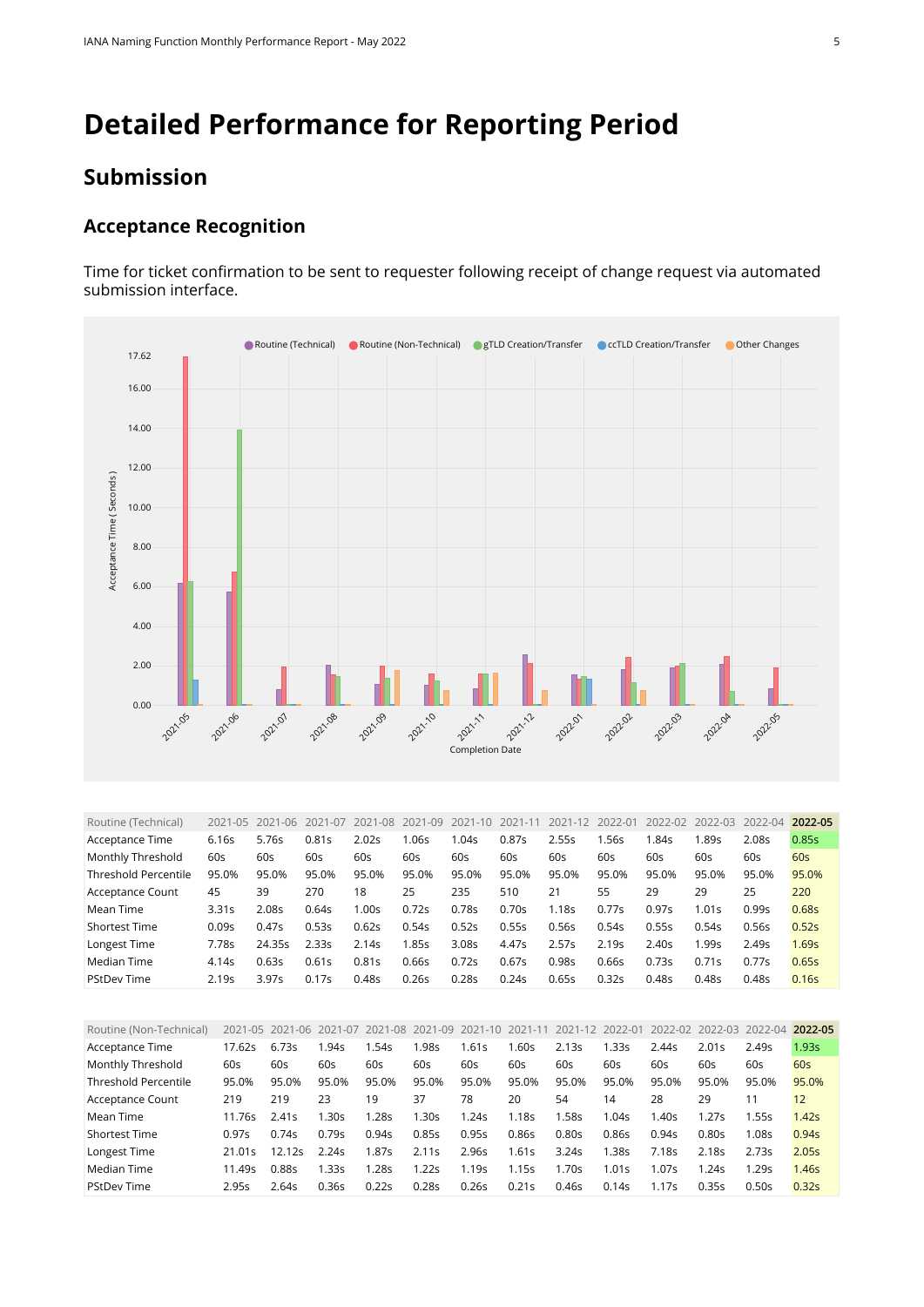<span id="page-5-0"></span>

| gTLD Creation/Transfer      | 2021-05           | 2021-06 | 2021-07                  | 2021-08           | 2021-09 | 2021-10 | 2021-11 | 2021-12                  | 2022-01 | 2022-02 2022-03 |       | 2022-04 | 2022-05  |
|-----------------------------|-------------------|---------|--------------------------|-------------------|---------|---------|---------|--------------------------|---------|-----------------|-------|---------|----------|
| Acceptance Time             | 6.27s             | 13.92s  | $\overline{\phantom{m}}$ | 1.49s             | 1.38s   | 1.27s   | 1.59s   | $\overline{\phantom{0}}$ | .47s    | .15s            | 2.12s | 0.72s   |          |
| Monthly Threshold           | 60s               | 60s     | 60s                      | 60s               | 60s     | 60s     | 60s     | 60s                      | 60s     | 60s             | 60s   | 60s     | 60s      |
| <b>Threshold Percentile</b> | 95.0%             | 95.0%   | 95.0%                    | 95.0%             | 95.0%   | 95.0%   | 95.0%   | 95.0%                    | 95.0%   | 95.0%           | 95.0% | 95.0%   | 95.0%    |
| Acceptance Count            |                   | 46      | 0                        | 31                | 19      |         |         |                          | 4       |                 |       |         | $\Omega$ |
| Mean Time                   | 6.27s             | 11.09s  | $\overline{\phantom{m}}$ | 1.26s             | 1.26s   | 1.04s   | 1.42s   | $\overline{\phantom{0}}$ | .30s    | 1.13s           | 1.31s | 0.72s   |          |
| <b>Shortest Time</b>        | 6.27s             | 1.54s   | $\overline{\phantom{m}}$ | 0.91s             | 1.10s   | 0.78s   | 1.23s   | $\overline{\phantom{m}}$ | l.11s   | 1.11s           | 0.67s | 0.72s   |          |
| Longest Time                | 6.27s             | 17.02s  | $\overline{\phantom{m}}$ | 1.52s             | 1.51s   | .30s    | 1.61s   | $\overline{\phantom{0}}$ | .49s    | 1.15s           | 2.15s | 0.72s   |          |
| Median Time                 | 6.27s             | 11.52s  |                          | 1.31s             | 1.27s   | 1.04s   | 1.42s   | $\overline{\phantom{m}}$ | .30s    | 1.13s           | l.23s | 0.72s   |          |
| <b>PStDev Time</b>          | 0.00 <sub>S</sub> | 3.15s   |                          | 0.18 <sub>S</sub> | 0.09s   | 0.26s   | 0.19s   |                          | 0.14s   | 0.02s           | 0.42s | 0.00s   |          |

<span id="page-5-1"></span>

| ccTLD Creation/Transfer     | 2021-05 | 2021-06 2021-07 2021-08 2021-09 2021-10 2021-11 2021-12 2022-01 |       |             |       |          |       |       |       |          | 2022-02 2022-03 2022-04 |       | 2022-05      |
|-----------------------------|---------|-----------------------------------------------------------------|-------|-------------|-------|----------|-------|-------|-------|----------|-------------------------|-------|--------------|
| Acceptance Time             | 1.30s   |                                                                 |       |             |       |          |       |       | 1.34s |          |                         |       |              |
| Monthly Threshold           | 60s     | 60s                                                             | 60s   | 60s         | 60s   | 60s      | 60s   | 60s   | 60s   | 60s      | 60s                     | 60s   | 60s          |
| <b>Threshold Percentile</b> | 95.0%   | 95.0%                                                           | 95.0% | 95.0%       | 95.0% | 95.0%    | 95.0% | 95.0% | 95.0% | 95.0%    | 95.0%                   | 95.0% | 95.0%        |
| Acceptance Count            |         |                                                                 | 0     | $\mathbf 0$ | 0     | $\Omega$ | 0     | 0     |       | $\Omega$ | 0                       | 0     | $\mathbf{0}$ |
| Mean Time                   | 1.30s   |                                                                 |       |             |       |          |       |       | 1.34s |          |                         |       |              |
| <b>Shortest Time</b>        | 1.30s   |                                                                 |       |             |       |          |       |       | 1.34s |          |                         |       |              |
| Longest Time                | 1.30s   |                                                                 |       |             |       |          |       |       | 1.34s |          |                         |       |              |
| Median Time                 | 1.30s   |                                                                 |       |             |       |          |       |       | 1.34s |          |                         |       |              |
| <b>PStDev Time</b>          | 0.00s   |                                                                 |       |             |       |          |       |       | 0.00s |          |                         |       |              |

<span id="page-5-2"></span>

| Other Changes               | 2021-05 | 2021-06 | 2021-07 | 2021-08 | 2021-09 | 2021-10           | 2021-11 | 2021-12 2022-01 |                          | 2022-02 | 2022-03 2022-04 |       | 2022-05     |
|-----------------------------|---------|---------|---------|---------|---------|-------------------|---------|-----------------|--------------------------|---------|-----------------|-------|-------------|
| Acceptance Time             |         |         |         |         | 1.76s   | 0.76s             | .65s    | 0.76s           | $\overline{\phantom{m}}$ | 0.77s   |                 |       |             |
| Monthly Threshold           | 60s     | 60s     | 60s     | 60s     | 60s     | 60s               | 60s     | 60s             | 60s                      | 60s     | 60s             | 60s   | 60s         |
| <b>Threshold Percentile</b> | 95.0%   | 95.0%   | 95.0%   | 95.0%   | 95.0%   | 95.0%             | 95.0%   | 95.0%           | 95.0%                    | 95.0%   | 95.0%           | 95.0% | 95.0%       |
| Acceptance Count            | 0       | 0       | 0       | 0       |         | 3                 |         |                 | 0                        |         | $\Omega$        | 0     | $\mathbf 0$ |
| Mean Time                   |         |         |         |         | 1.33s   | 0.68s             | 1.65s   | 0.68s           | $\overline{\phantom{m}}$ | 0.71s   |                 |       |             |
| Shortest Time               |         |         |         |         | 0.85s   | 0.59s             | 1.65s   | 0.62s           |                          | 0.65s   |                 |       |             |
| Longest Time                |         |         |         |         | 1.81s   | 0.77s             | .65s    | 0.79s           |                          | 0.77s   |                 |       |             |
| Median Time                 |         |         |         |         | 1.33s   | 0.69s             | 1.65s   | 0.67s           | $\overline{\phantom{0}}$ | 0.71s   |                 |       |             |
| <b>PStDev Time</b>          |         |         |         |         | 0.48s   | 0.08 <sub>S</sub> | 0.00s   | 0.05s           |                          | 0.06s   |                 |       |             |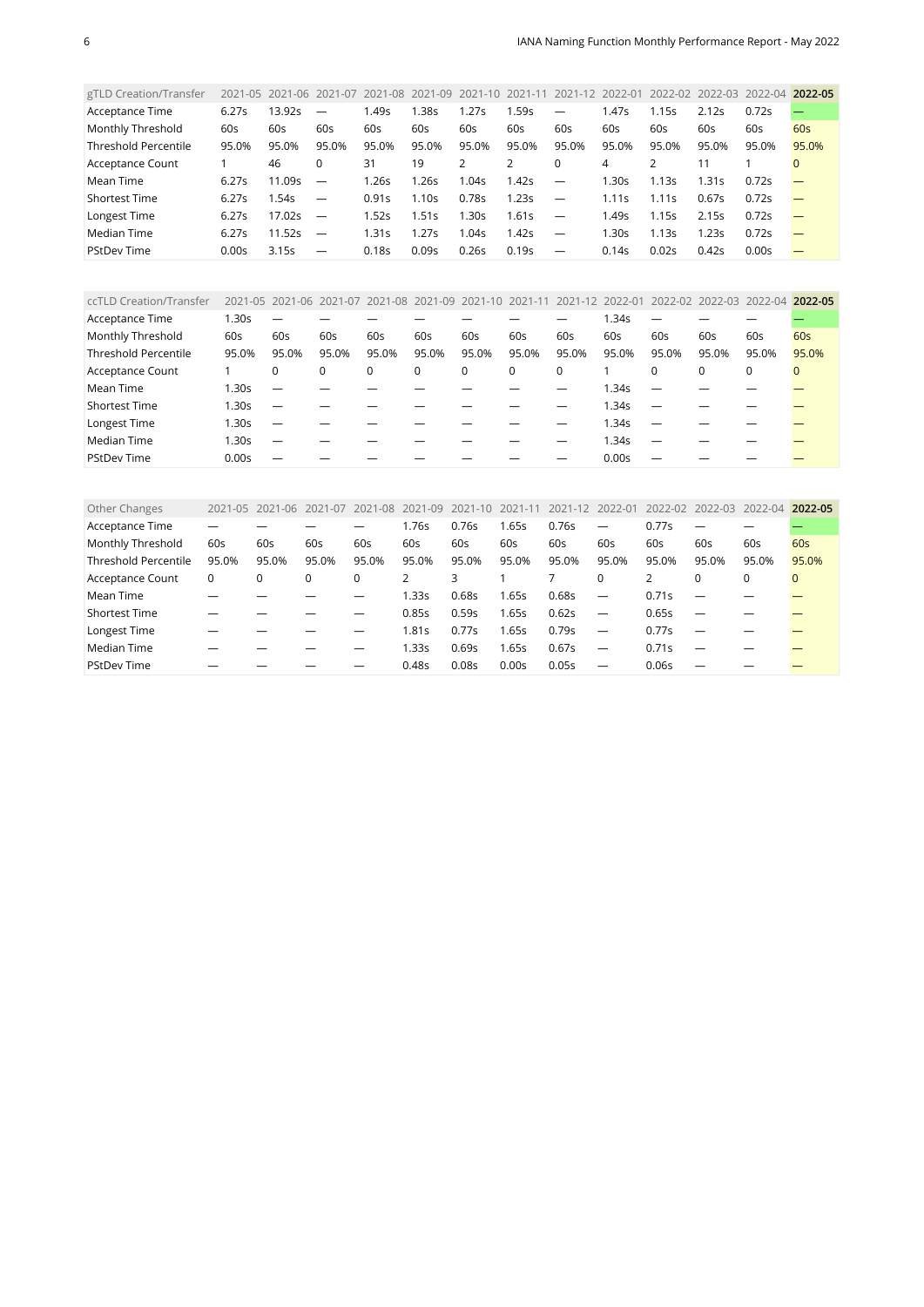## **Manual Lodgment Time**



Time for lodgment of change request into RZMS by ICANN staff on behalf of request sent by email.

<span id="page-6-0"></span>

| Routine (Technical)         | $2021 - 05$              | 2021<br>$-06$ | 2021-07                  | 2021-08 | 2021-09 | 2021              |                          | 2021-12  | 2022-01 | 2022-02  | 2022-03 | $2022 - 04$ | 2022-05           |
|-----------------------------|--------------------------|---------------|--------------------------|---------|---------|-------------------|--------------------------|----------|---------|----------|---------|-------------|-------------------|
| Lodgment Time               | $\overline{\phantom{0}}$ | 0.28d         |                          |         | 2.23d   | 0.01 <sub>d</sub> |                          |          |         |          | 2.24d   | 2.74d       | 0.40 <sub>d</sub> |
| Monthly Threshold           | 3d                       | 3d            | 3d                       | 3d      | 3d      | 3d                | 3d                       | 3d       | 3d      | 3d       | 3d      | 3d          | 3d                |
| <b>Threshold Percentile</b> | 95.0%                    | 95.0%         | 95.0%                    | 95.0%   | 95.0%   | 95.0%             | 95.0%                    | 95.0%    | 95.0%   | 95.0%    | 95.0%   | 95.0%       | 95.0%             |
| Lodgment Count              | 0                        |               | 0                        |         |         |                   |                          | $\Omega$ | 0       | $\Omega$ |         |             | 6                 |
| Mean Time                   |                          | 0.28d         | $\overline{\phantom{m}}$ |         | 2.23d   | 0.01d             |                          |          |         |          | 2.24d   | 1.63d       | 0.21 <sub>d</sub> |
| Shortest Time               |                          | 0.28d         |                          |         | 2.23d   | 0.01d             |                          |          |         |          | 2.24d   | 0.39d       | 0.01 <sub>d</sub> |
| Longest Time                | $\overline{\phantom{m}}$ | 0.28d         | $\overline{\phantom{0}}$ |         | 2.23d   | 0.01 <sub>d</sub> | $\overline{\phantom{0}}$ |          |         |          | 2.24d   | 2.87d       | 0.44d             |
| Median Time                 | $\overline{\phantom{m}}$ | 0.28d         | $\overline{\phantom{0}}$ |         | 2.23d   | 0.01d             | $\overline{\phantom{0}}$ |          |         |          | 2.24d   | 1.63d       | 0.25d             |
| <b>PStDev Time</b>          | —                        | 0.00d         |                          |         | 0.00d   | 0.00d             |                          |          |         |          | 0.00d   | 1.24d       | 0.15d             |

<span id="page-6-1"></span>

| Routine (Non-Technical)     |       | 2021-05 2021-06 | 2021-07 | 2021-08 | 2021-09           | 2021-10 2021-11 |       | 2021-12           | 2022-01 |       | 2022-02 2022-03 2022-04 |                   | 2022-05 |
|-----------------------------|-------|-----------------|---------|---------|-------------------|-----------------|-------|-------------------|---------|-------|-------------------------|-------------------|---------|
| Lodgment Time               | 0.05d | l.64d           | 0.26d   | 0.51d   | 0.52d             | 0.03d           | 0.48d | 2.68d             | 0.19d   | 0.06d | 0.26d                   | 0.52d             |         |
| Monthly Threshold           | 3d    | 3d              | 3d      | 3d      | 3d                | 3d              | 3d    | Зd                | 3d      | 3d    | Зq                      | 3d                | 3d      |
| <b>Threshold Percentile</b> | 95.0% | 95.0%           | 95.0%   | 95.0%   | 95.0%             | 95.0%           | 95.0% | 95.0%             | 95.0%   | 95.0% | 95.0%                   | 95.0%             | 95.0%   |
| Lodgment Count              |       | 4               |         |         | 3                 |                 | 3     |                   |         |       |                         | 4                 | 0       |
| Mean Time                   | 0.04d | 0.73d           | 0.18d   | 0.51d   | 0.43d             | 0.56d           | 0.48d | 1.41 <sub>d</sub> | 0.19d   | 0.06d | 0.22d                   | 0.21d             |         |
| Shortest Time               | 0.04d | 0.02d           | 0.13d   | 0.51d   | 0.28d             | 0.04d           | 0.47d | 0.00d             | 0.19d   | 0.06d | 0.18d                   | 0.01 <sub>d</sub> |         |
| Longest Time                | 0.05d | 1.82d           | 0.27d   | 0.51d   | 0.52d             | 1.08d           | 0.48d | 2.82d             | 0.19d   | 0.06d | 0.26d                   | 0.57d             |         |
| Median Time                 | 0.04d | 0.54d           | 0.14d   | 0.51d   | 0.48d             | 0.56d           | 0.47d | 1.41 <sub>d</sub> | 0.19d   | 0.06d | 0.22d                   | 0.12d             |         |
| <b>PStDev Time</b>          | 0.00d | 0.66d           | 0.07d   | 0.00d   | 0.10 <sub>d</sub> | 0.52d           | 0.00d | 1.41d             | 0.00d   | 0.00d | 0.04d                   | 0.22d             |         |

<span id="page-6-2"></span>

| gTLD Creation/Transfer      |       | 2021-05 2021-06 | 2021-07                  |       | 2021-08 2021-09 2021-10 |       | 2021-11 | 2021-12                  | 2022-01 | 2022-02 | 2022-03 | 2022-04                  | 2022-05 |
|-----------------------------|-------|-----------------|--------------------------|-------|-------------------------|-------|---------|--------------------------|---------|---------|---------|--------------------------|---------|
| Lodgment Time               | 0.93d | 0.56d           | $\overline{\phantom{0}}$ | 0.52d | 0.52d                   | 0.25d | 0.03d   | $\overline{\phantom{0}}$ | 0.64d   | 0.06d   | 0.61d   | $\overline{\phantom{0}}$ |         |
| Monthly Threshold           | 3d    | 3d              | 3d                       | 3d    | Зd                      | Зd    | 3d      | 3d                       | 3d      | 3d      | 3d      | 3d                       | 3d      |
| <b>Threshold Percentile</b> | 95.0% | 95.0%           | 95.0%                    | 95.0% | 95.0%                   | 95.0% | 95.0%   | 95.0%                    | 95.0%   | 95.0%   | 95.0%   | 95.0%                    | 95.0%   |
| Lodgment Count              |       | 4               |                          |       |                         |       |         |                          |         |         |         |                          |         |
| Mean Time                   | 0.93d | 0.55d           | $\overline{\phantom{0}}$ | 0.52d | 0.52d                   | 0.25d | 0.03d   | $\overline{\phantom{a}}$ | 0.34d   | 0.06d   | 0.61d   |                          |         |
| <b>Shortest Time</b>        | 0.93d | 0.55d           | $\overline{\phantom{0}}$ | 0.52d | 0.52d                   | 0.25d | 0.03d   | $\overline{\phantom{a}}$ | 0.01d   | 0.06d   | 0.61d   | $\overline{\phantom{0}}$ |         |
| Longest Time                | 0.93d | 0.56d           | $\overline{\phantom{0}}$ | 0.52d | 0.52d                   | 0.25d | 0.03d   |                          | 0.67d   | 0.06d   | 0.61d   |                          |         |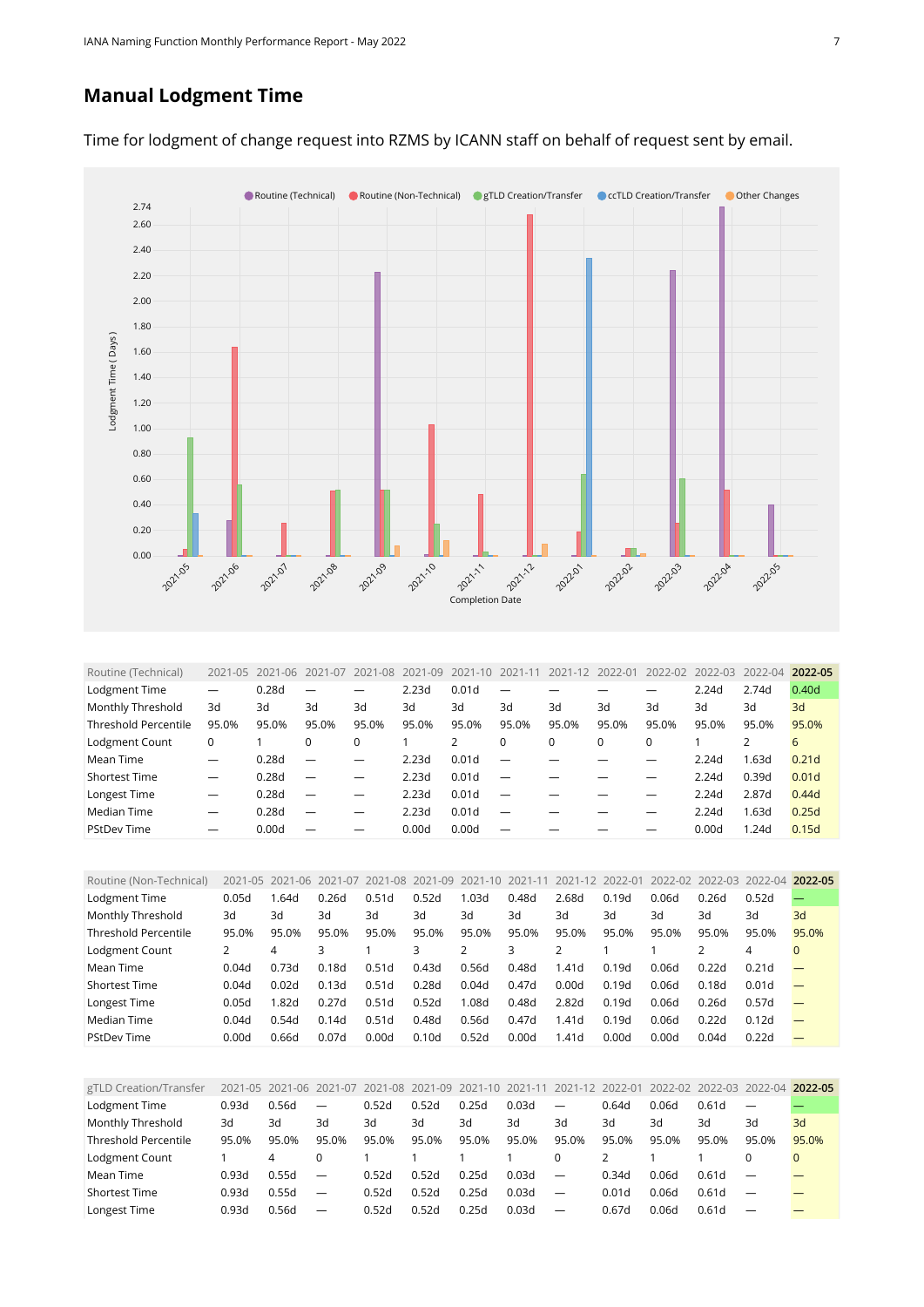| gTLD Creation/Transfer 2021-05 2021-06 2021-07 2021-08 2021-09 2021-10 2021-11 2021-12 2022-01 2022-02 2022-03 2022-04 2022-05 |                     |         |                                     |             |           |             |       |           |  |
|--------------------------------------------------------------------------------------------------------------------------------|---------------------|---------|-------------------------------------|-------------|-----------|-------------|-------|-----------|--|
| Median Time                                                                                                                    | $0.93d$ $0.55d$ $-$ |         | $0.52d$ $0.52d$ $0.25d$ $0.03d$ $-$ |             |           | 0.34d 0.06d |       | $0.61d =$ |  |
| <b>PStDev Time</b>                                                                                                             | 0.00d               | 0.00d — | 0.00d                               | 0.00d 0.00d | $0.00d =$ | 0.33d       | 0.00d | $0.00d =$ |  |
|                                                                                                                                |                     |         |                                     |             |           |             |       |           |  |

<span id="page-7-0"></span>

| ccTLD Creation/Transfer     |       | 2021-05 2021-06 2021-07 2021-08 2021-09 2021-10 2021-11 |       |       |          |          |             | 2021-12 2022-01 |       |       | 2022-02 2022-03 2022-04 2022-05 |          |          |
|-----------------------------|-------|---------------------------------------------------------|-------|-------|----------|----------|-------------|-----------------|-------|-------|---------------------------------|----------|----------|
| Lodgment Time               | 0.33d |                                                         |       |       |          |          |             |                 | 2.34d |       |                                 |          |          |
| Monthly Threshold           | 3d    | 3d                                                      | 3d    | 3d    | 3d       | 3d       | 3d          | 3d              | 3d    | 3d    | 3d                              | 3d       | 3d       |
| <b>Threshold Percentile</b> | 95.0% | 95.0%                                                   | 95.0% | 95.0% | 95.0%    | 95.0%    | 95.0%       | 95.0%           | 95.0% | 95.0% | 95.0%                           | 95.0%    | 95.0%    |
| Lodgment Count              |       | $\Omega$                                                | 0     | 0     | $\Omega$ | $\Omega$ | $\mathbf 0$ | $\Omega$        |       |       | 0                               | $\Omega$ | $\Omega$ |
| Mean Time                   | 0.33d |                                                         |       |       |          |          |             |                 | 2.34d |       |                                 |          |          |
| <b>Shortest Time</b>        | 0.33d |                                                         |       |       |          |          |             |                 | 2.34d |       |                                 |          |          |
| Longest Time                | 0.33d |                                                         |       |       |          |          |             |                 | 2.34d |       |                                 |          |          |
| Median Time                 | 0.33d |                                                         |       |       |          |          |             |                 | 2.34d |       |                                 |          |          |
| <b>PStDev Time</b>          | 0.00d |                                                         |       |       |          |          |             |                 | 0.00d |       |                                 |          |          |

<span id="page-7-1"></span>

| Other Changes               | 2021-05 | 2021-06 2021-07 |          | 2021-08 | 2021-09 | $2021 - 10$       | 2021-11                  | 2021-12 2022-01 |                          | 2022-02           |          | 2022-03 2022-04 | 2022-05  |
|-----------------------------|---------|-----------------|----------|---------|---------|-------------------|--------------------------|-----------------|--------------------------|-------------------|----------|-----------------|----------|
| Lodgment Time               |         |                 |          |         | 0.08d   | 0.12d             | $\overline{\phantom{0}}$ | 0.09d           |                          | 0.02d             |          |                 |          |
| Monthly Threshold           | 3d      | 3d              | 3d       | 3d      | 3d      | 3d                | 3d                       | 3d              | 3d                       | 3d                | 3d       | 3d              | 3d       |
| <b>Threshold Percentile</b> | 95.0%   | 95.0%           | 95.0%    | 95.0%   | 95.0%   | 95.0%             | 95.0%                    | 95.0%           | 95.0%                    | 95.0%             | 95.0%    | 95.0%           | 95.0%    |
| Lodgment Count              | 0       | 0               | $\Omega$ | 0       |         | 3                 | $\Omega$                 |                 | $\Omega$                 |                   | $\Omega$ | $\Omega$        | $\Omega$ |
| Mean Time                   |         |                 |          |         | 0.08d   | 0.05d             | $\overline{\phantom{m}}$ | 0.08d           | $\overline{\phantom{m}}$ | 0.02d             |          |                 |          |
| <b>Shortest Time</b>        |         |                 |          |         | 0.08d   | 0.01 <sub>d</sub> | $\overline{\phantom{m}}$ | 0.04d           |                          | 0.01 <sub>d</sub> |          |                 |          |
| Longest Time                |         |                 |          |         | 0.08d   | 0.13d             | $\overline{\phantom{0}}$ | 0.09d           |                          | 0.03d             |          |                 |          |
| Median Time                 |         |                 |          |         | 0.08d   | 0.01 <sub>d</sub> | $\overline{\phantom{0}}$ | 0.09d           | $\overline{\phantom{0}}$ | 0.02d             |          |                 |          |
| <b>PStDev Time</b>          |         |                 |          |         | 0.00d   | 0.06d             |                          | 0.02d           |                          | 0.01 <sub>d</sub> |          |                 |          |

# **Technical Checks**

#### **Technical Check (First)**

Time to return results for technical checks following submission of request via automated submission interface.

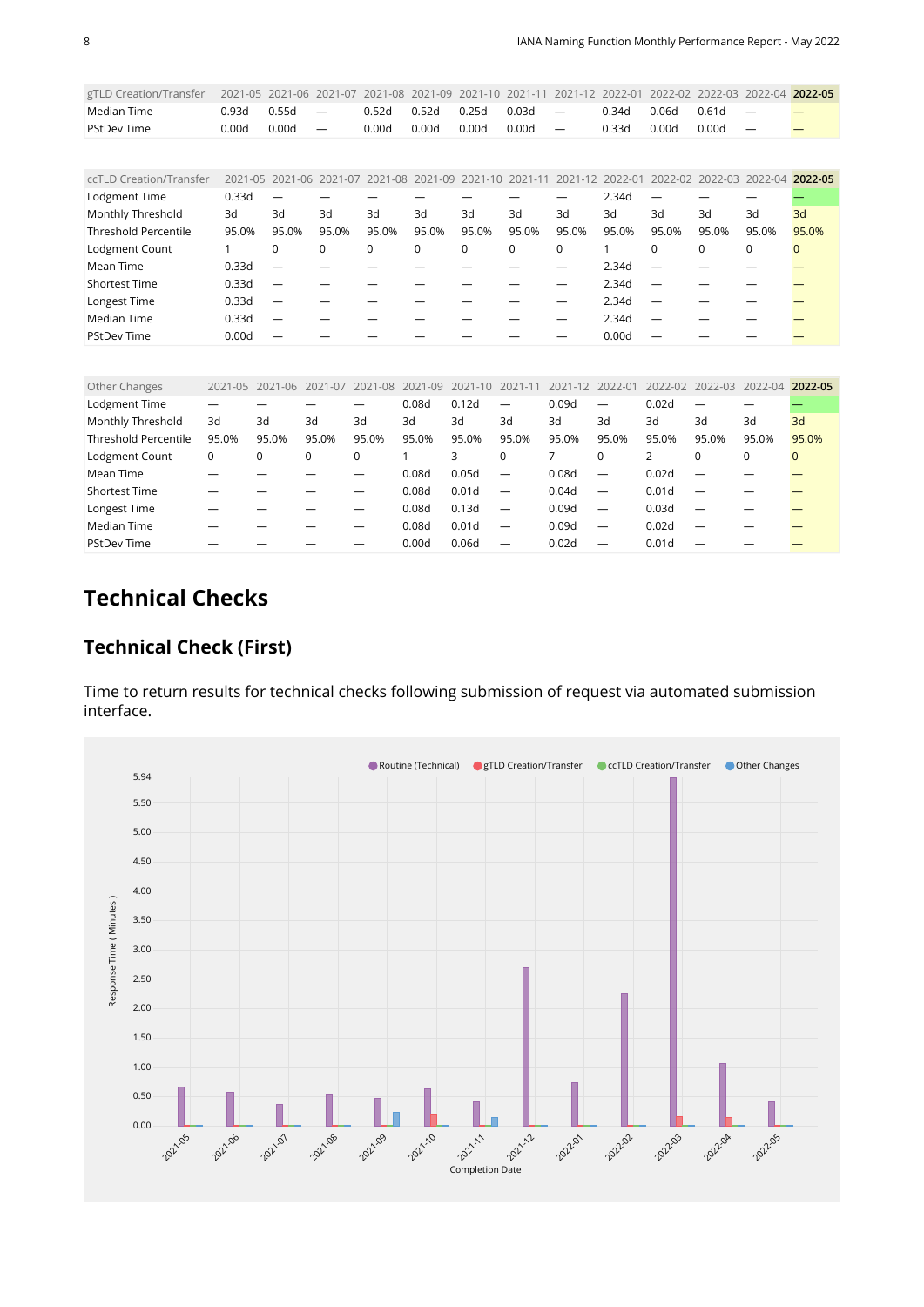<span id="page-8-0"></span>

| Routine (Technical)         | 2021-05           | $2021 - 06$     | 2021-07           | 2021-08           | 2021-09           | 2021-10           | 2021-11 | 2021-12         | 2022-01           | 2022-02           | 2022-03           | 2022-04           | 2022-05           |
|-----------------------------|-------------------|-----------------|-------------------|-------------------|-------------------|-------------------|---------|-----------------|-------------------|-------------------|-------------------|-------------------|-------------------|
| Response Time               | 0.67m             | 0.57m           | 0.37m             | 0.54m             | 0.48m             | 0.63m             | 0.41m   | 2.70m           | 0.74m             | 2.26m             | 5.94m             | 1.07m             | 0.42 <sub>m</sub> |
| Monthly Threshold           | 50 <sub>m</sub>   | 50 <sub>m</sub> | 50m               | 50 <sub>m</sub>   | 50 <sub>m</sub>   | 50 <sub>m</sub>   | 50m     | 50 <sub>m</sub> | 50 <sub>m</sub>   | 50m               | 50 <sub>m</sub>   | 50 <sub>m</sub>   | 50 <sub>m</sub>   |
| <b>Threshold Percentile</b> | 95.0%             | 95.0%           | 95.0%             | 95.0%             | 95.0%             | 95.0%             | 95.0%   | 95.0%           | 95.0%             | 95.0%             | 95.0%             | 95.0%             | 95.0%             |
| First Test Count            | 44                | 38              | 270               | 18                | 25                | 235               | 510     | 21              | 55                | 29                | 29                | 25                | 220               |
| Mean Time                   | 0.84m             | 0.38m           | 0.20 <sub>m</sub> | 0.28m             | 0.25m             | 0.37m             | 0.25m   | 0.73m           | 0.28m             | 0.47 <sub>m</sub> | 1.22 <sub>m</sub> | 0.44 <sub>m</sub> | 0.20 <sub>m</sub> |
| <b>Shortest Time</b>        | 0.12 <sub>m</sub> | 0.08m           | 0.09 <sub>m</sub> | 0.12 <sub>m</sub> | 0.10 <sub>m</sub> | 0.10 <sub>m</sub> | 0.09m   | 0.16m           | 0.07 <sub>m</sub> | 0.09m             | 0.13m             | 0.09 <sub>m</sub> | 0.07 <sub>m</sub> |
| Longest Time                | 20.49m            | 4.38m           | 2.82m             | 0.70 <sub>m</sub> | 0.53m             | 3.35m             | 2.76m   | 4.55m           | 2.02m             | 2.57m             | 13.31m            | 2.66m             | 3.53 <sub>m</sub> |
| Median Time                 | 0.28m             | 0.22m           | 0.16m             | 0.24m             | 0.21m             | 0.31 <sub>m</sub> | 0.23m   | 0.35m           | 0.19m             | 0.20 <sub>m</sub> | 0.26m             | 0.25m             | 0.14m             |
| <b>PStDev Time</b>          | 3.02m             | 0.67m           | 0.21 <sub>m</sub> | 0.14m             | 0.11 <sub>m</sub> | 0.30m             | 0.19m   | 1.05m           | 0.30m             | 0.67 <sub>m</sub> | 2.74m             | 0.54m             | 0.34m             |

<span id="page-8-1"></span>

| gTLD Creation/Transfer      |                 | 2021-05 2021-06 2021-07 |                 | 2021-08 2021-09 2021-10 2021-11 |                 |                   |                          | 2021-12         | 2022-01         | 2022-02 2022-03 |                   | 2022-04 2022-05   |                 |
|-----------------------------|-----------------|-------------------------|-----------------|---------------------------------|-----------------|-------------------|--------------------------|-----------------|-----------------|-----------------|-------------------|-------------------|-----------------|
| Response Time               |                 |                         |                 |                                 |                 | 0.19 <sub>m</sub> |                          |                 |                 |                 | 0.16 <sub>m</sub> | 0.15m             |                 |
| Monthly Threshold           | 50 <sub>m</sub> | 50 <sub>m</sub>         | 50 <sub>m</sub> | 50 <sub>m</sub>                 | 50 <sub>m</sub> | 50 <sub>m</sub>   | 50 <sub>m</sub>          | 50 <sub>m</sub> | 50 <sub>m</sub> | 50 <sub>m</sub> | 50 <sub>m</sub>   | 50 <sub>m</sub>   | 50 <sub>m</sub> |
| <b>Threshold Percentile</b> | 95.0%           | 95.0%                   | 95.0%           | 95.0%                           | 95.0%           | 95.0%             | 95.0%                    | 95.0%           | 95.0%           | 95.0%           | 95.0%             | 95.0%             | 95.0%           |
| <b>First Test Count</b>     | 0               | 0                       | 0               |                                 | $\Omega$        |                   | 0                        |                 | $\Omega$        | $\Omega$        |                   |                   | $\Omega$        |
| Mean Time                   |                 |                         |                 |                                 |                 | 0.18 <sub>m</sub> |                          |                 |                 |                 | 0.16 <sub>m</sub> | 0.15m             |                 |
| <b>Shortest Time</b>        |                 |                         |                 |                                 |                 | 0.17 <sub>m</sub> | $\overline{\phantom{a}}$ |                 |                 |                 | 0.16 <sub>m</sub> | 0.15m             |                 |
| Longest Time                |                 |                         |                 |                                 |                 | 0.20 <sub>m</sub> | $\overline{\phantom{a}}$ |                 |                 |                 | 0.16 <sub>m</sub> | 0.15m             |                 |
| Median Time                 |                 |                         |                 |                                 |                 | 0.18 <sub>m</sub> |                          |                 |                 |                 | 0.16 <sub>m</sub> | 0.15m             |                 |
| <b>PStDev Time</b>          |                 |                         |                 |                                 |                 | 0.01 <sub>m</sub> |                          |                 |                 |                 | 0.00 <sub>m</sub> | 0.00 <sub>m</sub> |                 |

<span id="page-8-2"></span>

| ccTLD Creation/Transfer     |                 |                 |                 | 2021-05 2021-06 2021-07 2021-08 2021-09 2021-10 2021-11 2021-12 2022-01 2022-02 2022-03 2022-04 2022-05 |                 |                 |                 |                 |          |                 |                 |                 |                 |
|-----------------------------|-----------------|-----------------|-----------------|---------------------------------------------------------------------------------------------------------|-----------------|-----------------|-----------------|-----------------|----------|-----------------|-----------------|-----------------|-----------------|
| Response Time               |                 |                 |                 |                                                                                                         |                 |                 |                 |                 |          |                 |                 |                 |                 |
| Monthly Threshold           | 50 <sub>m</sub> | 50 <sub>m</sub> | 50 <sub>m</sub> | 50 <sub>m</sub>                                                                                         | 50 <sub>m</sub> | 50 <sub>m</sub> | 50 <sub>m</sub> | 50 <sub>m</sub> | 50m      | 50 <sub>m</sub> | 50 <sub>m</sub> | 50 <sub>m</sub> | 50 <sub>m</sub> |
| <b>Threshold Percentile</b> | 95.0%           | 95.0%           | 95.0%           | 95.0%                                                                                                   | 95.0%           | 95.0%           | 95.0%           | 95.0%           | 95.0%    | 95.0%           | 95.0%           | 95.0%           | 95.0%           |
| First Test Count            | 0               | $\Omega$        | 0               | $\mathbf 0$                                                                                             | 0               | 0               | 0               | $\mathbf 0$     | $\Omega$ | $\mathbf 0$     | 0               | 0               | $\mathbf{0}$    |
| Mean Time                   |                 |                 |                 |                                                                                                         |                 |                 |                 |                 |          |                 |                 |                 |                 |
| <b>Shortest Time</b>        |                 |                 |                 |                                                                                                         |                 |                 |                 |                 |          |                 |                 |                 |                 |
| Longest Time                |                 |                 |                 |                                                                                                         |                 |                 |                 |                 |          |                 |                 |                 |                 |
| Median Time                 |                 |                 |                 |                                                                                                         |                 |                 |                 |                 |          |                 |                 |                 |                 |
| <b>PStDev Time</b>          |                 |                 |                 |                                                                                                         |                 |                 |                 |                 |          |                 |                 |                 |                 |

<span id="page-8-3"></span>

| Other Changes               | 2021-05         | 2021-06         | 2021-07         | 2021-08         | 2021-09           | 2021-10 2021-11          |                   | 2021-12 2022-01          |                 | 2022-02         | 2022-03         | 2022-04         | 2022-05         |
|-----------------------------|-----------------|-----------------|-----------------|-----------------|-------------------|--------------------------|-------------------|--------------------------|-----------------|-----------------|-----------------|-----------------|-----------------|
| Response Time               |                 |                 |                 |                 | 0.23m             |                          | 0.15m             |                          |                 |                 |                 |                 |                 |
| Monthly Threshold           | 50 <sub>m</sub> | 50 <sub>m</sub> | 50 <sub>m</sub> | 50 <sub>m</sub> | 50 <sub>m</sub>   | 50 <sub>m</sub>          | 50 <sub>m</sub>   | 50 <sub>m</sub>          | 50 <sub>m</sub> | 50 <sub>m</sub> | 50 <sub>m</sub> | 50 <sub>m</sub> | 50 <sub>m</sub> |
| <b>Threshold Percentile</b> | 95.0%           | 95.0%           | 95.0%           | 95.0%           | 95.0%             | 95.0%                    | 95.0%             | 95.0%                    | 95.0%           | 95.0%           | 95.0%           | 95.0%           | 95.0%           |
| <b>First Test Count</b>     | 0               |                 | 0               | 0               |                   | 0                        |                   | 0                        | 0               | 0               | $\Omega$        | 0               | $\mathbf{0}$    |
| Mean Time                   |                 |                 |                 |                 | 0.23m             | $\overline{\phantom{0}}$ | 0.15m             |                          |                 |                 |                 |                 |                 |
| <b>Shortest Time</b>        |                 |                 |                 |                 | 0.23m             |                          | 0.15m             |                          |                 |                 |                 |                 |                 |
| Longest Time                |                 |                 |                 |                 | 0.23m             | $\overline{\phantom{a}}$ | 0.15m             | $\overline{\phantom{m}}$ |                 |                 |                 |                 |                 |
| Median Time                 |                 |                 |                 |                 | 0.23m             | $\overline{\phantom{0}}$ | 0.15m             |                          |                 |                 |                 |                 |                 |
| <b>PStDev Time</b>          |                 |                 |                 |                 | 0.00 <sub>m</sub> |                          | 0.00 <sub>m</sub> |                          |                 |                 |                 |                 |                 |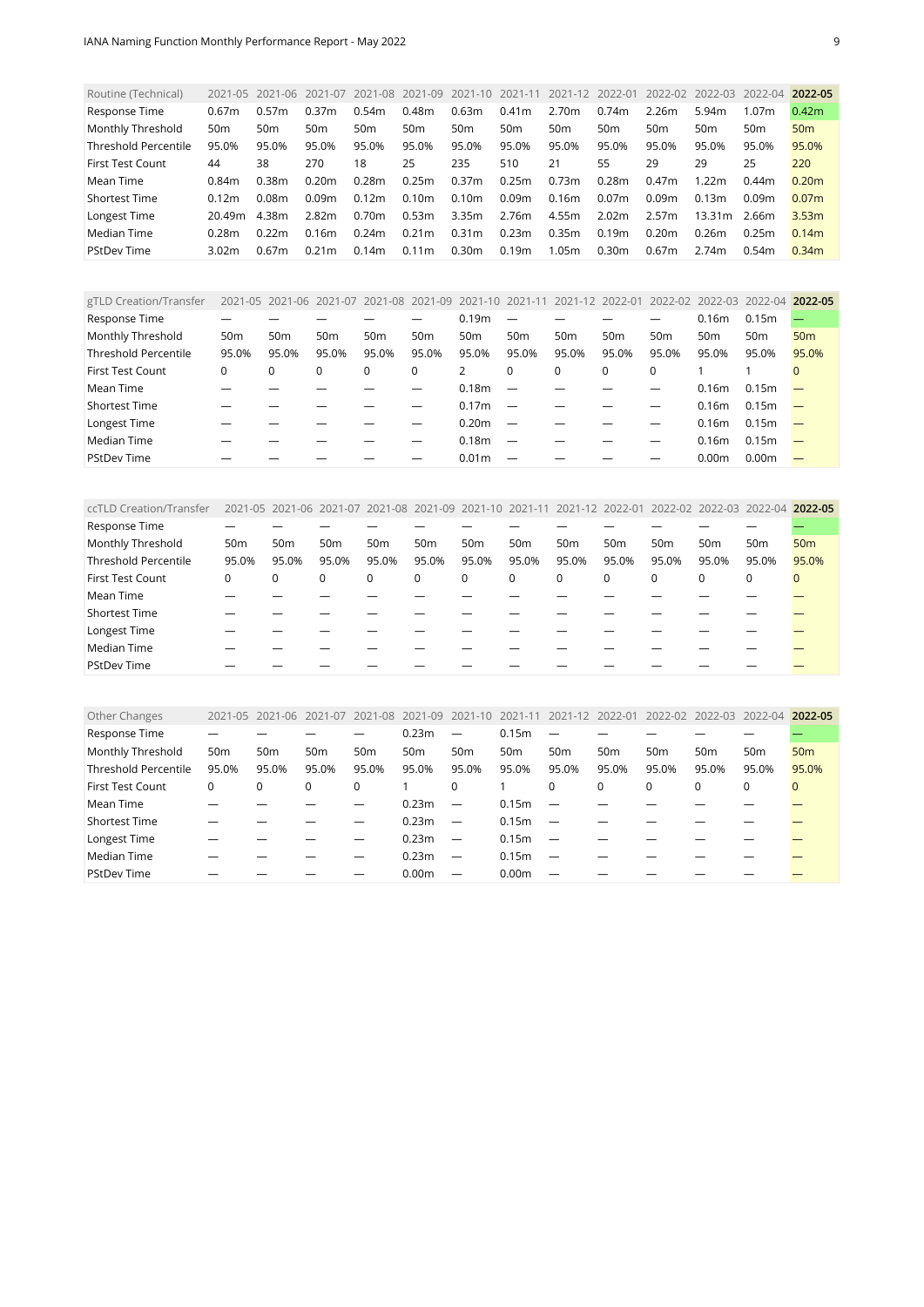## **Technical Check (Retest)**



Time to return results for subsequent performance of technical checks during retesting due to earlier failed tests.

<span id="page-9-0"></span>

| Routine (Technical)         |                 | 2021-05 2021-06 | 2021-07         | 2021-08           | 2021-09 | 2021-10           | 2021-11           | 2021-12           | 2022-01         | 2022-02           | 2022-03           | 2022-04 | 2022-05           |
|-----------------------------|-----------------|-----------------|-----------------|-------------------|---------|-------------------|-------------------|-------------------|-----------------|-------------------|-------------------|---------|-------------------|
| Response Time               | 20.59m          | 4.55m           | 1.30m           | 0.34m             | 0.62m   | 0.56m             | 0.41 <sub>m</sub> | 2.46m             | 2.19m           | 1.97m             | 2.76m             | 0.62m   | 4.43 <sub>m</sub> |
| Monthly Threshold           | 10 <sub>m</sub> | 10m             | 10 <sub>m</sub> | 10m               | 10m     | 10m               | 10m               | 10 <sub>m</sub>   | 10 <sub>m</sub> | 10m               | 10 <sub>m</sub>   | 10m     | 10 <sub>m</sub>   |
| <b>Threshold Percentile</b> | 95.0%           | 95.0%           | 95.0%           | 95.0%             | 95.0%   | 95.0%             | 95.0%             | 95.0%             | 95.0%           | 95.0%             | 95.0%             | 95.0%   | 95.0%             |
| Retest Count                | 53              | 76              | 38              |                   | 34      | 256               | 173               | 123               | 140             | 78                | 83                | 83      | 58                |
| Mean Time                   | 7.79m           | 2.58m           | 0.33m           | 0.22m             | 0.25m   | 0.27m             | 0.24m             | 1.23m             | 0.98m           | 0.30 <sub>m</sub> | 2.06m             | 0.27m   | 1.96 <sub>m</sub> |
| <b>Shortest Time</b>        | 0.09m           | 0.06m           | 0.08m           | 0.17m             | 0.09m   | 0.07 <sub>m</sub> | 0.08m             | 0.20m             | 0.08m           | 0.06 <sub>m</sub> | 0.07 <sub>m</sub> | 0.09m   | 0.12m             |
| Longest Time                | 20.82m          | 4.82m           | 1.39m           | 0.38m             | 0.75m   | 2.22m             | 0.74m             | 10.56m            | 2.45m           | 2.02 <sub>m</sub> | 7.65m             | 1.59m   | 6.11m             |
| Median Time                 | 3.36m           | 4.35m           | 0.17m           | 0.20m             | 0.09m   | 0.22m             | 0.19 <sub>m</sub> | 0.61 <sub>m</sub> | 0.41m           | 0.14m             | 2.16m             | 0.28m   | 1.81 <sub>m</sub> |
| <b>PStDev Time</b>          | 8.78m           | 2.09m           | 0.40m           | 0.07 <sub>m</sub> | 0.20m   | 0.21m             | 0.11 <sub>m</sub> | 1.24m             | 0.77m           | 0.49 <sub>m</sub> | 1.33m             | 0.24m   | 1.21 <sub>m</sub> |

<span id="page-9-1"></span>

| gTLD Creation/Transfer      |       |       | 2021-05 2021-06 2021-07 2021-08 2021-09 2021-10 2021-11 |                 |          |                   |                 | 2021-12 2022-01 |                 |                 | 2022-02 2022-03 2022-04 2022-05 |                 |                 |
|-----------------------------|-------|-------|---------------------------------------------------------|-----------------|----------|-------------------|-----------------|-----------------|-----------------|-----------------|---------------------------------|-----------------|-----------------|
| Response Time               |       |       |                                                         |                 |          | 0.15m             |                 |                 |                 |                 |                                 |                 |                 |
| Monthly Threshold           | 10m   | 10m   | 10 <sub>m</sub>                                         | 10 <sub>m</sub> | 10m      | 10 <sub>m</sub>   | 10 <sub>m</sub> | 10 <sub>m</sub> | 10 <sub>m</sub> | 10 <sub>m</sub> | 10 <sub>m</sub>                 | 10 <sub>m</sub> | 10 <sub>m</sub> |
| <b>Threshold Percentile</b> | 95.0% | 95.0% | 95.0%                                                   | 95.0%           | 95.0%    | 95.0%             | 95.0%           | 95.0%           | 95.0%           | 95.0%           | 95.0%                           | 95.0%           | 95.0%           |
| <b>Retest Count</b>         | 0     |       | $\Omega$                                                |                 | $\Omega$ | 3                 | 0               | $\Omega$        | 0               | $\Omega$        | $\Omega$                        | $\Omega$        | $\Omega$        |
| Mean Time                   |       |       |                                                         |                 |          | 0.14m             |                 |                 |                 |                 |                                 |                 |                 |
| <b>Shortest Time</b>        |       |       |                                                         |                 |          | 0.14m             |                 |                 |                 |                 |                                 |                 |                 |
| Longest Time                |       |       |                                                         |                 |          | 0.15 <sub>m</sub> |                 |                 |                 |                 |                                 |                 |                 |
| Median Time                 |       |       |                                                         |                 |          | 0.14m             |                 |                 |                 |                 |                                 |                 |                 |
| <b>PStDev Time</b>          |       |       |                                                         |                 |          | 0.01 <sub>m</sub> |                 |                 |                 |                 |                                 |                 |                 |

<span id="page-9-2"></span>

| ccTLD Creation/Transfer | 2021-05 2021-06 2021-07 2021-08 2021-09 2021-10 2021-11 2021-12 2022-01 2022-02 2022-03 2022-04 2022-05 |       |       |       |       |                 |          |       |       |       |                 |       |       |
|-------------------------|---------------------------------------------------------------------------------------------------------|-------|-------|-------|-------|-----------------|----------|-------|-------|-------|-----------------|-------|-------|
| Response Time           |                                                                                                         |       |       |       |       |                 |          |       |       |       |                 |       |       |
| Monthly Threshold       | 10m                                                                                                     | 10m   | 10m   | 10m   | 10m   | 10 <sub>m</sub> | 10m      | 10m   | 10m   | 10m   | 10 <sub>m</sub> | 10m   | 10m   |
| Threshold Percentile    | 95.0%                                                                                                   | 95.0% | 95.0% | 95.0% | 95.0% | 95.0%           | 95.0%    | 95.0% | 95.0% | 95.0% | 95.0%           | 95.0% | 95.0% |
| <b>Retest Count</b>     |                                                                                                         |       |       |       |       |                 | $\Omega$ | 0     |       |       |                 |       |       |
| Mean Time               |                                                                                                         |       |       |       |       |                 |          |       |       |       |                 |       |       |
| Shortest Time           |                                                                                                         |       |       |       |       |                 |          |       |       |       |                 |       |       |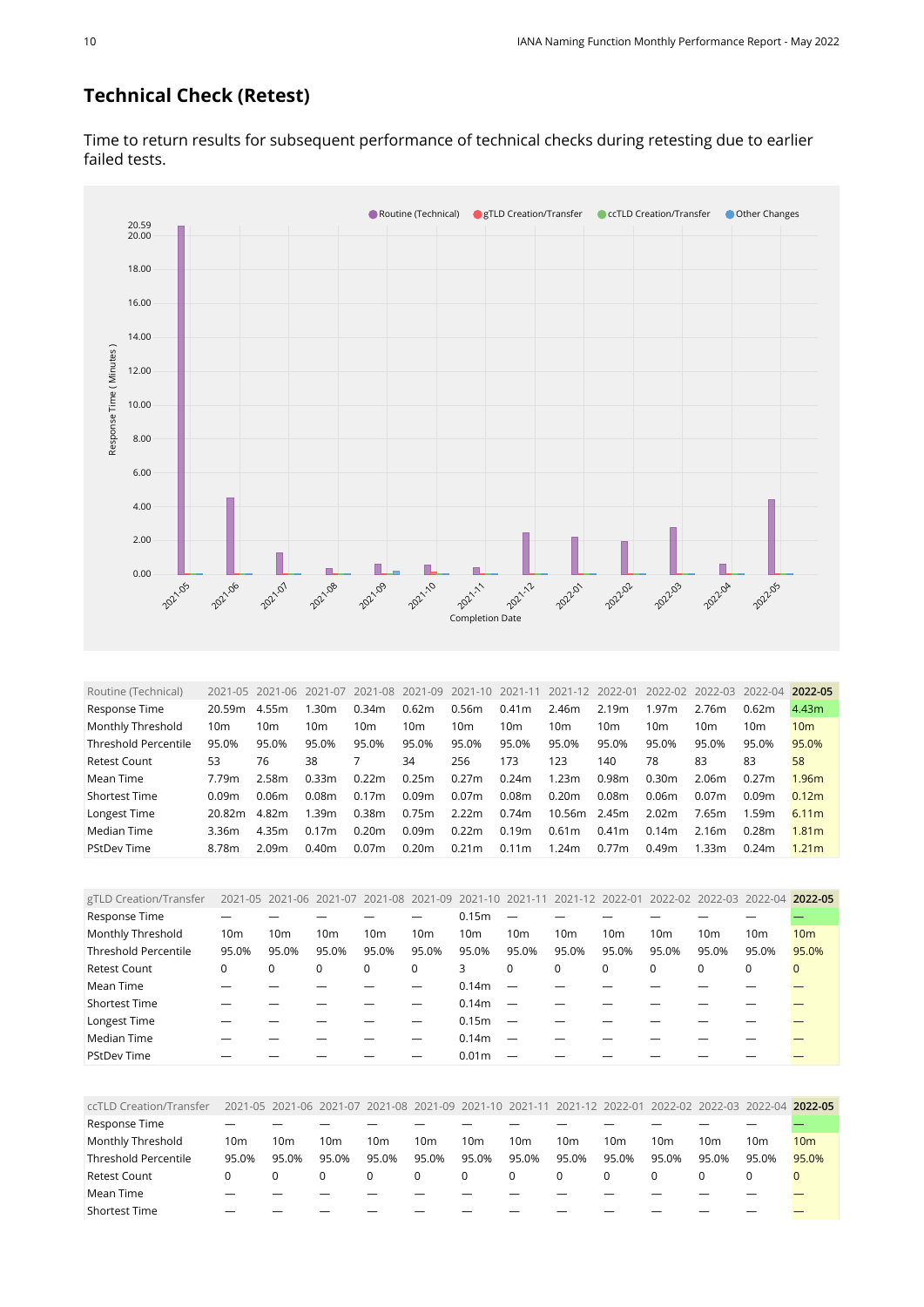| ccTLD Creation/Transfer 2021-05 2021-06 2021-07 2021-08 2021-09 2021-10 2021-11 2021-12 2022-01 2022-02 2022-03 2022-04 2022-05 |   |  |  |  |  |  |  |
|---------------------------------------------------------------------------------------------------------------------------------|---|--|--|--|--|--|--|
| Longest Time                                                                                                                    |   |  |  |  |  |  |  |
| Median Time                                                                                                                     |   |  |  |  |  |  |  |
| <b>PStDev Time</b>                                                                                                              | — |  |  |  |  |  |  |

<span id="page-10-0"></span>

| Other Changes               |                 | 2021-05 2021-06 2021-07 |       | 2021-08 |                   |                 |                 | 2021-09 2021-10 2021-11 2021-12 2022-01 |                 |          | 2022-02 2022-03 2022-04 2022-05 |                 |                 |
|-----------------------------|-----------------|-------------------------|-------|---------|-------------------|-----------------|-----------------|-----------------------------------------|-----------------|----------|---------------------------------|-----------------|-----------------|
| Response Time               |                 |                         |       |         | 0.18 <sub>m</sub> |                 |                 |                                         |                 |          |                                 |                 |                 |
| Monthly Threshold           | 10 <sub>m</sub> | 10 <sub>m</sub>         | 10m   | 10m     | 10m               | 10 <sub>m</sub> | 10 <sub>m</sub> | 10 <sub>m</sub>                         | 10 <sub>m</sub> | 10m      | 10 <sub>m</sub>                 | 10 <sub>m</sub> | 10 <sub>m</sub> |
| <b>Threshold Percentile</b> | 95.0%           | 95.0%                   | 95.0% | 95.0%   | 95.0%             | 95.0%           | 95.0%           | 95.0%                                   | 95.0%           | 95.0%    | 95.0%                           | 95.0%           | 95.0%           |
| <b>Retest Count</b>         | 0               | 0                       | 0     | 0       | 3.                | $\Omega$        | 0               | $\Omega$                                | $\Omega$        | $\Omega$ | $\Omega$                        | 0               | $\mathbf{0}$    |
| Mean Time                   |                 |                         |       |         | 0.15m             |                 |                 |                                         |                 |          |                                 |                 |                 |
| Shortest Time               |                 |                         |       |         | 0.14 <sub>m</sub> |                 |                 |                                         |                 |          |                                 |                 |                 |
| Longest Time                |                 |                         |       |         | 0.19 <sub>m</sub> |                 |                 |                                         |                 |          |                                 |                 |                 |
| Median Time                 |                 |                         |       |         | 0.14m             |                 |                 |                                         |                 |          |                                 |                 |                 |
| <b>PStDev Time</b>          |                 |                         |       |         | 0.02 <sub>m</sub> |                 |                 |                                         |                 |          |                                 |                 |                 |

# **Technical Check (Supplemental)**



Time to return results for performance of technical checks during Supplemental Technical Check phase.

<span id="page-10-1"></span>

| Routine (Technical)     |                   |                   |                   |                   |                 |                   |       | 2021-05 2021-06 2021-07 2021-08 2021-09 2021-10 2021-11 2021-12 2022-01 2022-02 2022-03 2022-04 2022-05 |                   |                 |                   |                 |                   |
|-------------------------|-------------------|-------------------|-------------------|-------------------|-----------------|-------------------|-------|---------------------------------------------------------------------------------------------------------|-------------------|-----------------|-------------------|-----------------|-------------------|
| Response Time           | 0.52m             | 1.06m             | 0.22m             | 0.61 <sub>m</sub> | 0.53m           | 0.51m             | 0.33m | 0.40m                                                                                                   | 0.51 <sub>m</sub> | 4.86m           | 1.32m             | 1.69m           | 0.40 <sub>m</sub> |
| Monthly Threshold       | 10 <sub>m</sub>   | 10 <sub>m</sub>   | 10m               | 10 <sub>m</sub>   | 10 <sub>m</sub> | 10m               | 10m   | 10 <sub>m</sub>                                                                                         | 10 <sub>m</sub>   | 10 <sub>m</sub> | 10 <sub>m</sub>   | 10 <sub>m</sub> | 10 <sub>m</sub>   |
| Threshold Percentile    | 95.0%             | 95.0%             | 95.0%             | 95.0%             | 95.0%           | 95.0%             | 95.0% | 95.0%                                                                                                   | 95.0%             | 95.0%           | 95.0%             | 95.0%           | 95.0%             |
| Supplemental Test Count | 52                | 50                | 274               | 16                | 27              | 350               | 528   | 22                                                                                                      | 75                | 44              | 32                | 23              | 220               |
| Mean Time               | 0.24m             | 0.40m             | 0.12m             | 0.24m             | 0.22m           | 0.27m             | 0.17m | 0.27m                                                                                                   | 0.22m             | 0.65m           | 0.31 <sub>m</sub> | 0.42m           | 0.15m             |
| <b>Shortest Time</b>    | 0.07 <sub>m</sub> | 0.05m             | 0.07 <sub>m</sub> | 0.06m             | 0.07m           | 0.07 <sub>m</sub> | 0.04m | 0.13m                                                                                                   | 0.06m             | 0.06m           | 0.06m             | 0.06m           | 0.06 <sub>m</sub> |
| Longest Time            | 0.82m             | 4.61m             | 1.31 <sub>m</sub> | 0.71 <sub>m</sub> | 0.99m           | 1.48m             | 0.63m | 0.56m                                                                                                   | 0.88m             | 4.93m           | 2.65m             | 2.67m           | 3.60 <sub>m</sub> |
| Median Time             | 0.19 <sub>m</sub> | 0.30m             | 0.09m             | 0.18m             | 0.09m           | 0.22m             | 0.16m | 0.29m                                                                                                   | 0.19m             | 0.16m           | 0.16 <sub>m</sub> | 0.18m           | 0.09 <sub>m</sub> |
| <b>PStDev Time</b>      | 0.16m             | 0.71 <sub>m</sub> | 0.10 <sub>m</sub> | 0.18m             | 0.20m           | 0.14m             | 0.07m | 0.10 <sub>m</sub>                                                                                       | 0.17m             | 1.38m           | 0.54m             | 0.61m           | 0.27m             |
|                         |                   |                   |                   |                   |                 |                   |       |                                                                                                         |                   |                 |                   |                 |                   |

<span id="page-10-2"></span>

| Response Time | — — — — — — 0.53m — — — — |  |  |  |  | $0.09m$ $0.11m$ $\rightarrow$ |  |
|---------------|---------------------------|--|--|--|--|-------------------------------|--|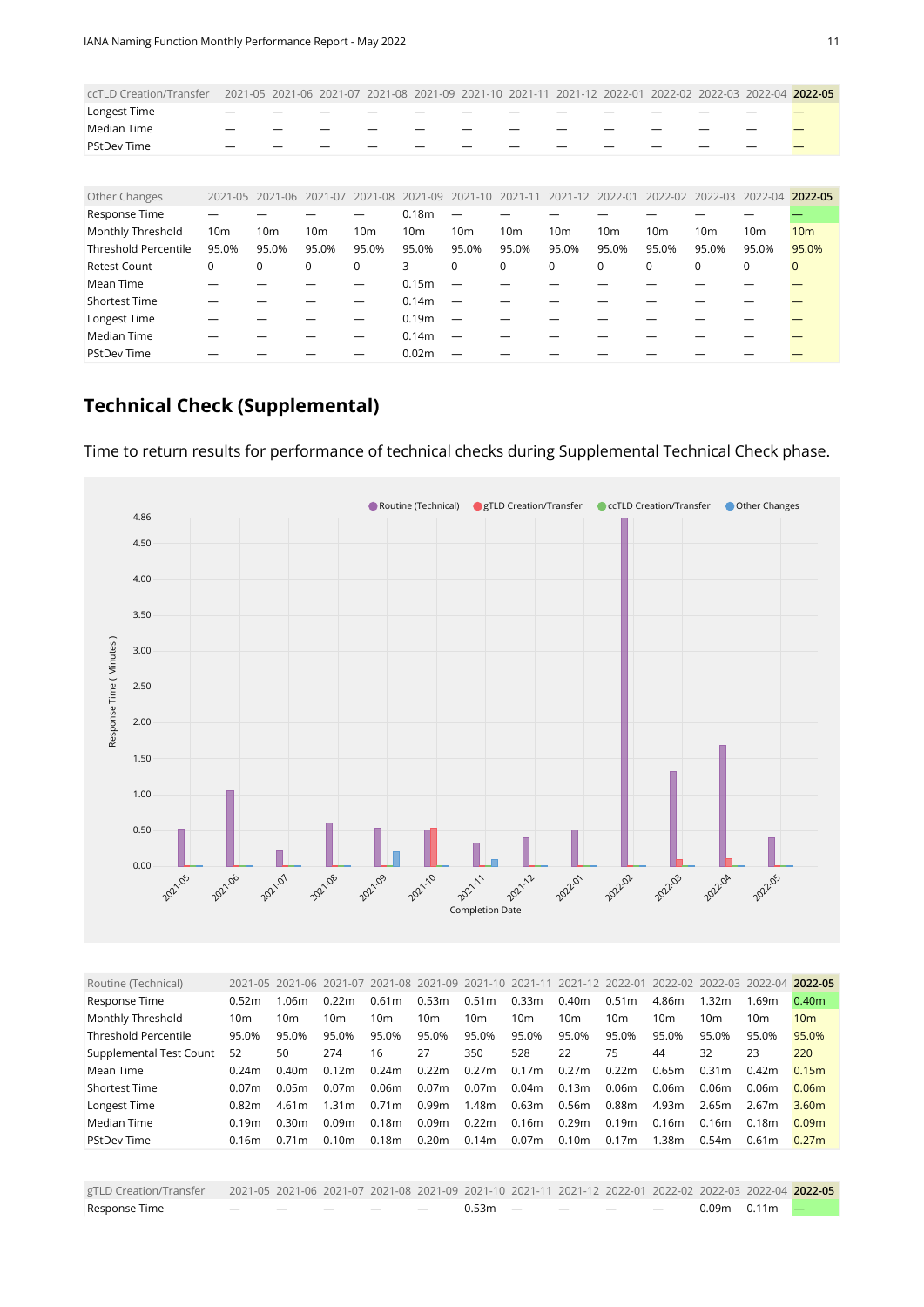| gTLD Creation/Transfer      |                 |                 |          |       |                 |                   |                          |                 |          |                 | 2021-05 2021-06 2021-07 2021-08 2021-09 2021-10 2021-11 2021-12 2022-01 2022-02 2022-03 2022-04 |                   | 2022-05         |
|-----------------------------|-----------------|-----------------|----------|-------|-----------------|-------------------|--------------------------|-----------------|----------|-----------------|-------------------------------------------------------------------------------------------------|-------------------|-----------------|
| Monthly Threshold           | 10 <sub>m</sub> | 10 <sub>m</sub> | 10m      | 10m   | 10 <sub>m</sub> | 10 <sub>m</sub>   | 10 <sub>m</sub>          | 10 <sub>m</sub> | 10m      | 10 <sub>m</sub> | 10 <sub>m</sub>                                                                                 | 10m               | 10 <sub>m</sub> |
| <b>Threshold Percentile</b> | 95.0%           | 95.0%           | 95.0%    | 95.0% | 95.0%           | 95.0%             | 95.0%                    | 95.0%           | 95.0%    | 95.0%           | 95.0%                                                                                           | 95.0%             | 95.0%           |
| Supplemental Test Count     | 0               | 0               | $\Omega$ | 0     | 0               | 2                 | 0                        | 0               | $\Omega$ | $\Omega$        |                                                                                                 |                   | $\Omega$        |
| Mean Time                   |                 |                 |          |       |                 | 0.32 <sub>m</sub> | $\overline{\phantom{a}}$ |                 |          |                 | 0.09m                                                                                           | 0.11 <sub>m</sub> |                 |
| <b>Shortest Time</b>        |                 |                 |          |       |                 | 0.08 <sub>m</sub> | $\overline{\phantom{0}}$ |                 |          |                 | 0.09m                                                                                           | 0.11 <sub>m</sub> |                 |
| Longest Time                |                 |                 |          |       |                 | 0.55m             | $\overline{\phantom{0}}$ |                 |          |                 | 0.09m                                                                                           | 0.11 <sub>m</sub> |                 |
| Median Time                 |                 |                 |          |       |                 | 0.32 <sub>m</sub> | $\overline{\phantom{0}}$ |                 |          |                 | 0.09m                                                                                           | 0.11 <sub>m</sub> |                 |
| <b>PStDev Time</b>          |                 |                 |          |       |                 | 0.24m             |                          |                 |          |                 | 0.00 <sub>m</sub>                                                                               | 0.00 <sub>m</sub> |                 |
|                             |                 |                 |          |       |                 |                   |                          |                 |          |                 |                                                                                                 |                   |                 |

<span id="page-11-0"></span>

| ccTLD Creation/Transfer     |                |                 |       |       | 2021-05 2021-06 2021-07 2021-08 2021-09 2021-10 2021-11 2021-12 2022-01 2022-02 2022-03 2022-04 2022-05 |       |                 |                 |                 |          |                 |       |                 |
|-----------------------------|----------------|-----------------|-------|-------|---------------------------------------------------------------------------------------------------------|-------|-----------------|-----------------|-----------------|----------|-----------------|-------|-----------------|
| Response Time               |                |                 |       |       |                                                                                                         |       |                 |                 |                 |          |                 |       |                 |
| Monthly Threshold           | 10m            | 10 <sub>m</sub> | 10m   | 10m   | 10 <sub>m</sub>                                                                                         | 10m   | 10 <sub>m</sub> | 10 <sub>m</sub> | 10 <sub>m</sub> | 10m      | 10 <sub>m</sub> | 10m   | 10 <sub>m</sub> |
| <b>Threshold Percentile</b> | 95.0%          | 95.0%           | 95.0% | 95.0% | 95.0%                                                                                                   | 95.0% | 95.0%           | 95.0%           | 95.0%           | 95.0%    | 95.0%           | 95.0% | 95.0%           |
| Supplemental Test Count     | $\overline{0}$ | 0               | 0     | 0     | $\mathbf 0$                                                                                             | 0     | 0               | 0               | 0               | $\Omega$ | 0               | 0     | $\mathbf{0}$    |
| Mean Time                   |                |                 |       |       |                                                                                                         |       |                 |                 |                 |          |                 |       |                 |
| <b>Shortest Time</b>        |                |                 |       |       |                                                                                                         |       |                 |                 |                 |          |                 |       |                 |
| Longest Time                |                |                 |       |       |                                                                                                         |       |                 |                 |                 |          |                 |       |                 |
| Median Time                 |                |                 |       |       |                                                                                                         |       |                 |                 |                 |          |                 |       |                 |
| <b>PStDev Time</b>          |                |                 |       |       |                                                                                                         |       |                 |                 |                 |          |                 |       |                 |

<span id="page-11-1"></span>

| Other Changes                             |       |                 |                 |                 | 2021-05 2021-06 2021-07 2021-08 2021-09 2021-10 2021-11 2021-12 2022-01 |                          |                   |                          |       |                 | 2022-02 2022-03 2022-04 2022-05 |                 |                 |
|-------------------------------------------|-------|-----------------|-----------------|-----------------|-------------------------------------------------------------------------|--------------------------|-------------------|--------------------------|-------|-----------------|---------------------------------|-----------------|-----------------|
| Response Time                             |       |                 |                 |                 | 0.20 <sub>m</sub>                                                       | $\overline{\phantom{0}}$ | 0.09 <sub>m</sub> | $\overline{\phantom{a}}$ |       |                 |                                 |                 |                 |
| Monthly Threshold                         | 10m   | 10 <sub>m</sub> | 10 <sub>m</sub> | 10 <sub>m</sub> | 10 <sub>m</sub>                                                         | 10 <sub>m</sub>          | 10 <sub>m</sub>   | 10 <sub>m</sub>          | 10m   | 10 <sub>m</sub> | 10m                             | 10 <sub>m</sub> | 10 <sub>m</sub> |
| <b>Threshold Percentile</b>               | 95.0% | 95.0%           | 95.0%           | 95.0%           | 95.0%                                                                   | 95.0%                    | 95.0%             | 95.0%                    | 95.0% | 95.0%           | 95.0%                           | 95.0%           | 95.0%           |
| Supplemental Test Count<br>$\overline{0}$ |       | 0               |                 | $\mathbf 0$     |                                                                         | 0                        |                   | $\Omega$                 | 0     | $\mathbf 0$     | 0                               | 0               | $\mathbf{0}$    |
| Mean Time                                 |       |                 |                 |                 | 0.20 <sub>m</sub>                                                       |                          | 0.09 <sub>m</sub> |                          |       |                 |                                 |                 |                 |
| <b>Shortest Time</b>                      |       |                 |                 |                 | 0.20 <sub>m</sub>                                                       | $\overline{\phantom{m}}$ | 0.09 <sub>m</sub> |                          |       |                 |                                 |                 |                 |
| Longest Time                              |       |                 |                 |                 | 0.20 <sub>m</sub>                                                       | $\overline{\phantom{m}}$ | 0.09 <sub>m</sub> | $\overline{\phantom{m}}$ |       |                 |                                 |                 |                 |
| Median Time                               |       |                 |                 |                 | 0.20 <sub>m</sub>                                                       | $\overline{\phantom{0}}$ | 0.09 <sub>m</sub> |                          |       |                 |                                 |                 |                 |
| <b>PStDev Time</b>                        |       |                 |                 |                 | 0.00 <sub>m</sub>                                                       | $\overline{\phantom{0}}$ | 0.00 <sub>m</sub> |                          |       |                 |                                 |                 |                 |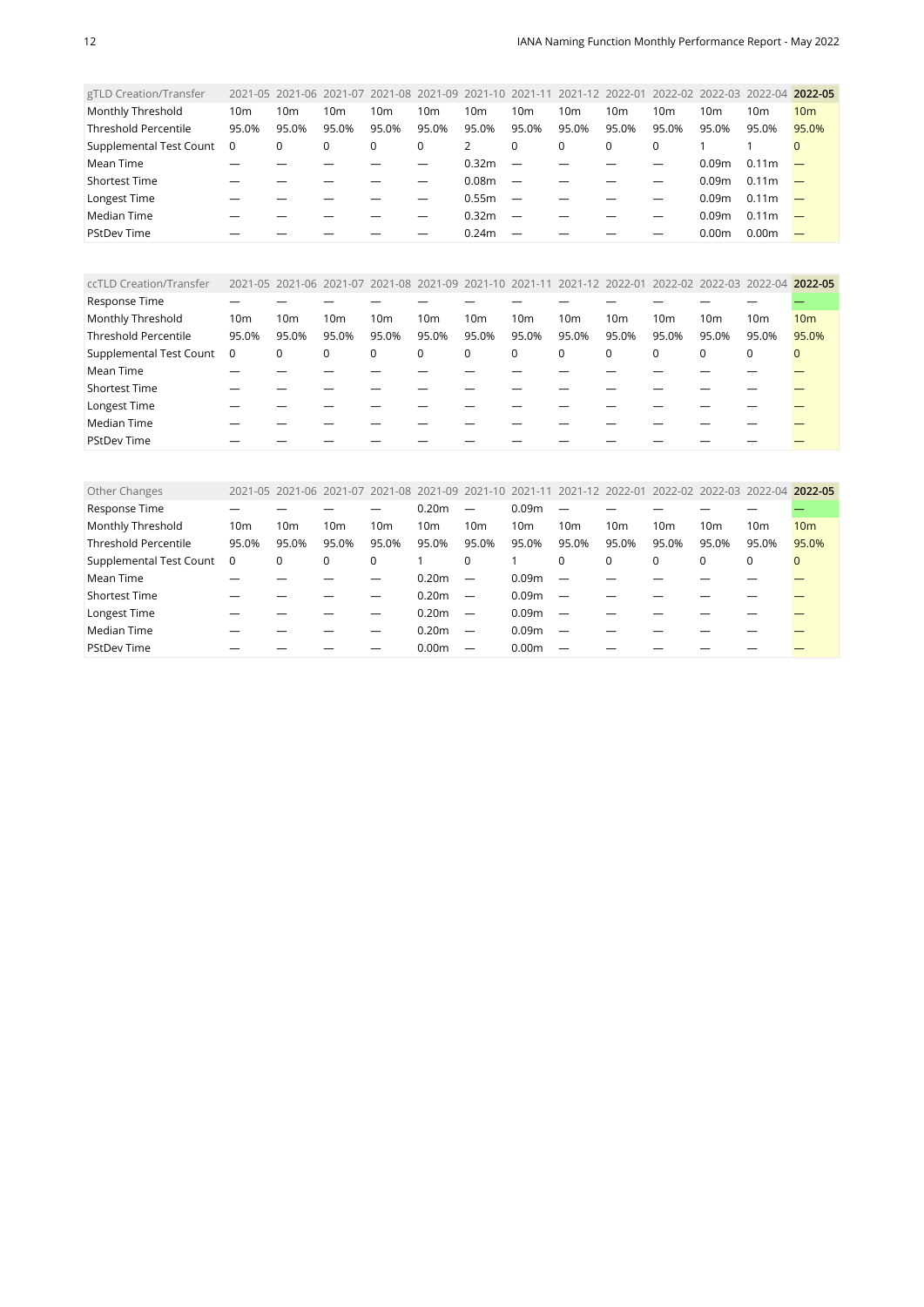# **Contact Confirmations**

#### **Email Dispatch**



Time for authorization contacts to be asked to approve change request after completing previous process phase.

<span id="page-12-0"></span>

| Routine (Technical)        |           |                  |                                                  |               |        |                        |               |                                                           |        |        |               | 2021-05 2021-06 2021-07 2021-08 2021-09 2021-10 2021-11 2021-12 2022-01 2022-02 2022-03 2022-04 2022-05 |                    |
|----------------------------|-----------|------------------|--------------------------------------------------|---------------|--------|------------------------|---------------|-----------------------------------------------------------|--------|--------|---------------|---------------------------------------------------------------------------------------------------------|--------------------|
| Dispatch Time              | 2.00ms    | 2.25ms 2.00ms    |                                                  |               |        |                        |               | 3.00ms 2.00ms 2.00ms 2.00ms 5.20ms 1.45ms 2.00ms          |        |        | 1.75ms        | 2.00ms                                                                                                  | 2.00ms             |
| Monthly Threshold          |           |                  |                                                  |               |        |                        |               |                                                           |        |        |               | 60000ms 60000ms 60000ms 60000ms 60000ms 60000ms 60000ms 60000ms 60000ms 60000ms 60000ms 60000ms 60000ms |                    |
| Threshold Percentile 95.0% |           | 95.0%            | 95.0%                                            | 95.0%         | 95.0%  | 95.0%                  | 95.0%         | 95.0%                                                     | 95.0%  | 95.0%  | 95.0%         | 95.0%                                                                                                   | 95.0%              |
| Email Count                | 42        | 36               | 269                                              | 17            | 24     | 233                    | 509           | 18                                                        | 52     | 27     | 26            | 23                                                                                                      | 219                |
| Mean Time                  | 1.67ms    | 1.47ms           | 1.60ms                                           | 1.94ms        | 1.67ms | 1.09ms                 | 1.00ms 1.72ms |                                                           | 0.90ms | 1.04ms | 0.85ms 1.13ms |                                                                                                         | 1.00 <sub>ms</sub> |
| <b>Shortest Time</b>       | 1.00 $ms$ | 0.00 ms          | 0.00ms                                           | 1.00ms        | 1.00ms | 0.00ms  0.00ms  0.00ms |               |                                                           | 0.00ms | 0.00ms | 0.00ms        | 0.00ms                                                                                                  | 0.00ms             |
| Longest Time               | 6.00ms    | 3.00ms           | 4.00ms                                           |               |        |                        |               | 3.00ms 3.00ms 17.00ms 4.00ms 12.00ms 5.00ms 3.00ms 2.00ms |        |        |               | 3.00ms                                                                                                  | 9.00 <sub>ms</sub> |
| Median Time                | 2.00ms    | $1.00 \text{ms}$ | 2.00ms                                           | 2.00ms 2.00ms |        | 1.00ms 1.00ms 1.00ms   |               |                                                           | 1.00ms | 1.00ms | 1.00ms        | 1.00ms                                                                                                  | 1.00 <sub>ms</sub> |
| <b>PStDev Time</b>         | 0.86ms    | 0.64ms           | 0.63ms 0.54ms 0.55ms 1.42ms 0.76ms 2.68ms 0.74ms |               |        |                        |               |                                                           |        | 0.69ms | 0.53ms        | 0.68ms                                                                                                  | $0.84$ ms          |

<span id="page-12-1"></span>

|        | 3.00ms                                                                                                          | 3.00 <sub>ms</sub> |        |       |                                                                             |                                |                                           |                                                                             |                                                     |                                      |                                | 68981689.10ms $\overline{M}$                                                                                                                                                                                                                                       |
|--------|-----------------------------------------------------------------------------------------------------------------|--------------------|--------|-------|-----------------------------------------------------------------------------|--------------------------------|-------------------------------------------|-----------------------------------------------------------------------------|-----------------------------------------------------|--------------------------------------|--------------------------------|--------------------------------------------------------------------------------------------------------------------------------------------------------------------------------------------------------------------------------------------------------------------|
|        |                                                                                                                 |                    |        |       |                                                                             |                                |                                           |                                                                             |                                                     |                                      |                                |                                                                                                                                                                                                                                                                    |
|        | 95.0%                                                                                                           | 95.0%              | 95.0%  | 95.0% | 95.0%                                                                       | 95.0%                          | 95.0%                                     | 95.0%                                                                       | 95.0%                                               | 95.0%                                | 95.0%                          | 95.0%                                                                                                                                                                                                                                                              |
|        | 219                                                                                                             | 23                 | 19     | 37    | 78                                                                          | 20                             | 54                                        | 14                                                                          | 28                                                  | 29                                   | 11                             | 12                                                                                                                                                                                                                                                                 |
|        | 1.98ms                                                                                                          | 2.00ms             |        |       |                                                                             |                                | 1.17ms                                    | 1.29ms                                                                      |                                                     | 1.59ms                               |                                | 12774387.92ms                                                                                                                                                                                                                                                      |
| 1.00ms | 1.00ms                                                                                                          | 1.00ms             | 1.00ms |       |                                                                             |                                |                                           |                                                                             |                                                     |                                      |                                | 1.00 <sub>ms</sub>                                                                                                                                                                                                                                                 |
|        |                                                                                                                 |                    |        |       |                                                                             |                                |                                           |                                                                             |                                                     |                                      |                                | 153292640.00ms                                                                                                                                                                                                                                                     |
|        |                                                                                                                 |                    |        |       |                                                                             |                                | 1.00ms                                    | 1.00ms                                                                      |                                                     | 1.00ms                               |                                | 1.00 <sub>ms</sub>                                                                                                                                                                                                                                                 |
|        |                                                                                                                 |                    |        |       |                                                                             |                                |                                           |                                                                             |                                                     | 1.10ms                               | 1.62ms                         | 42367847.12ms                                                                                                                                                                                                                                                      |
|        | 4.00ms<br>95.0%<br>219<br>2.45 <sub>ms</sub><br>Longest Time 5.00ms<br>Median Time 2.00ms<br>PStDev Time 0.83ms | 2.00ms<br>0.55ms   | 2.00ms |       | 2021-05 2021-06 2021-07 2021-08 2021-09<br>1.00ms<br>0.66ms  0.64ms  0.74ms | 2.26ms 2.35ms 2.22ms<br>1.03ms | 1.55ms<br>2.00 ms 2.00 ms 2.00 ms 1.50 ms | 3.10ms 3.20ms 3.00ms 2.10ms 2.00ms<br>1.00ms 0.00ms 0.00ms<br>0.80ms 0.63ms | 2021-10 2021-11 2021-12 2022-01<br>0.00ms<br>0.80ms | 1.54ms<br>0.00ms<br>1.00ms<br>1.05ms | 3.00ms 3.00ms 3.20ms<br>0.00ms | 2022-02 2022-03 2022-04 2022-05<br>5.00ms<br>60000ms 60000ms 60000ms 60000ms 60000ms 60000ms 60000ms 60000ms 60000ms 60000ms 60000ms 60000ms 60000ms<br>2.09ms<br>0.00ms<br>4.00ms 3.00ms 4.00ms 5.00ms 9.00ms 4.00ms 3.00ms 3.00ms 5.00ms 6.00ms 6.00ms<br>2.00ms |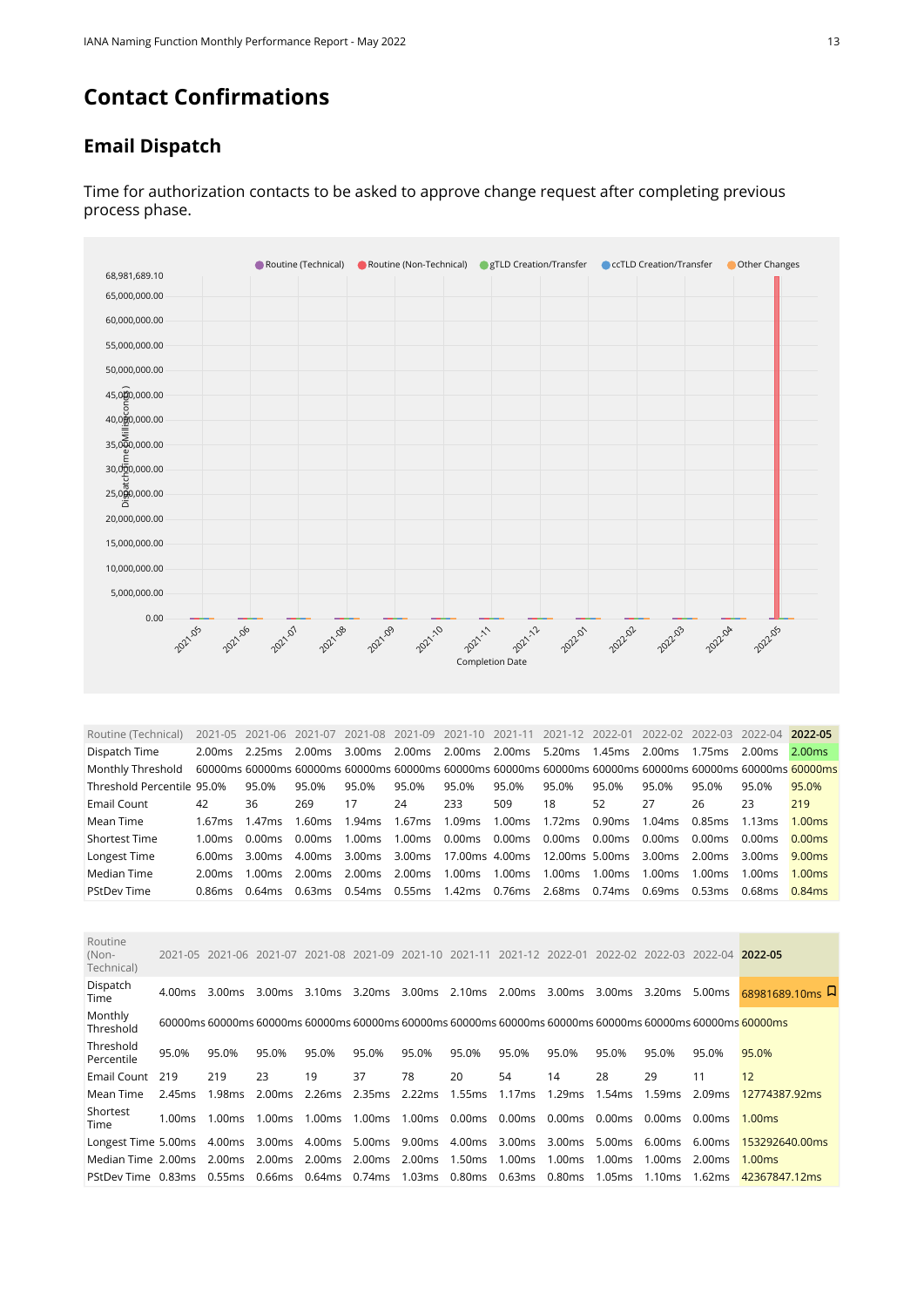#### **Exception Narrative** Primary cause: System upgrade stopped RZMS sending external emails Analysis/Comments: On 20 May 2022 during a planned upgrade to the Root Zone Management System (RZMS) by ICANN, a configuration change was made that prevented delivery of email notifications from the system. The problem was resolved on 31 May 2022. All transactions from the time period were evaluated and it was identified that 6 root zone change requests were impacted, as well as 5 password reset requests. Where possible, IANA has manually adjusted the SLA timings for "Email Dispatch" to reflect when customers received delayed email notifications or were able to proceed with their request.

<span id="page-13-0"></span>

| gTLD Creation/Transfer 2021-05 2021-06 2021-07 |                    |                    |                          |                    | 2021-08 2021-09 2021-10 2021-11 |                    |                  | 2021-12 2022-01          |           |                    | 2022-02 2022-03 2022-04 |        | 2022-05                                                                                                         |
|------------------------------------------------|--------------------|--------------------|--------------------------|--------------------|---------------------------------|--------------------|------------------|--------------------------|-----------|--------------------|-------------------------|--------|-----------------------------------------------------------------------------------------------------------------|
| Dispatch Time                                  | 2.00ms             | 3.00 <sub>ms</sub> | $\overline{\phantom{m}}$ | 3.00 <sub>ms</sub> | 3.00 <sub>ms</sub>              | 1.00ms             | 1.95ms           | $\overline{\phantom{a}}$ | 2.00ms    | 1.90ms             | 2.00ms                  | 0.00ms |                                                                                                                 |
| Monthly Threshold                              |                    |                    |                          |                    |                                 |                    |                  |                          |           |                    |                         |        | 60000ms 60000ms 60000ms 60000ms 60000ms 60000ms 60000ms 60000ms 60000ms 60000ms 60000ms 60000ms 60000ms 60000ms |
| <b>Threshold Percentile</b>                    | 95.0%              | 95.0%              | 95.0%                    | 95.0%              | 95.0%                           | 95.0%              | 95.0%            | 95.0%                    | 95.0%     | 95.0%              | 95.0%                   | 95.0%  | 95.0%                                                                                                           |
| Email Count                                    |                    | 46                 | 0                        | 31                 | 19                              |                    |                  | $\Omega$                 | 4         |                    |                         |        | $\Omega$                                                                                                        |
| Mean Time                                      | 2.00ms             | 1.93ms             | $\overline{\phantom{m}}$ | 2.03ms             | 2.42ms                          | 1.00ms             | 1.50ms           | $\overline{\phantom{a}}$ | 1.50ms    | 1.00ms             | 1.18ms                  | 0.00ms |                                                                                                                 |
| <b>Shortest Time</b>                           | 2.00ms             | 1.00ms             | $\overline{\phantom{m}}$ | 1.00 $ms$          | 2.00ms                          | 1.00ms             | $1.00 \text{ms}$ |                          | 1.00 $ms$ | 0.00ms             | $1.00 \text{ms}$        | 0.00ms |                                                                                                                 |
| Longest Time                                   | 2.00ms             | 3.00 <sub>ms</sub> | $\overline{\phantom{0}}$ | 3.00 ms            | 3.00ms                          | 1.00ms             | 2.00ms           | $\overline{\phantom{a}}$ | 2.00ms    | 2.00 ms 2.00 ms    |                         | 0.00ms |                                                                                                                 |
| Median Time                                    | 2.00ms             | 2.00ms             |                          | 2.00 ms            | 2.00ms                          | 1.00 <sub>ms</sub> | 1.50ms           |                          | 1.50ms    | 1.00 <sub>ms</sub> | 1.00ms                  | 0.00ms |                                                                                                                 |
| <b>PStDev Time</b>                             | 0.00 <sub>ms</sub> | 0.48ms             | $\overline{\phantom{m}}$ | 0.59ms             | <u>በ 49ms</u>                   | 0.00ms             | 0.50ms           | $\overline{\phantom{m}}$ | 0.50ms    | 1.00ms             | 0.39ms                  | 0.00ms |                                                                                                                 |

<span id="page-13-1"></span>

| ccTLD Creation/<br>Transfer |        | 2021-05 2021-06 2021-07  |       | 2021-08 | 2021-09  | 2021-10 2021-11 |       | 2021-12 2022-01 |        | 2022-02  | 2022-03 2022-04 |          | 2022-05                                                                                                 |
|-----------------------------|--------|--------------------------|-------|---------|----------|-----------------|-------|-----------------|--------|----------|-----------------|----------|---------------------------------------------------------------------------------------------------------|
| Dispatch Time               | 2.00ms |                          |       |         |          |                 |       |                 | 1.00ms |          |                 |          |                                                                                                         |
| Monthly Threshold           |        |                          |       |         |          |                 |       |                 |        |          |                 |          | 60000ms 60000ms 60000ms 60000ms 60000ms 60000ms 60000ms 60000ms 60000ms 60000ms 60000ms 60000ms 60000ms |
| <b>Threshold Percentile</b> | 95.0%  | 95.0%                    | 95.0% | 95.0%   | 95.0%    | 95.0%           | 95.0% | 95.0%           | 95.0%  | 95.0%    | 95.0%           | 95.0%    | 95.0%                                                                                                   |
| Email Count                 |        | 0                        | 0     | 0       | $\Omega$ | 0               | 0     | 0               |        | $\Omega$ | $\Omega$        | $\Omega$ |                                                                                                         |
| Mean Time                   | 2.00ms |                          |       |         |          |                 |       |                 | 1.00ms |          |                 |          |                                                                                                         |
| <b>Shortest Time</b>        | 2.00ms |                          |       |         |          |                 |       |                 | 1.00ms |          |                 |          |                                                                                                         |
| Longest Time                | 2.00ms | $\overline{\phantom{a}}$ |       |         |          |                 |       |                 | 1.00ms |          |                 |          |                                                                                                         |
| Median Time                 | 2.00ms | $\overline{\phantom{m}}$ |       |         |          |                 |       |                 | 1.00ms |          |                 |          |                                                                                                         |
| <b>PStDev Time</b>          | 0.00ms |                          |       |         |          |                 |       |                 | 0.00ms |          |                 |          |                                                                                                         |

<span id="page-13-2"></span>

| Other Changes              | 2021-05 | 2021-06                                                                                                 | 2021-07  | 2021-08  | 2021-09      | $2021 - 10$              | 2021-11 | 2021-12 2022-01 |          | 2022-02 2022-03 |       | 2022-04 | 2022-05  |
|----------------------------|---------|---------------------------------------------------------------------------------------------------------|----------|----------|--------------|--------------------------|---------|-----------------|----------|-----------------|-------|---------|----------|
| Dispatch Time              |         |                                                                                                         |          |          | 1.00ms       |                          | 1.00ms  |                 |          |                 |       |         |          |
| Monthly Threshold          |         | 60000ms 60000ms 60000ms 60000ms 60000ms 60000ms 60000ms 60000ms 60000ms 60000ms 60000ms 60000ms 60000ms |          |          |              |                          |         |                 |          |                 |       |         |          |
| Threshold Percentile 95.0% |         | 95.0%                                                                                                   | 95.0%    | 95.0%    | 95.0%        | 95.0%                    | 95.0%   | 95.0%           | 95.0%    | 95.0%           | 95.0% | 95.0%   | 95.0%    |
| Email Count                | 0       | 0                                                                                                       | $\Omega$ | $\Omega$ |              | $\Omega$                 |         | $\Omega$        | $\Omega$ | $\Omega$        |       |         | $\Omega$ |
| Mean Time                  |         |                                                                                                         |          |          | 1.00ms       | $\overline{\phantom{m}}$ | 1.00ms  |                 |          |                 |       |         |          |
| <b>Shortest Time</b>       |         |                                                                                                         |          |          | 1.00ms       |                          | 1.00ms  |                 |          |                 |       |         |          |
| Longest Time               |         |                                                                                                         |          |          | $1.00ms$ $-$ |                          | 1.00ms  |                 |          |                 |       |         |          |
| Median Time                |         |                                                                                                         |          |          | $1.00ms$ -   |                          | 1.00ms  |                 |          |                 |       |         |          |
| <b>PStDev Time</b>         |         |                                                                                                         |          |          | 0.00ms       |                          | 0.00ms  |                 |          |                 |       |         |          |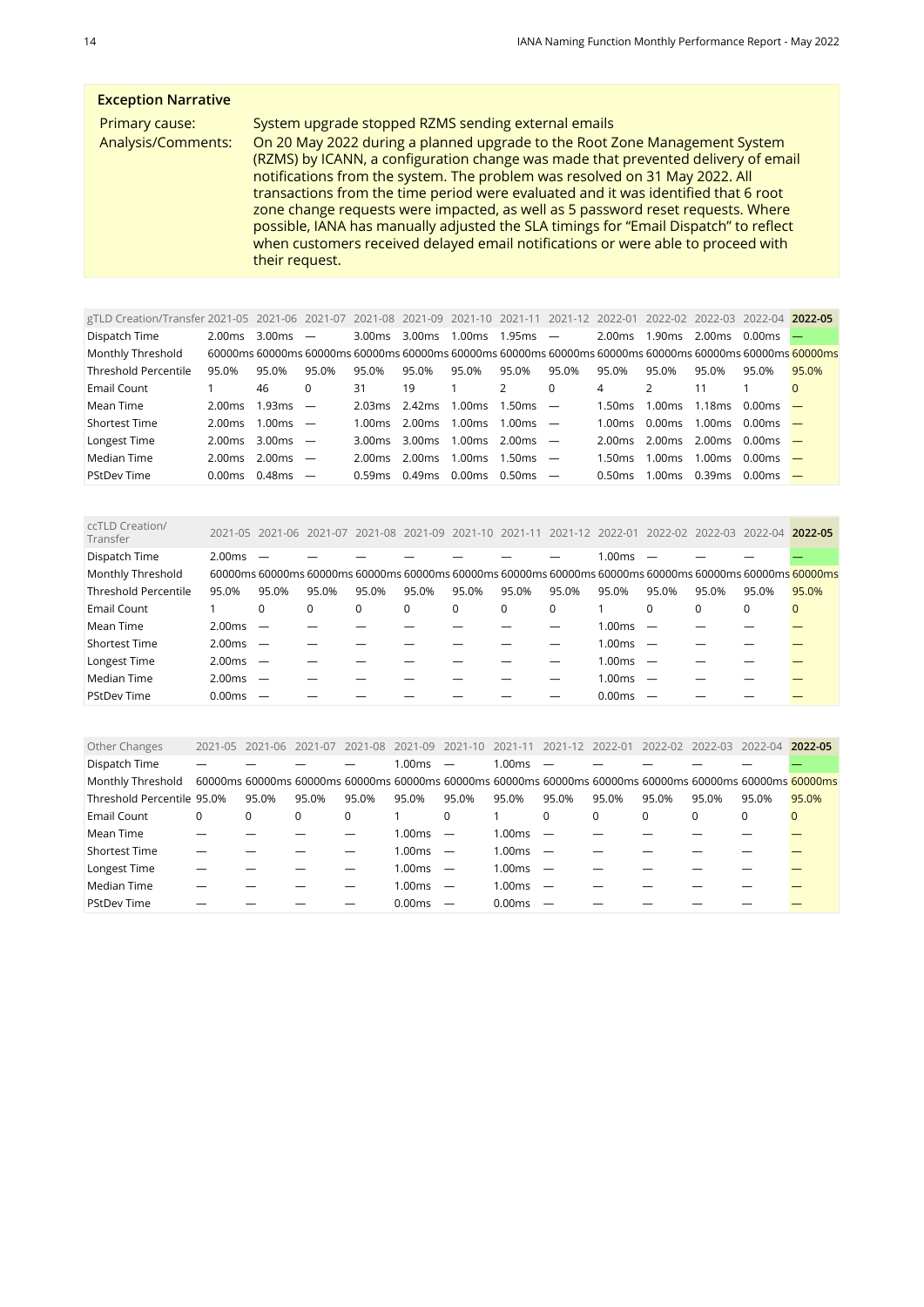#### **Recognition of Confirmation**

Time for response to be affirmed by IANA.



<span id="page-14-0"></span>Routine (Technical) 2021-05 2021-06 2021-07 2021-08 2021-09 2021-10 2021-11 2021-12 2022-01 2022-02 2022-03 2022-04 **2022-05** Affirmation Time 1.00ms 1.00ms 1.00ms 1.00ms 1.00ms 1.00ms 1.00ms 2.15ms 1.00ms 1.00ms 1.00ms 1.00ms 1.00ms Monthly Threshold 60000ms 60000ms 60000ms 60000ms 60000ms 60000ms 60000ms 60000ms 60000ms 60000ms 60000ms 60000ms 60000ms Threshold Percentile 95.0% 95.0% 95.0% 95.0% 95.0% 95.0% 95.0% 95.0% 95.0% 95.0% 95.0% 95.0% 95.0% Affirmation Count 42 35 269 16 23 233 509 18 52 27 26 23 218 Mean Time 0.33ms 0.09ms 0.17ms 0.31ms 0.35ms 0.21ms 0.21ms 0.67ms 0.10ms 0.11ms 0.31ms 0.17ms 0.20ms Shortest Time 0.00ms 0.00ms 0.00ms 0.00ms 0.00ms 0.00ms 0.00ms 0.00ms 0.00ms 0.00ms 0.00ms 0.00ms 0.00ms Longest Time 2.00ms 1.00ms 1.00ms 1.00ms 2.00ms 3.00ms 4.00ms 3.00ms 1.00ms 1.00ms 2.00ms 1.00ms 1.00ms Median Time 0.00ms 0.00ms 0.00ms 0.00ms 0.00ms 0.00ms 0.00ms 0.00ms 0.00ms 0.00ms 0.00ms 0.00ms 0.00ms PStDev Time 0.52ms 0.28ms 0.38ms 0.46ms 0.56ms 0.44ms 0.44ms 0.94ms 0.29ms 0.31ms 0.54ms 0.38ms 0.40ms

<span id="page-14-1"></span>

| Routine (Non-<br>Technical) |         | 2021-05 2021-06 2021-07 |                                                                                                          |        |               |                                 |        | 2021-08 2021-09 2021-10 2021-11 2021-12 2022-01                |       | 2022-02          | 2022-03 2022-04 2022-05           |       |                 |
|-----------------------------|---------|-------------------------|----------------------------------------------------------------------------------------------------------|--------|---------------|---------------------------------|--------|----------------------------------------------------------------|-------|------------------|-----------------------------------|-------|-----------------|
| Affirmation Time            | 1.00ms  | 1.00ms                  | 1.00ms                                                                                                   | 1.00ms | 1.00ms 1.00ms |                                 | 1.00ms | $1.00 \text{ms}$ 0.45ms                                        |       | $1.00 \text{ms}$ | $1.00 \text{ms}$ $1.65 \text{ms}$ |       | 1.00ms          |
| Monthly Threshold           |         |                         | .60000ms 60000ms 60000ms 60000ms 60000ms 60000ms 60000ms 60000ms 60000ms 60000ms 60000ms 60000ms 60000ms |        |               |                                 |        |                                                                |       |                  |                                   |       |                 |
| Threshold Percentile        | 95.0%   | 95.0%                   | 95.0%                                                                                                    | 95.0%  | 95.0%         | 95.0%                           | 95.0%  | 95.0%                                                          | 95.0% | 95.0%            | 95.0%                             | 95.0% | 95.0%           |
| <b>Affirmation Count</b>    | 218     | 216                     | 22                                                                                                       | 14     | 32            | 70                              | 19     | 49                                                             | 12    | 28               | 26                                | 8     | 10 <sup>°</sup> |
| Mean Time                   | 0.13ms  |                         | 0.15ms 0.14ms 0.21ms 0.28ms 0.16ms 0.11ms 0.18ms 0.08ms 0.36ms 0.15ms 0.62ms                             |        |               |                                 |        |                                                                |       |                  |                                   |       | 0.30ms          |
| <b>Shortest Time</b>        | 0.00 ms | 0.00 ms                 | 0.00ms                                                                                                   |        |               |                                 |        | 0.00ms 0.00ms 0.00ms 0.00ms 0.00ms 0.00ms 0.00ms 0.00ms 0.00ms |       |                  |                                   |       | 0.00ms          |
| Longest Time                | 1.00ms  | 1.00ms                  | $1.00 \text{ms}$                                                                                         | 1.00ms |               | 4.00 ms 1.00 ms 1.00 ms         |        | 5.00ms                                                         |       |                  | 1.00 ms 2.00 ms 1.00 ms 2.00 ms   |       | 1.00ms          |
| Median Time                 | 0.00ms  | 0.00ms                  | 0.00ms                                                                                                   |        |               | 0.00 ms 0.00 ms 0.00 ms 0.00 ms |        | 0.00ms 0.00ms 0.00ms 0.00ms 0.50ms                             |       |                  |                                   |       | 0.00ms          |
| <b>PStDev Time</b>          | 0.33ms  |                         | 0.36ms 0.34ms 0.41ms 0.76ms 0.36ms 0.31ms 0.75ms 0.28ms 0.55ms 0.36ms 0.70ms 0.46ms                      |        |               |                                 |        |                                                                |       |                  |                                   |       |                 |

<span id="page-14-2"></span>

| gTLD Creation/Transfer 2021-05 2021-06 2021-07 2021-08 2021-09 2021-10 2021-11 2021-12 2022-01 2022-02 2022-03 2022-04 2022-05 |        |                  |          |                   |        |        |            |          |         |                                   |        |            |                                                                                                                |
|--------------------------------------------------------------------------------------------------------------------------------|--------|------------------|----------|-------------------|--------|--------|------------|----------|---------|-----------------------------------|--------|------------|----------------------------------------------------------------------------------------------------------------|
| <b>Affirmation Time</b>                                                                                                        | 0.00ms | $1.00ms$ —       |          | $0.45ms$ 1.00ms   |        | 0.00ms | $0.00ms$ — |          | 0.95ms  | 1.00ms                            | 0.00ms | $0.00ms$ — |                                                                                                                |
| Monthly Threshold                                                                                                              |        |                  |          |                   |        |        |            |          |         |                                   |        |            | 60000ms 60000ms 60000ms 60000ms 60000ms 60000ms 60000ms 60000ms 60000ms 60000ms 60000ms 60000ms 60000ms 60000m |
| Threshold Percentile                                                                                                           | 95.0%  | 95.0%            | 95.0%    | 95.0%             | 95.0%  | 95.0%  | 95.0%      | 95.0%    | 95.0%   | 95.0%                             | 95.0%  | 95.0%      | 95.0%                                                                                                          |
| Affirmation Count                                                                                                              |        | 46               | $\Omega$ | 12                | 19     |        |            | $\Omega$ |         | $\mathcal{P}$                     | 11     |            |                                                                                                                |
| Mean Time                                                                                                                      | 0.00ms | $0.13ms$ —       |          | $0.08ms$ $0.11ms$ |        | 0.00ms | $0.00ms$ — |          | 0.50 ms | $1.00 \text{ms}$ $0.00 \text{ms}$ |        | $0.00ms$ — |                                                                                                                |
| <b>Shortest Time</b>                                                                                                           | 0.00ms | $0.00 \text{ms}$ |          | 0.00ms            | 0.00ms | 0.00ms | 0.00ms     |          | 0.00ms  | $1.00 \text{ms}$                  | 0.00ms | $0.00ms$ — |                                                                                                                |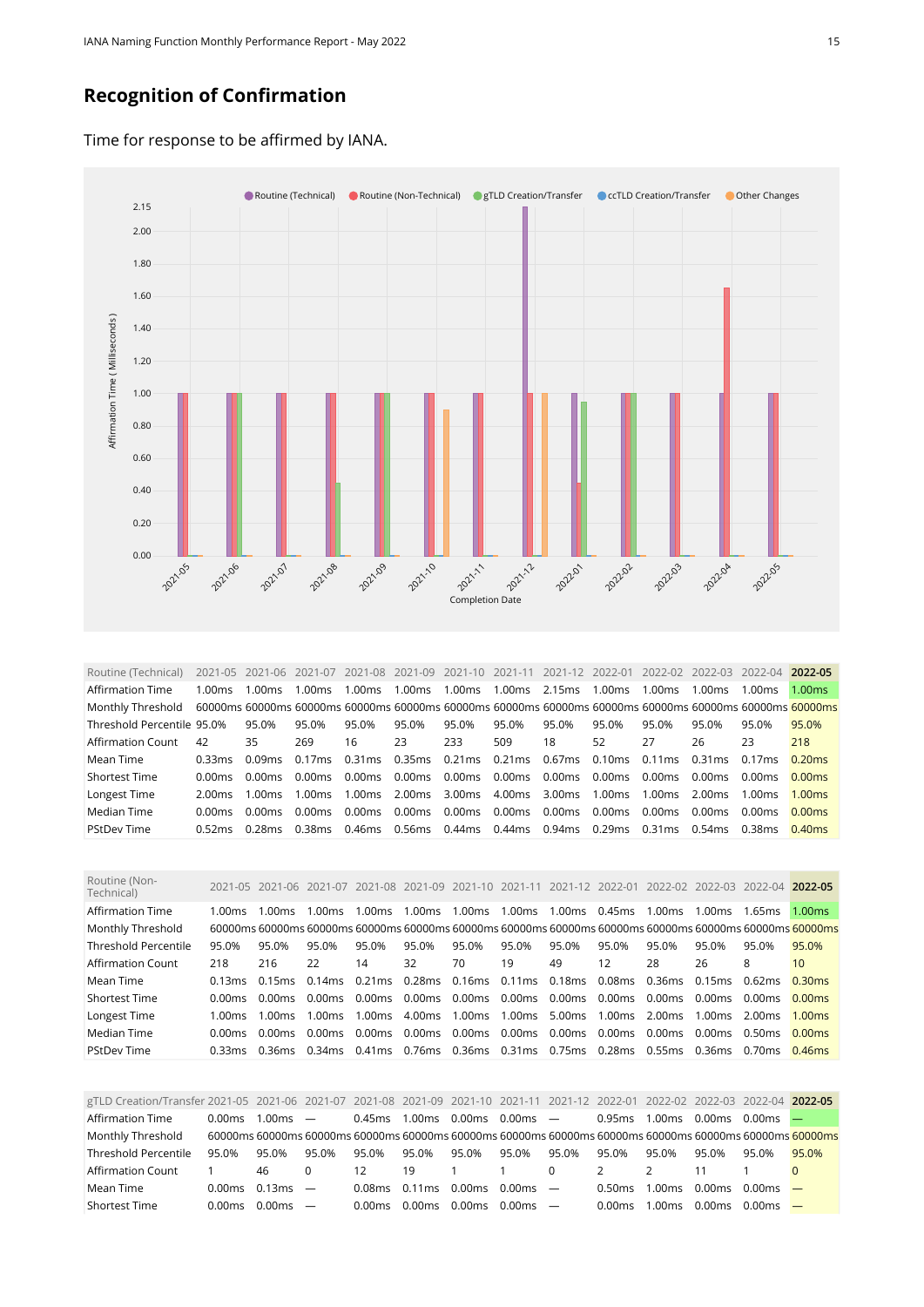| gTLD Creation/Transfer 2021-05 2021-06 2021-07 2021-08 2021-09 2021-10 2021-11 2021-12 2022-01 2022-02 2022-03 2022-04 2022-05 |                              |                                                 |                                                                             |  |  |                                           |  |  |
|--------------------------------------------------------------------------------------------------------------------------------|------------------------------|-------------------------------------------------|-----------------------------------------------------------------------------|--|--|-------------------------------------------|--|--|
| Longest Time                                                                                                                   | $0.00 \text{ms}$ 1.00 ms $-$ |                                                 | $1.00\,\text{ms}$ $1.00\,\text{ms}$ $0.00\,\text{ms}$ $0.00\,\text{ms}$ $-$ |  |  | 1.00ms 1.00ms 0.00ms 0.00ms $-$           |  |  |
| Median Time                                                                                                                    | $0.00 \text{ms}$ 0.00ms $-$  | 0.00ms 0.00ms 0.00ms 0.00ms $-$                 |                                                                             |  |  | 0.50 ms $1.00$ ms $0.00$ ms $0.00$ ms $-$ |  |  |
| <b>PStDev Time</b>                                                                                                             | $0.00 \text{ms}$ 0.34ms $-$  | $0.28\,\mathrm{ms}$ 0.31 ms 0.00 ms 0.00 ms $-$ |                                                                             |  |  | 0.50ms 0.00ms 0.00ms 0.00ms $-$           |  |  |

<span id="page-15-0"></span>

| ccTLD Creation/<br>Transfer |          | 2021-05 2021-06 2021-07 2021-08 2021-09 2021-10 2021-11 2021-12 2022-01 |          |          |          |          |          |          |          |       | 2022-02 2022-03 2022-04 |          | 2022-05                                                                                                 |
|-----------------------------|----------|-------------------------------------------------------------------------|----------|----------|----------|----------|----------|----------|----------|-------|-------------------------|----------|---------------------------------------------------------------------------------------------------------|
| <b>Affirmation Time</b>     |          |                                                                         |          |          |          |          |          |          |          |       |                         |          |                                                                                                         |
| Monthly Threshold           |          |                                                                         |          |          |          |          |          |          |          |       |                         |          | 60000ms 60000ms 60000ms 60000ms 60000ms 60000ms 60000ms 60000ms 60000ms 60000ms 60000ms 60000ms 60000ms |
| <b>Threshold Percentile</b> | 95.0%    | 95.0%                                                                   | 95.0%    | 95.0%    | 95.0%    | 95.0%    | 95.0%    | 95.0%    | 95.0%    | 95.0% | 95.0%                   | 95.0%    | 95.0%                                                                                                   |
| <b>Affirmation Count</b>    | $\Omega$ | $\Omega$                                                                | $\Omega$ | $\Omega$ | $\Omega$ | $\Omega$ | $\Omega$ | $\Omega$ | $\Omega$ |       | $\Omega$                | $\Omega$ | $\Omega$                                                                                                |
| Mean Time                   |          |                                                                         |          |          |          |          |          |          |          |       |                         |          |                                                                                                         |
| <b>Shortest Time</b>        |          |                                                                         |          |          |          |          |          |          |          |       |                         |          |                                                                                                         |
| Longest Time                |          |                                                                         |          |          |          |          |          |          |          |       |                         |          |                                                                                                         |
| Median Time                 |          |                                                                         |          |          |          |          |          |          |          |       |                         |          |                                                                                                         |
| <b>PStDev Time</b>          |          |                                                                         |          |          |          |          |          |          |          |       |                         |          |                                                                                                         |

<span id="page-15-1"></span>

| Other Changes              | 2021-05                                                                                                 | 2021-06 | $2021 - 07$ | 2021-08  | 2021-09            | $2021 - 10$        | 2021-11 2021-12    |        | 2022-01                  | 2022-02 | 2022-03                  | 2022-04 | 2022-05      |
|----------------------------|---------------------------------------------------------------------------------------------------------|---------|-------------|----------|--------------------|--------------------|--------------------|--------|--------------------------|---------|--------------------------|---------|--------------|
| Affirmation Time           |                                                                                                         |         |             |          | 0.00ms             | 0.90 <sub>ms</sub> | 0.00 <sub>ms</sub> | 1.00ms |                          | 0.00ms  |                          |         |              |
| Monthly Threshold          | 60000ms 60000ms 60000ms 60000ms 60000ms 60000ms 60000ms 60000ms 60000ms 60000ms 60000ms 60000ms 60000ms |         |             |          |                    |                    |                    |        |                          |         |                          |         |              |
| Threshold Percentile 95.0% |                                                                                                         | 95.0%   | 95.0%       | 95.0%    | 95.0%              | 95.0%              | 95.0%              | 95.0%  | 95.0%                    | 95.0%   | 95.0%                    | 95.0%   | 95.0%        |
| Affirmation Count          | $\Omega$                                                                                                | 0       | 0           | $\Omega$ |                    | 3                  |                    |        | $\Omega$                 |         | $\Omega$                 | 0       | $\mathbf{0}$ |
| Mean Time                  |                                                                                                         |         |             |          | 0.00ms             | 0.33ms             | 0.00ms             | 0.29ms |                          | 0.00ms  |                          |         |              |
| <b>Shortest Time</b>       |                                                                                                         |         |             |          | 0.00ms             | 0.00ms             | 0.00ms             | 0.00ms | $\overline{\phantom{a}}$ | 0.00ms  | $\overline{\phantom{m}}$ |         |              |
| Longest Time               |                                                                                                         |         |             |          | 0.00 <sub>ms</sub> | 1.00ms             | 0.00ms             | 1.00ms |                          | 0.00ms  | $\overline{\phantom{0}}$ |         |              |
| Median Time                |                                                                                                         |         |             |          | 0.00 <sub>ms</sub> | 0.00ms             | 0.00ms             | 0.00ms |                          | 0.00ms  |                          |         |              |
| <b>PStDev Time</b>         |                                                                                                         |         |             |          | 0.00 <sub>ms</sub> | 0.47ms             | 0.00ms             | 0.45ms |                          | 0.00ms  |                          |         |              |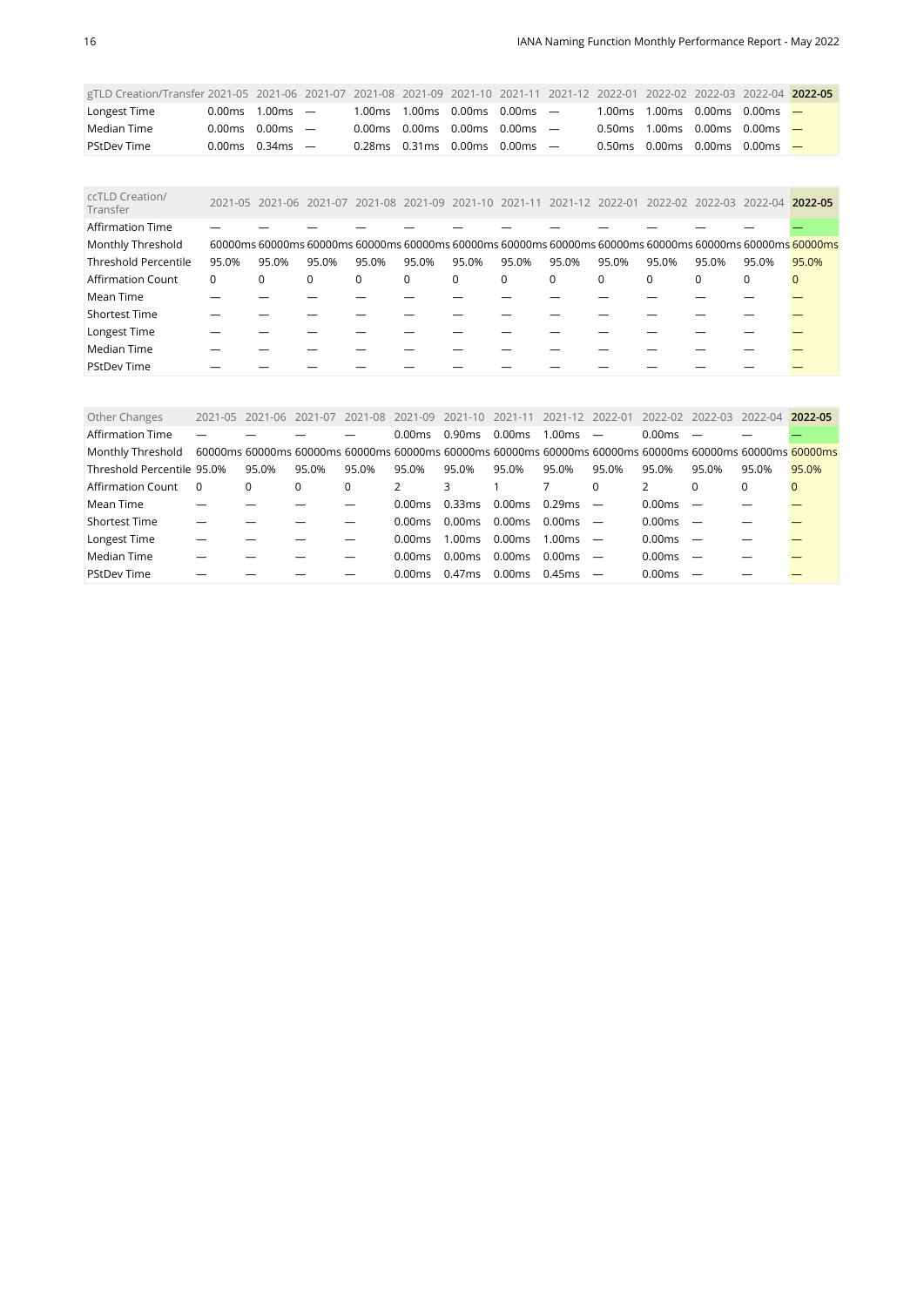# **Staff Processing**

#### **Validation and Reviews**



Time to complete all other validations and reviews by IANA Functions Operator and release request for implementation.

<span id="page-16-0"></span>

| Routine (Technical)    | 2021-05 | 2021-06 | $2021 - 07$ | 2021-08 | 2021-09           | $2021 - 10$ | $2021 - 1$ | 2021-12 | 2022-01 | 2022-02 | 2022-03 | 2022-04 | 2022-05 |
|------------------------|---------|---------|-------------|---------|-------------------|-------------|------------|---------|---------|---------|---------|---------|---------|
| <b>Processing Time</b> | 0.67d   | 0.65d   | 0.29d       | 0.59d   | 0.93d             | 0.58d       | 0.56d      | 0.97d   | 0.42d   | 1.17d   | 0.96d   | 2.02d   | 0.00d   |
| Monthly Threshold      | 5d      | 5d      | 5d          | 5d      | 5d                | 5d          | 5d         | 5d      | 5d      | 5d      | 5d      | 5d      | 5d      |
| Threshold Percentile   | 90.0%   | 90.0%   | 90.0%       | 90.0%   | 90.0%             | 90.0%       | 90.0%      | 90.0%   | 90.0%   | 90.0%   | 90.0%   | 90.0%   | 90.0%   |
| Request Count          | 43      | 35      | 269         | 16      | 23                | 233         | 509        | 18      | 52      | 27      | 26      | 23      | 218     |
| Mean Time              | 0.30d   | 0.26d   | 0.20d       | 0.36d   | 0.27d             | 0.32d       | 0.25d      | 0.49d   | 0.30d   | 0.47d   | 0.46d   | 0.73d   | 0.03d   |
| <b>Shortest Time</b>   | 0.00d   | 0.01d   | 0.00d       | 0.00d   | 0.01 <sub>d</sub> | 0.02d       | 0.00d      | 0.04d   | 0.00d   | 0.03d   | 0.06d   | 0.01d   | 0.00d   |
| Longest Time           | 2.65d   | .30d    | 1.17d       | 2.75d   | 1.22d             | 2.19d       | 4.77d      | .36d    | 3.41d   | 1.87d   | 1.37d   | 4.03d   | 1.39d   |
| Median Time            | 0.14d   | 0.11d   | 7d<br>0.1   | 0.18d   | 0.07d             | 0.28d       | 0.17d      | 0.41d   | 0.08d   | 0.22d   | 0.38d   | 0.34d   | 0.00d   |
| <b>PStDev Time</b>     | 0.43d   | 0.32d   | 7d<br>0.1   | 0.65d   | 0.37d             | 0.22d       | 0.50d      | 0.36d   | 0.68d   | 0.48d   | 0.35d   | 1.07d   | 0.14d   |

<span id="page-16-1"></span>

| Routine (Non-Technical)     | 2021-05 | 2021-06 | 2021-07 | 2021-08           | 2021-09 | 2021-10 | 2021-11 | 2021-12 | 2022-01           | 2022-02 | 2022-03           | 2022-04 | 2022-05 |
|-----------------------------|---------|---------|---------|-------------------|---------|---------|---------|---------|-------------------|---------|-------------------|---------|---------|
| Processing Time             | 0.00d   | 0.00d   | 0.58d   | 3.02 <sub>d</sub> | 1.87d   | 0.08d   | 3.95d   | 0.66d   | 0.90d             | 0.38d   | 0.71d             | 1.21d   | 0.36d   |
| Monthly Threshold           | 5d      | 5d      | 5d      | 5d                | 5d      | 5d      | 5d      | 5d      | 5d                | 5d      | 5d                | 5d      | 5d      |
| <b>Threshold Percentile</b> | 90.0%   | 90.0%   | 90.0%   | 90.0%             | 90.0%   | 90.0%   | 90.0%   | 90.0%   | 90.0%             | 90.0%   | 90.0%             | 90.0%   | 90.0%   |
| <b>Request Count</b>        | 216     | 216     | 22      | 14                | 32      | 70      | 19      | 49      | 12                | 27      | 26                | 8       | 10      |
| Mean Time                   | 0.01d   | 0.01d   | 0.26d   | 1.20d             | 0.94d   | 0.06d   | 1.19d   | 0.26d   | 0.31 <sub>d</sub> | 0.30d   | 0.40 <sub>d</sub> | 0.60d   | 0.23d   |
| <b>Shortest Time</b>        | 0.00d   | 0.00d   | 0.00d   | 0.00d             | 0.00d   | 0.00d   | 0.01d   | 0.00d   | 0.04d             | 0.00d   | 0.00d             | 0.04d   | 0.03d   |
| Longest Time                | 0.31d   | 0.91d   | 2.50d   | 3.02d             | 1.87d   | l.39d   | 3.95d   | 1.36d   | 0.93d             | 0.71d   | 4.17d             | 1.81d   | 0.82d   |
| Median Time                 | 0.00d   | 0.00d   | 0.09d   | 0.53d             | 0.67d   | 0.00d   | 0.22d   | 0.18d   | 0.05d             | 0.37d   | 0.15d             | 0.44d   | 0.13d   |
| <b>PStDev Time</b>          | 0.03d   | 0.08d   | 0.52d   | 1.25d             | 0.82d   | 0.23d   | .65d    | 0.28d   | 0.35d             | 0.16d   | 0.80d             | 0.52d   | 0.22d   |
|                             |         |         |         |                   |         |         |         |         |                   |         |                   |         |         |

<span id="page-16-2"></span>

| gTLD Creation/Transfer | 2021-05 2021-06 2021-07 2021-08 2021-09 2021-10 2021-11 2021-12 2022-01 2022-02 2022-03 2022-04 2022-05 |       |                          |       |       |       |       |        |       |       |       |       |       |
|------------------------|---------------------------------------------------------------------------------------------------------|-------|--------------------------|-------|-------|-------|-------|--------|-------|-------|-------|-------|-------|
| Processing Time        | 0.06d                                                                                                   | 0.06d | $\overline{\phantom{a}}$ | 0.29d | 0.04d | 1.96d | 0.23d | $\sim$ | 0.01d | 0.63d | 0.08d | 2.68d |       |
| Monthly Threshold      | 10d                                                                                                     | 10d   | 10d                      | 10d   | 10d   | 10d   | 10d   | 10d    | 10d   | 10d   | 10d   | 10d   | 10d   |
| Threshold Percentile   | 90.0%                                                                                                   | 90.0% | 90.0%                    | 90.0% | 90.0% | 90.0% | 90.0% | 90.0%  | 90.0% | 90.0% | 90.0% | 90.0% | 90.0% |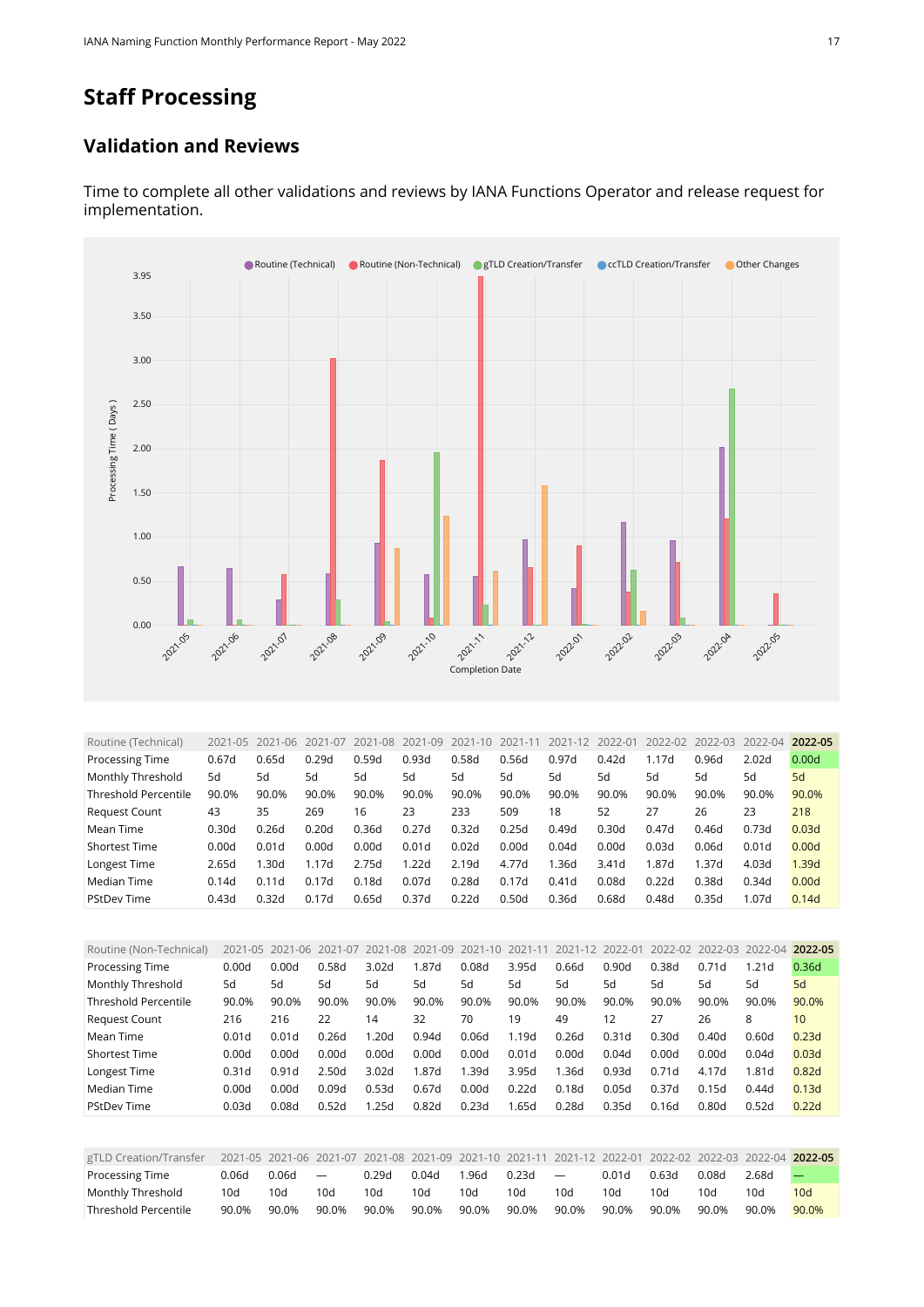<span id="page-17-0"></span>

| gTLD Creation/Transfer          | 2021-05                                                                                               | 2021-06                                                 | 2021-07                  | 2021-08 | 2021-09     | $2021 - 10$ | 2021-11 | $2021 - 12$ | 2022-01           | 2022-02           | 2022-03           | 2022-04 2022-05                                 |              |
|---------------------------------|-------------------------------------------------------------------------------------------------------|---------------------------------------------------------|--------------------------|---------|-------------|-------------|---------|-------------|-------------------|-------------------|-------------------|-------------------------------------------------|--------------|
| <b>Request Count</b>            | 1                                                                                                     | 46                                                      | 0                        | 12      | 19          |             |         | 0           | 2                 | $\overline{2}$    | 11                |                                                 | $\Omega$     |
| Mean Time                       | 0.06d                                                                                                 | 0.01 <sub>d</sub>                                       | $\overline{\phantom{0}}$ | 0.11d   | 0.04d       | 1.96d       | 0.23d   | —           | 0.01d             | 0.46d             | 0.15d             | 2.68d                                           |              |
| <b>Shortest Time</b>            | 0.06d                                                                                                 | 0.00d                                                   | $\overline{\phantom{0}}$ | 0.02d   | 0.04d       | 1.96d       | 0.23d   | —           | 0.01 <sub>d</sub> | 0.24d             | 0.08d             | 2.68d                                           |              |
| Longest Time                    | 0.06d                                                                                                 | 0.12d                                                   | $\overline{\phantom{0}}$ | 0.33d   | 0.05d       | 1.96d       | 0.23d   | —           | 0.02d             | 0.67d             | 0.81 <sub>d</sub> | 2.68d                                           |              |
| Median Time                     | 0.06d                                                                                                 | 0.00d                                                   |                          | 0.06d   | 0.04d       | 1.96d       | 0.23d   | —           | 0.01 <sub>d</sub> | 0.46d             | 0.08d             | 2.68d                                           |              |
| <b>PStDev Time</b>              | 0.00d                                                                                                 | 0.03d                                                   |                          | 0.10d   | 0.00d       | 0.00d       | 0.00d   |             | 0.00d             | 0.21 <sub>d</sub> | 0.21d             | 0.00d                                           |              |
|                                 |                                                                                                       |                                                         |                          |         |             |             |         |             |                   |                   |                   |                                                 |              |
| ccTLD Creation/Transfer         |                                                                                                       | 2021-05 2021-06 2021-07 2021-08 2021-09 2021-10 2021-11 |                          |         |             |             |         |             |                   |                   |                   | 2021-12 2022-01 2022-02 2022-03 2022-04 2022-05 |              |
| Processing Time                 |                                                                                                       |                                                         |                          |         |             |             |         |             |                   |                   |                   |                                                 |              |
| Monthly Threshold               |                                                                                                       |                                                         |                          |         |             |             |         |             |                   |                   |                   |                                                 |              |
| <b>Threshold Percentile</b>     |                                                                                                       |                                                         |                          |         |             |             |         |             |                   |                   |                   |                                                 |              |
| <b>Request Count</b>            | 0                                                                                                     | $\mathbf 0$                                             | $\mathbf 0$              | 0       | $\mathbf 0$ | $\mathbf 0$ | 0       | $\mathbf 0$ | $\mathbf 0$       | $\mathbf 0$       | 0                 | 0                                               | $\mathbf{0}$ |
| Mean Time                       |                                                                                                       |                                                         |                          |         |             |             |         |             |                   |                   |                   |                                                 |              |
| <b>Shortest Time</b>            |                                                                                                       |                                                         |                          |         |             |             |         |             |                   |                   |                   |                                                 |              |
| Longest Time                    |                                                                                                       |                                                         |                          |         |             |             |         |             |                   |                   |                   |                                                 |              |
| Median Time                     |                                                                                                       |                                                         |                          |         |             |             |         |             |                   |                   |                   |                                                 |              |
| <b>PStDev Time</b>              |                                                                                                       |                                                         |                          |         |             |             |         |             |                   |                   |                   |                                                 |              |
|                                 |                                                                                                       |                                                         |                          |         |             |             |         |             |                   |                   |                   |                                                 |              |
| the contract of the contract of | anal am 'anal an 'anal am 'anal an 'anal an 'anal an 'anal la' 'anal al 'anal an 'anal an 'anal an 'a |                                                         |                          |         |             |             |         |             |                   |                   |                   |                                                 |              |

<span id="page-17-1"></span>

| Other Changes               |   | 2021-05 2021-06 2021-07 |   | 2021-08  | 2021-09 | 2021-10 | 2021-11 | 2021-12 | 2022-01                  | $2022 - 02$       |          | 2022-03 2022-04 2022-05 |          |
|-----------------------------|---|-------------------------|---|----------|---------|---------|---------|---------|--------------------------|-------------------|----------|-------------------------|----------|
| Processing Time             |   |                         |   |          | 0.87d   | 1.24d   | 0.62d   | 1.58d   |                          | 0.16d             |          |                         |          |
| Monthly Threshold           |   |                         |   |          |         |         |         |         |                          |                   |          |                         |          |
| <b>Threshold Percentile</b> |   |                         |   |          |         |         |         |         |                          |                   |          |                         |          |
| <b>Request Count</b>        | 0 | 0                       | 0 | $\Omega$ |         | 3       |         |         | $\Omega$                 | 2                 | $\Omega$ | 0                       | $\Omega$ |
| Mean Time                   |   |                         |   |          | 0.46d   | 0.46d   | 0.62d   | 0.26d   | $\overline{\phantom{0}}$ | 0.10 <sub>d</sub> |          |                         |          |
| <b>Shortest Time</b>        |   |                         |   |          | 0.05d   | 0.06d   | 0.62d   | 0.04d   | $\overline{\phantom{0}}$ | 0.03d             |          |                         |          |
| Longest Time                |   |                         |   |          | 0.87d   | 1.24d   | 0.62d   | 1.58d   |                          | 0.16d             |          |                         |          |
| Median Time                 |   |                         |   |          | 0.46d   | 0.09d   | 0.62d   | 0.04d   | $\overline{\phantom{0}}$ | 0.10d             |          |                         |          |
| <b>PStDev Time</b>          |   |                         |   |          | 0.41d   | 0.55d   | 0.00d   | 0.54d   | $\overline{\phantom{0}}$ | 0.07d             |          |                         |          |

#### **Third Party Approval**

Time for third party review of request (e.g. by ICANN Board of Directors, PTI Board or other relevant verification parties).

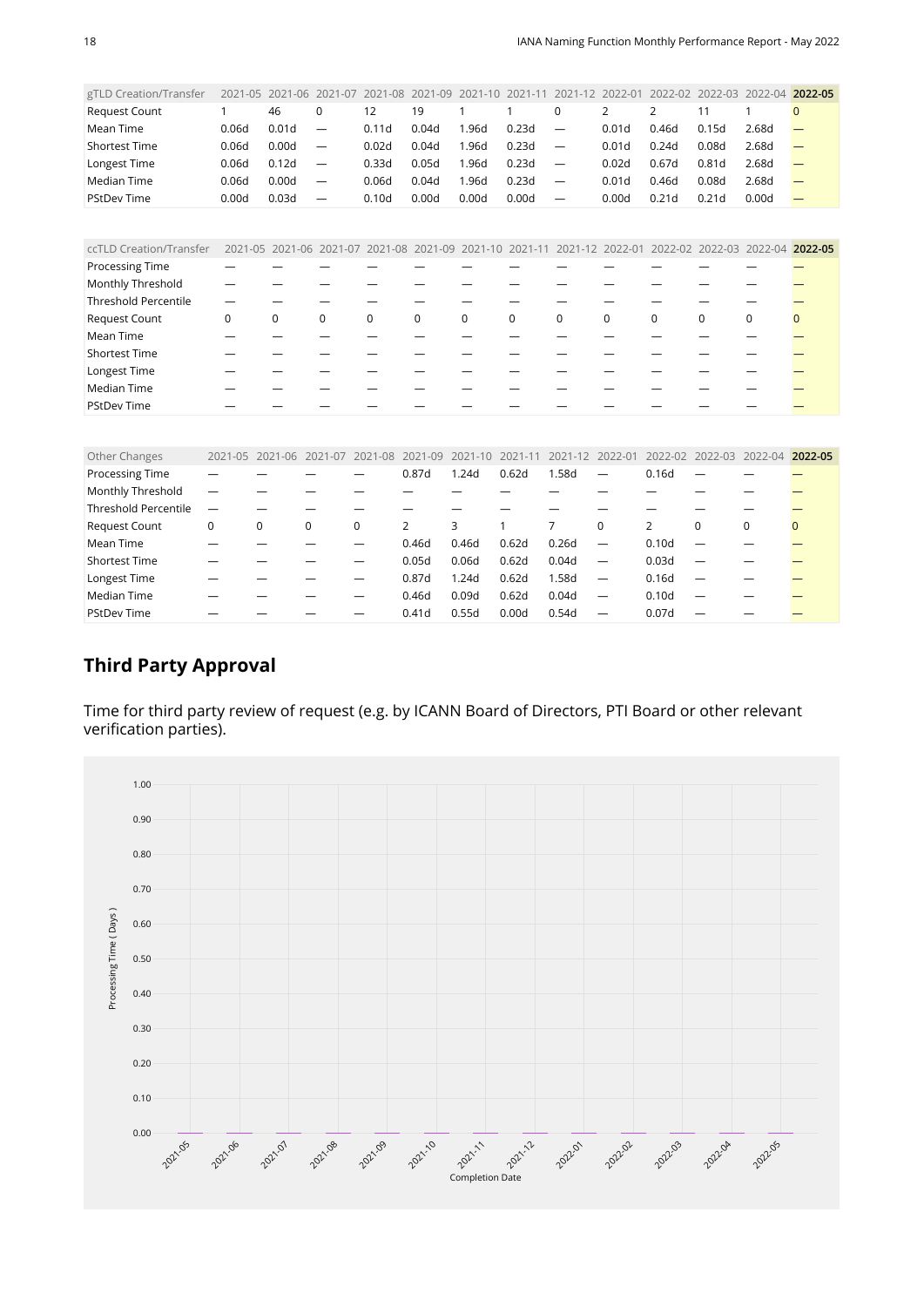<span id="page-18-0"></span>

| ccTLD Creation/Transfer | 2021-05 2021-06 2021-07 2021-08 2021-09 2021-10 2021-11 2021-12 2022-01 2022-02 2022-03 2022-04 2022-05 |   |   |             |             |                |   |                |             |   |          |   |                |
|-------------------------|---------------------------------------------------------------------------------------------------------|---|---|-------------|-------------|----------------|---|----------------|-------------|---|----------|---|----------------|
| <b>Processing Time</b>  |                                                                                                         |   |   |             |             |                |   |                |             |   |          |   |                |
| Request Count           | 0                                                                                                       | 0 | 0 | $\mathbf 0$ | $\mathbf 0$ | $\overline{0}$ | 0 | $\overline{0}$ | $\mathbf 0$ | 0 | $\Omega$ | 0 | $\overline{0}$ |
| Mean Time               |                                                                                                         |   |   |             |             |                |   |                |             |   |          |   |                |
| <b>Shortest Time</b>    |                                                                                                         |   |   |             |             |                |   |                |             |   |          |   |                |
| Longest Time            |                                                                                                         |   |   |             |             |                |   |                |             |   |          |   |                |
| Median Time             |                                                                                                         |   |   |             |             |                |   |                |             |   |          |   |                |
| <b>PStDev Time</b>      |                                                                                                         |   |   |             |             |                |   |                |             |   |          |   |                |
|                         |                                                                                                         |   |   |             |             |                |   |                |             |   |          |   |                |

# **ccTLD Creation/Transfer**

#### **Submission Review**

Time it takes staff to process the information included in each documentation submission, and respond to the requester describing deficiencies if necessary.



<span id="page-18-1"></span>

| <b>Staff Review</b>         |        | 2021-05 2021-06 2021-07 |        |        |              |        |        | 2021-08 2021-09 2021-10 2021-11 2021-12 2022-01 |        |        |          | 2022-02 2022-03 2022-04 | 2022-05 |
|-----------------------------|--------|-------------------------|--------|--------|--------------|--------|--------|-------------------------------------------------|--------|--------|----------|-------------------------|---------|
| <b>Review Time</b>          |        |                         |        |        |              |        |        |                                                 |        |        |          |                         |         |
| Monthly Threshold           | 14d    | 14d                     | 14d    | 14d    | 14d          | 14d    | 14d    | 14d                                             | 14d    | 14d    | 14d      | 14d                     | 14d     |
| <b>Threshold Percentile</b> | 100.0% | 100.0%                  | 100.0% | 100.0% | 100.0%       | 100.0% | 100.0% | 100.0%                                          | 100.0% | 100.0% | 100.0%   | 100.0%                  | 100.0%  |
| <b>Review Count</b>         | 0      | 0                       | 0      | 0      | $\mathbf{0}$ | 0      | 0      | $\mathbf 0$                                     | 0      | 0      | $\Omega$ | 0                       | 0       |
| Mean Time                   |        |                         |        |        |              |        |        |                                                 |        |        |          |                         |         |
| Shortest Time               |        |                         |        |        |              |        |        |                                                 |        |        |          |                         |         |
| Longest Time                |        |                         |        |        |              |        |        |                                                 |        |        |          |                         |         |
| Median Time                 |        |                         |        |        |              |        |        |                                                 |        |        |          |                         |         |
| <b>PStDev Time</b>          |        |                         |        |        |              |        |        |                                                 |        |        |          |                         |         |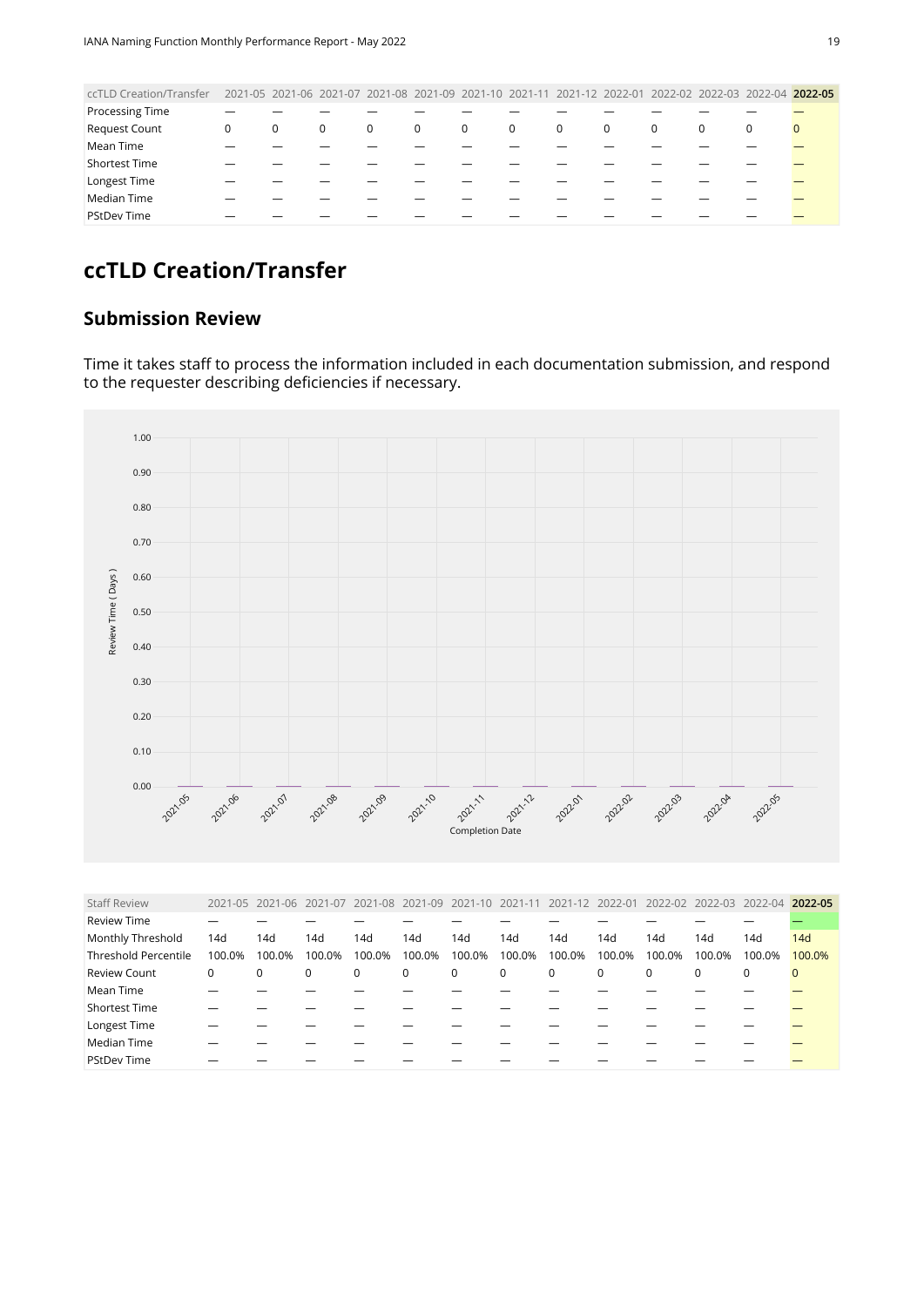### **Requester Clarification**



<span id="page-19-0"></span>Highest Count 1 — — — — — — — — 1 — — — —

The number of times a clarification or remediation was required from the requester.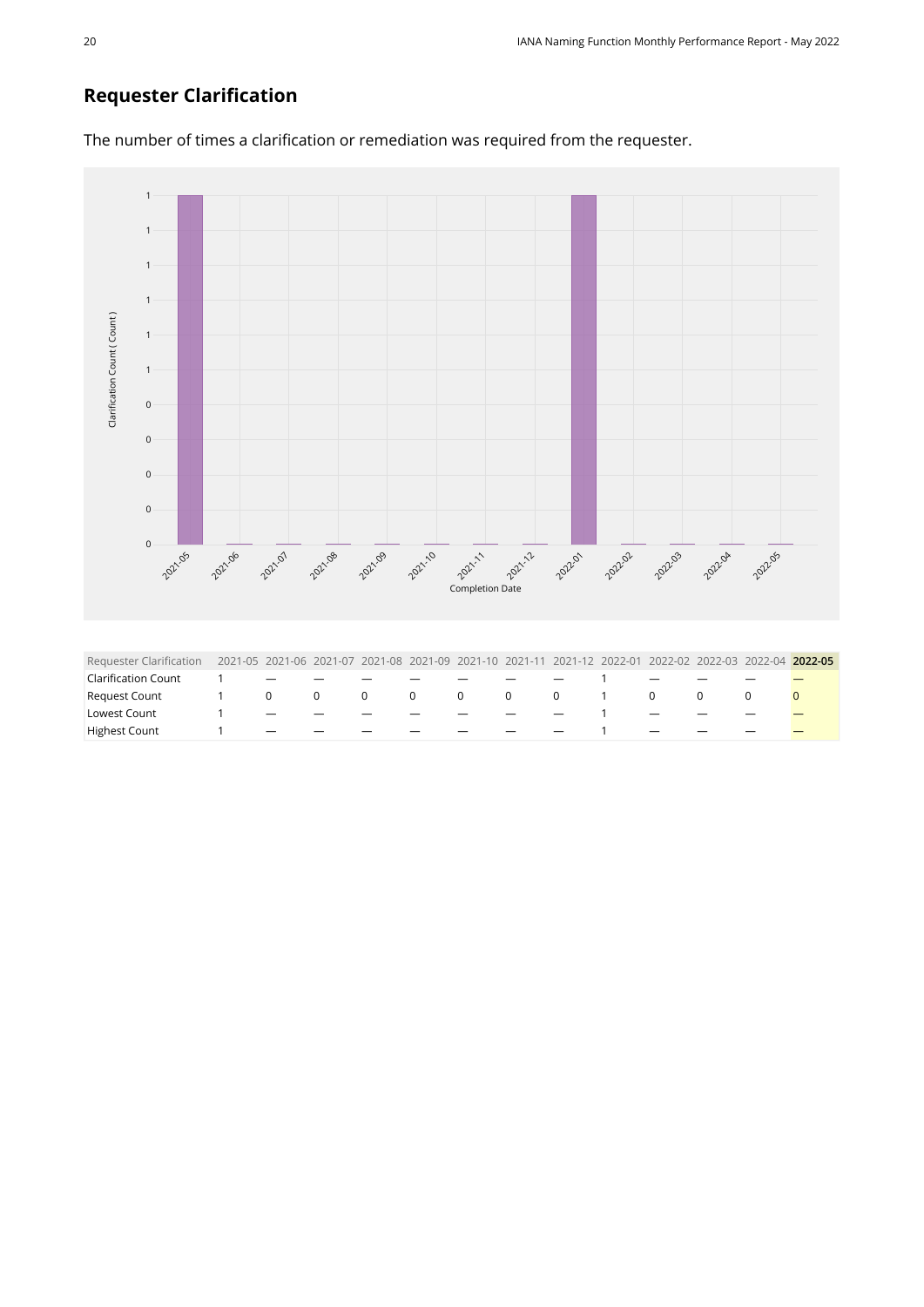#### **Report Preparation**

Time it takes for staff to prepare a delegation or transfer report to be submitted for review and publication.



<span id="page-20-0"></span>

| <b>Report Preparation</b>   |        | 2021-05 2021-06 2021-07 |        |             |             |             |        | 2021-08 2021-09 2021-10 2021-11 2021-12 2022-01 |             |             |          | 2022-02 2022-03 2022-04 2022-05 |              |
|-----------------------------|--------|-------------------------|--------|-------------|-------------|-------------|--------|-------------------------------------------------|-------------|-------------|----------|---------------------------------|--------------|
| Preparation Time            |        |                         |        |             |             |             |        |                                                 |             |             |          |                                 |              |
| Monthly Threshold           | 21d    | 21d                     | 21d    | 21d         | 21d         | 21d         | 21 d   | 21d                                             | 21d         | 21d         | 21d      | 21d                             | 21d          |
| <b>Threshold Percentile</b> | 100.0% | 100.0%                  | 100.0% | 100.0%      | 100.0%      | 100.0%      | 100.0% | 100.0%                                          | 100.0%      | 100.0%      | 100.0%   | 100.0%                          | 100.0%       |
| <b>Report Count</b>         | 0      | 0                       | 0      | $\mathbf 0$ | $\mathbf 0$ | $\mathbf 0$ | 0      | 0                                               | $\mathbf 0$ | $\mathbf 0$ | $\Omega$ | $\Omega$                        | $\mathbf{0}$ |
| Mean Time                   |        |                         |        |             |             |             |        |                                                 |             |             |          |                                 |              |
| <b>Shortest Time</b>        |        |                         |        |             |             |             |        |                                                 |             |             |          |                                 |              |
| Longest Time                |        |                         |        |             |             |             |        |                                                 |             |             |          |                                 |              |
| Median Time                 |        |                         |        |             |             |             |        |                                                 |             |             |          |                                 |              |
| <b>PStDev Time</b>          |        |                         |        |             |             |             |        |                                                 |             |             |          |                                 |              |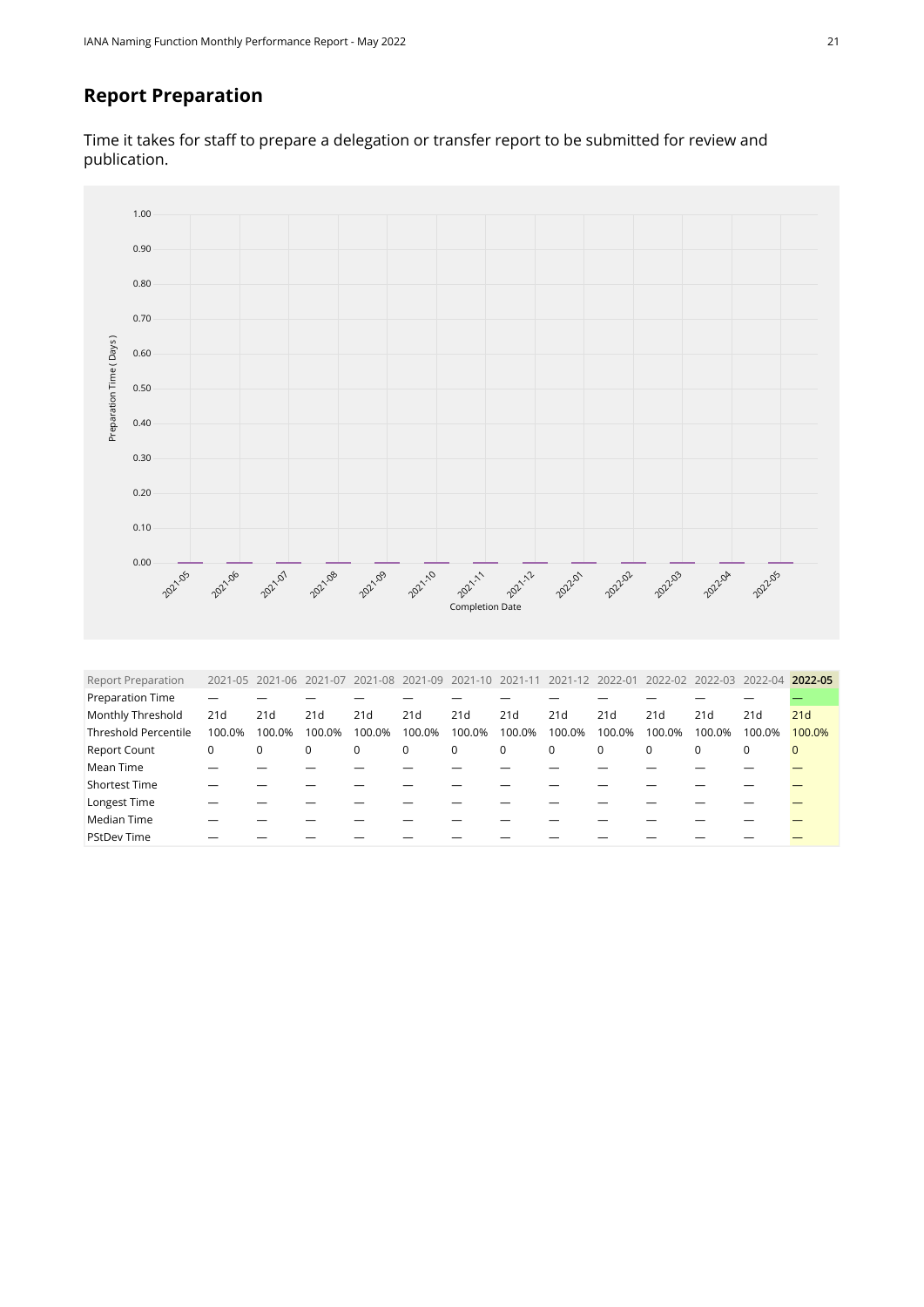# **Implementation**

#### **Root Zone Publication**



Time for root zone changes to be published following completion of validations and reviews by IANA Functions Operator.

<span id="page-21-0"></span>

| Routine (Technical)         | 2021-05 | $2021 - 06$ | 2021-07 | 2021-08 | 2021-09 | 2021-10 | 2021-11 | 2021-12 | 2022-01 | 2022-02 | 2022-03 | 2022-04 | 2022-05 |
|-----------------------------|---------|-------------|---------|---------|---------|---------|---------|---------|---------|---------|---------|---------|---------|
| <b>Publication Time</b>     | 64.63h  | 54.44h      | 19.02h  | 24.94h  | 26.53h  | 22.80h  | 20.56h  | 24.57h  | 48.15h  | 35.98h  | 29.95h  | 54.36h  | 16.60h  |
| Monthly Threshold           | 72h     | 72h         | 72h     | 72h     | 72h     | 72h     | 72h     | 72h     | 72h     | 72h     | 72h     | 72h     | 72h     |
| <b>Threshold Percentile</b> | 99.0%   | 99.0%       | 99.0%   | 99.0%   | 99.0%   | 99.0%   | 99.0%   | 99.0%   | 99.0%   | 99.0%   | 99.0%   | 99.0%   | 99.0%   |
| <b>Publication Count</b>    | 42      | 34          | 269     | 16      | 23      | 233     | 509     | 18      | 51      | 27      | 25      | 23      | 218     |
| Mean Time                   | 9.70h   | 11.98h      | 7.93h   | 8.10h   | 6.54h   | 10.24h  | 6.16h   | 12.21h  | 12.39h  | 10.82h  | 7.40h   | 9.89h   | 4.21h   |
| <b>Shortest Time</b>        | 0.64h   | 0.25h       | 0.79h   | 0.70h   | 1.71h   | 0.79h   | 0.45h   | 4.57h   | 1.84h   | 0.00h   | 0.19h   | 0.74h   | 1.03h   |
| Longest Time                | 68.07h  | 64.70h      | 55.75h  | 24.94h  | 28.78h  | 71.12h  | 24.87h  | 24.61h  | 52.58h  | 38.13h  | 33.39h  | 60.72h  | 22.28h  |
| Median Time                 | 3.98h   | 6.18h       | 5.96h   | 2.98h   | 3.73h   | 7.00h   | 3.71h   | 7.10h   | 8.91h   | 4.73h   | 5.37h   | 4.96h   | 3.80h   |
| <b>PStDev Time</b>          | 13.75h  | 13.54h      | 6.53h   | 9.12h   | 6.40h   | 7.25h   | 5.75h   | 7.70h   | 10.87h  | 11.90h  | 7.58h   | 13.33h  | 2.16h   |

<span id="page-21-1"></span>

| gTLD Creation/Transfer      |          | 2021-05 2021-06 2021-07 |       |       | 2021-08 2021-09 2021-10 2021-11 |        |                          | 2021-12 2022-01 |          |          |        | 2022-02 2022-03 2022-04 2022-05 |          |
|-----------------------------|----------|-------------------------|-------|-------|---------------------------------|--------|--------------------------|-----------------|----------|----------|--------|---------------------------------|----------|
| <b>Publication Time</b>     |          |                         |       |       |                                 | 16.40h |                          |                 |          |          | 14.72h | 24.30h                          |          |
| Monthly Threshold           | 72h      | 72h                     | 72h   | 72h   | 72h                             | 72h    | 72h                      | 72h             | 72h      | 72h      | 72h    | 72h                             | 72h      |
| <b>Threshold Percentile</b> | 99.0%    | 99.0%                   | 99.0% | 99.0% | 99.0%                           | 99.0%  | 99.0%                    | 99.0%           | 99.0%    | 99.0%    | 99.0%  | 99.0%                           | 99.0%    |
| <b>Publication Count</b>    | $\Omega$ | $\Omega$                | 0     | 0     | 0                               |        | 0                        | $\Omega$        | $\Omega$ | $\Omega$ |        |                                 | $\Omega$ |
| Mean Time                   |          |                         |       |       |                                 | 16.40h | $\overline{\phantom{m}}$ |                 |          |          | 14.72h | 24.30h                          |          |
| <b>Shortest Time</b>        |          |                         |       |       |                                 | 16.40h | $\overline{\phantom{0}}$ |                 |          |          | 14.72h | $24.30h$ -                      |          |
| Longest Time                |          |                         |       |       |                                 | 16.40h |                          |                 |          |          | 14.72h | $24.30h$ –                      |          |
| Median Time                 |          |                         |       |       |                                 | 16.40h | $\overline{\phantom{0}}$ |                 |          |          | 14.72h | 24.30h                          |          |
| <b>PStDev Time</b>          |          |                         |       |       |                                 | 0.00h  |                          |                 |          |          | 0.00h  | 0.00h                           |          |

<span id="page-21-2"></span>

| ccTLD Creation/Transfer |                          |       |       |       |       |       |       |       |       |       |       |       | 2021-05 2021-06 2021-07 2021-08 2021-09 2021-10 2021-11 2021-12 2022-01 2022-02 2022-03 2022-04 2022-05 |
|-------------------------|--------------------------|-------|-------|-------|-------|-------|-------|-------|-------|-------|-------|-------|---------------------------------------------------------------------------------------------------------|
| <b>Publication Time</b> | $\overline{\phantom{0}}$ |       |       |       |       |       |       |       |       |       |       |       |                                                                                                         |
| Monthly Threshold       | 72h                      | 72h   | 72h   | 72h   | 72h   | 72h   | 72h   | 72h   | 72h   | 72h   | 72h   | 72h   | 72h                                                                                                     |
| Threshold Percentile    | 99.0%                    | 99.0% | 99.0% | 99.0% | 99.0% | 99.0% | 99.0% | 99.0% | 99.0% | 99.0% | 99.0% | 99.0% | 99.0%                                                                                                   |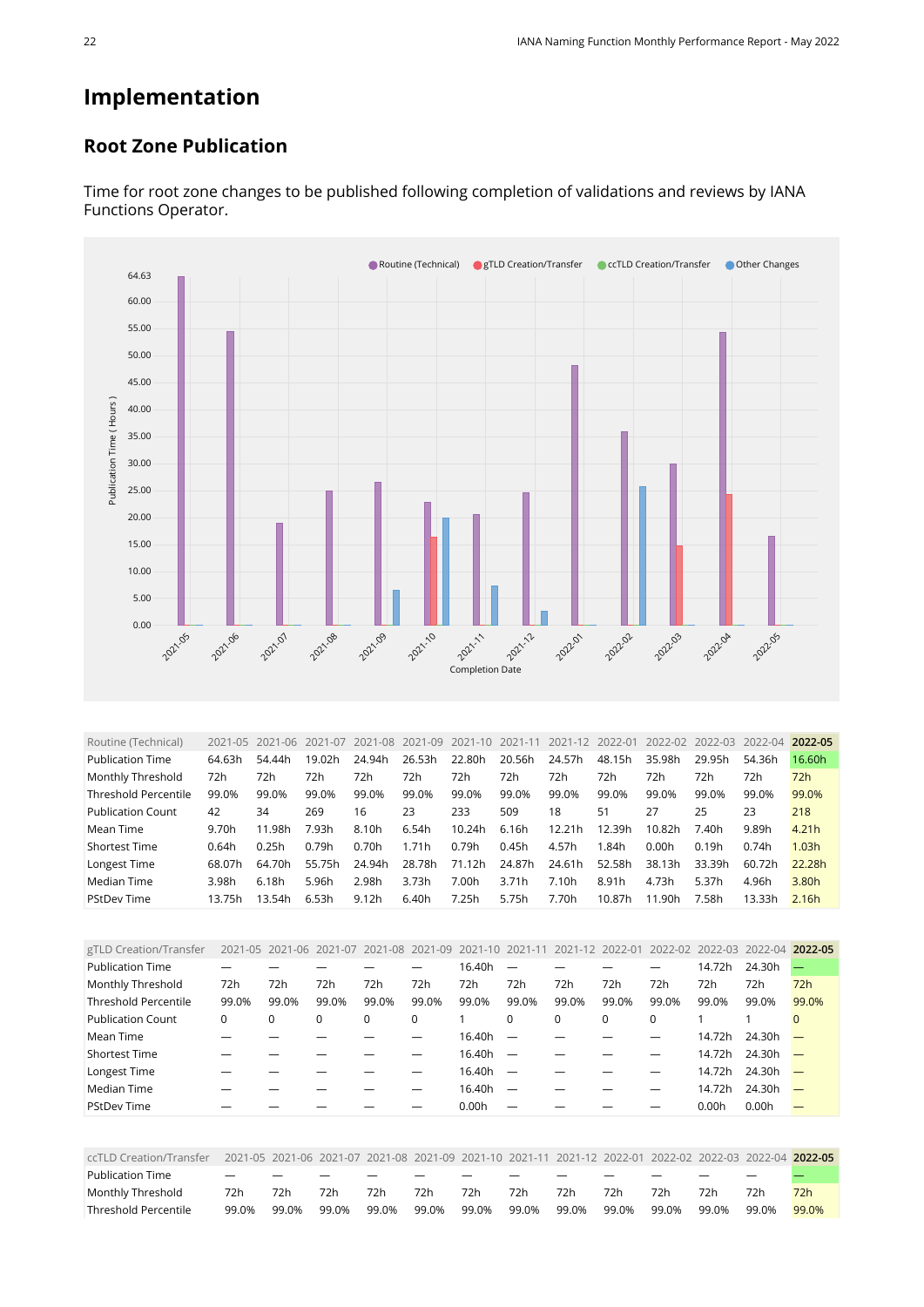<span id="page-22-0"></span>

| ccTLD Creation/Transfer     | 2021-05 | 2021-06     | 2021-07     | 2021-08     | 2021<br>$-09$ |             |             | 2021        | $2022 - 0^{\circ}$       | 2022-02        | 2022-03  | 2022-04         | 2022-05      |
|-----------------------------|---------|-------------|-------------|-------------|---------------|-------------|-------------|-------------|--------------------------|----------------|----------|-----------------|--------------|
| <b>Publication Count</b>    | 0       | $\mathbf 0$ | $\mathbf 0$ | $\mathbf 0$ | $\mathbf 0$   | $\mathbf 0$ | $\mathbf 0$ | 0           | $\mathbf 0$              | $\mathbf 0$    | 0        | $\mathbf 0$     | $\mathbf{0}$ |
| Mean Time                   |         |             |             |             |               |             |             |             |                          |                |          |                 |              |
| <b>Shortest Time</b>        |         |             |             |             |               |             |             |             |                          |                |          |                 |              |
| Longest Time                |         |             |             |             |               |             |             |             |                          |                |          |                 |              |
| Median Time                 |         |             |             |             |               |             |             |             |                          |                |          |                 |              |
| <b>PStDev Time</b>          |         |             |             |             |               |             |             |             |                          |                |          |                 |              |
|                             |         |             |             |             |               |             |             |             |                          |                |          |                 |              |
| Other Changes               | 2021-05 | 2021-06     | 2021-07     | 2021-08     | 2021-09       | $2021 - 10$ | $2021 - 11$ | $2021 - 12$ | 2022-01                  | 2022-02        | 2022-03  | 2022-04 2022-05 |              |
| <b>Publication Time</b>     |         |             |             |             | 6.57h         | 19.87h      | 7.28h       | 2.72h       | $\overline{\phantom{0}}$ | 25.81h         |          |                 |              |
| Monthly Threshold           |         |             |             |             |               |             |             |             |                          |                |          |                 |              |
| <b>Threshold Percentile</b> | —       |             |             |             |               |             |             |             |                          |                |          |                 |              |
| <b>Publication Count</b>    | 0       | $\Omega$    | $\Omega$    | $\Omega$    | 2             | 3           |             | 7           | $\Omega$                 | $\overline{2}$ | $\Omega$ | $\Omega$        | $\Omega$     |
| Mean Time                   |         |             |             |             | 6.01h         | 15.11h      | 7.28h       | 2.09h       | —                        | 13.52h         |          |                 |              |
| <b>Shortest Time</b>        |         |             |             |             | 5.45h         | 7.05h       | 7.28h       | 1.98h       | —                        | 1.23h          |          |                 |              |
| Longest Time                |         |             |             |             | 6.57h         | 19.87h      | 7.28h       | 2.72h       | —                        | 25.81h         |          |                 |              |
| Median Time                 |         |             |             |             | 6.01h         | 18.43h      | 7.28h       | 1.99h       | —                        | 13.52h         |          |                 |              |
| <b>PStDev Time</b>          |         |             |             |             | 0.56h         | 5.74h       | 0.00h       | 0.25h       |                          | 12.29h         |          |                 |              |

## **Notification of Completion**

Time to notify requester of change completion following publication of requested changes.



<span id="page-22-1"></span>

| Routine (Technical)         | $2021 - 05$ | 2021-06 | 2021-07 | 2021-08 | 2021-09           | $2021 - 10$       | $2021 - 1$ | 2021-12 | 2022-01 | 2022-02 | 2022-03 | 2022-04 | 2022-05           |
|-----------------------------|-------------|---------|---------|---------|-------------------|-------------------|------------|---------|---------|---------|---------|---------|-------------------|
| Notification Time           | 2.05s       | 1.15s   | 0.35s   | 0.38s   | 0.49s             | 0.35s             | 0.36s      | 0.34s   | 0.51s   | 0.34s   | 0.40s   | 0.63s   | 0.50s             |
| Monthly Threshold           | 60s         | 60s     | 60s     | 60s     | 60s               | 60s               | 60s        | 60s     | 60s     | 60s     | 60s     | 60s     | 60s               |
| <b>Threshold Percentile</b> | 95.0%       | 95.0%   | 95.0%   | 95.0%   | 95.0%             | 95.0%             | 95.0%      | 95.0%   | 95.0%   | 95.0%   | 95.0%   | 95.0%   | 95.0%             |
| Notification Count          | 42          | 34      | 268     | 16      | 23                | 233               | 509        | 18      | 51      | 27      | 25      | 23      | 218               |
| Mean Time                   | 1.07s       | 0.35s   | 0.19s   | 0.22s   | 0.26s             | 0.22s             | 0.23s      | 0.21s   | 0.27s   | 0.22s   | 0.23s   | 0.28s   | 0.30s             |
| <b>Shortest Time</b>        | 0.16s       | 0.14s   | 0.13s   | 0.13s   | 0.14s             | 0.13s             | 0.12s      | 0.14s   | 0.13s   | 0.13s   | 0.13s   | 0.14s   | 0.13s             |
| Longest Time                | 2.11s       | 2.00s   | 0.49s   | 0.39s   | 0.54s             | 1.14s             | 2.76s      | 0.42s   | 0.56s   | 0.39s   | 0.41s   | 0.64s   | 0.82s             |
| Median Time                 | l.04s       | 0.20s   | 0.17s   | 0.17s   | 0.26s             | 0.20s             | 0.21s      | 0.18s   | 0.27s   | 0.21s   | 0.23s   | 0.22s   | 0.28 <sub>S</sub> |
| <b>PStDev Time</b>          | 0.61s       | 0.41s   | 0.07s   | 0.09s   | 0.10 <sub>S</sub> | 0.08 <sub>S</sub> | 0.18s      | 0.07s   | 0.11s   | 0.07s   | 0.08s   | 0.15s   | 0.10s             |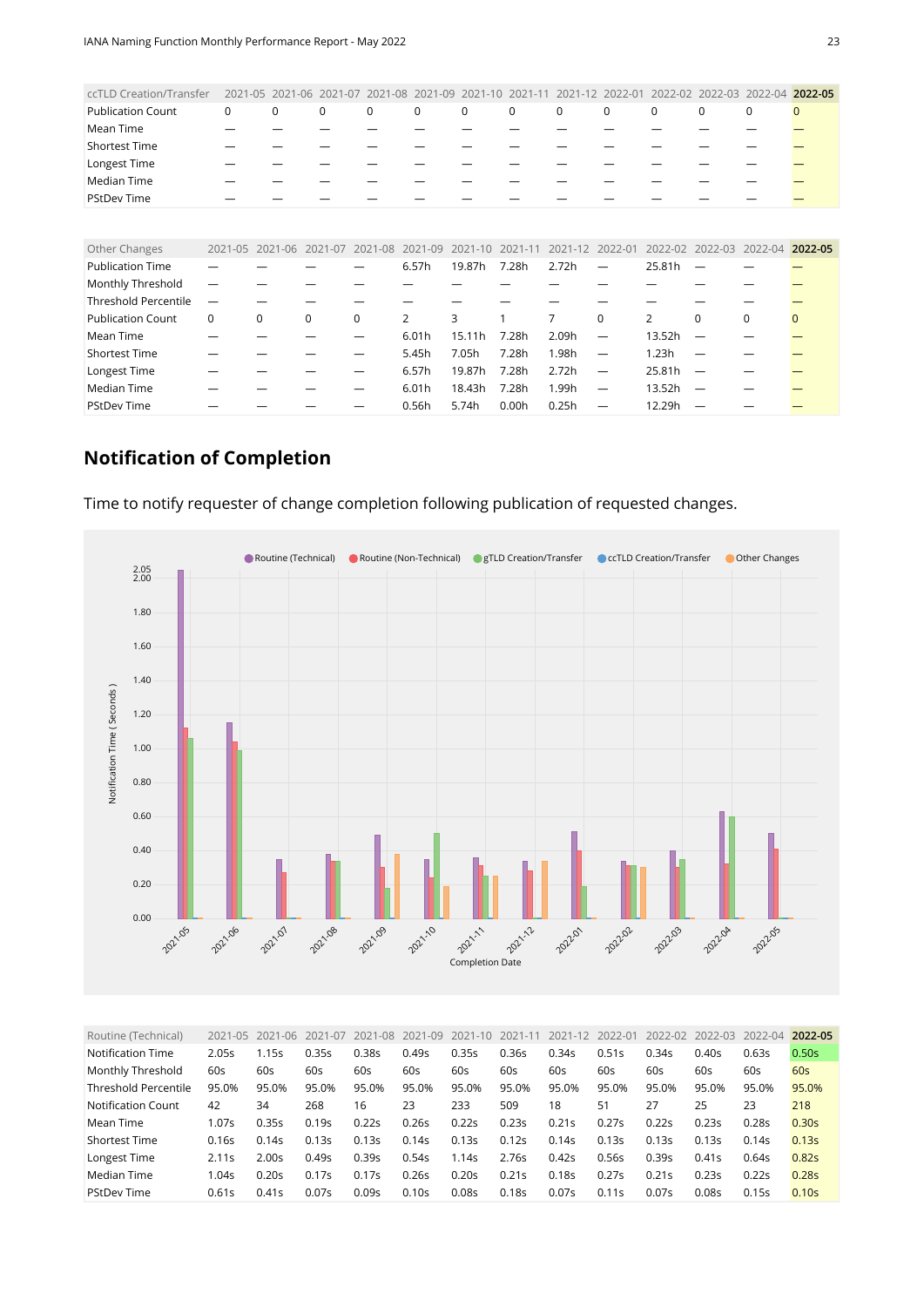<span id="page-23-0"></span>

| Routine (Non-Technical)     |       |       | 2021-05 2021-06 2021-07 2021-08 2021-09 2021-10 2021-11 |       |       |       |       | 2021-12 2022-01 |       |       | 2022-02 2022-03 2022-04 |       | 2022-05 |
|-----------------------------|-------|-------|---------------------------------------------------------|-------|-------|-------|-------|-----------------|-------|-------|-------------------------|-------|---------|
| Notification Time           | 1.12s | .04s  | 0.27s                                                   | 0.34s | 0.30s | 0.24s | 0.31s | 0.28s           | 0.40s | 0.31s | 0.30s                   | 0.32s | 0.41s   |
| Monthly Threshold           | 60s   | 60s   | 60s                                                     | 60s   | 60s   | 60s   | 60s   | 60s             | 60s   | 60s   | 60s                     | 60s   | 60s     |
| <b>Threshold Percentile</b> | 95.0% | 95.0% | 95.0%                                                   | 95.0% | 95.0% | 95.0% | 95.0% | 95.0%           | 95.0% | 95.0% | 95.0%                   | 95.0% | 95.0%   |
| Notification Count          | 216   | 216   | 22                                                      | 14    | 32    | 70    | 19    | 49              | 12    | 27    | 26                      | 8     | 10      |
| Mean Time                   | 0.93s | 0.40s | 0.19s                                                   | 0.20s | 0.18s | 0.15s | 0.20s | 0.19s           | 0.22s | 0.20s | 0.21s                   | 0.23s | 0.25s   |
| <b>Shortest Time</b>        | 0.19s | 0.12s | 0.14s                                                   | 0.14s | 0.13s | 0.13s | 0.13s | 0.14s           | 0.14s | 0.14s | 0.14s                   | 0.14s | 0.15s   |
| Longest Time                | 1.70s | 8.285 | 0.34s                                                   | 0.43s | 0.32s | 0.28s | 0.31s | 0.36s           | 0.45s | 0.35s | 0.31s                   | 0.36s | 0.45s   |
| Median Time                 | 0.93s | 0.15s | 0.17s                                                   | 0.16s | 0.15s | 0.14s | 0.18s | 0.17s           | 0.16s | 0.17s | 0.195                   | 0.23s | 0.25s   |
| <b>PStDev Time</b>          | 0.15s | 0.66s | 0.05s                                                   | 0.08s | 0.06s | 0.03s | 0.06s | 0.05s           | 0.10s | 0.06s | 0.05s                   | 0.06s | 0.09s   |

<span id="page-23-1"></span>

| gTLD Creation/Transfer | $2021 - 05$ | 2021-06 | 2021-07                  | 2021-08 | 2021-09 | 2021-10 2021-11 |       | 2021-12                  | 2022-01       | 2022-02 2022-03 |       | 2022-04 | 2022-05  |
|------------------------|-------------|---------|--------------------------|---------|---------|-----------------|-------|--------------------------|---------------|-----------------|-------|---------|----------|
| Notification Time      | 1.06s       | 0.99s   | $\overline{\phantom{0}}$ | 0.34s   | 0.18s   | 0.50s           | 0.25s |                          | 0.19s         | 0.31s           | 0.35s | 0.60s   |          |
| Monthly Threshold      | 60s         | 60s     | 60s                      | 60s     | 60s     | 60s             | 60s   | 60s                      | 60s           | 60s             | 60s   | 60s     | 60s      |
| Threshold Percentile   | 95.0%       | 95.0%   | 95.0%                    | 95.0%   | 95.0%   | 95.0%           | 95.0% | 95.0%                    | 95.0%         | 95.0%           | 95.0% | 95.0%   | 95.0%    |
| Notification Count     |             | 46      | 0                        | 12      | 19      |                 |       | 0                        | $\mathcal{L}$ |                 | 11    |         | $\Omega$ |
| Mean Time              | 1.06s       | 0.83s   | $\overline{\phantom{m}}$ | 0.21s   | 0.15s   | 0.50s           | 0.25s | $\overline{\phantom{m}}$ | 0.17s         | 0.25s           | 0.19s | 0.60s   |          |
| <b>Shortest Time</b>   | 1.06s       | 0.14s   | $\overline{\phantom{m}}$ | 0.14s   | 0.14s   | 0.50s           | 0.25s | $\overline{\phantom{m}}$ | 0.15s         | 0.20s           | 0.15s | 0.60s   |          |
| Longest Time           | 1.06s       | 1.07s   | $\overline{\phantom{m}}$ | 0.36s   | 0.18s   | 0.50s           | 0.25s | $\overline{\phantom{m}}$ | 0.20s         | 0.31s           | 0.41s | 0.60s   |          |
| Median Time            | 1.06s       | 0.92s   | $\overline{\phantom{m}}$ | 0.15s   | 0.14s   | 0.50s           | 0.25s | $\overline{\phantom{m}}$ | 0.17s         | 0.25s           | 0.16s | 0.60s   |          |
| <b>PStDev Time</b>     | 0.00s       | 0.26s   | $\overline{\phantom{m}}$ | 0.08s   | 0.01s   | 0.00s           | 0.00s |                          | 0.02s         | 0.06s           | 0.08s | 0.00s   |          |

<span id="page-23-2"></span>

| ccTLD Creation/Transfer     |       |          |       | 2021-05 2021-06 2021-07 2021-08 2021-09 2021-10 2021-11 2021-12 2022-01 2022-02 2022-03 2022-04 |          |       |       |       |          |             |       |       | 2022-05      |
|-----------------------------|-------|----------|-------|-------------------------------------------------------------------------------------------------|----------|-------|-------|-------|----------|-------------|-------|-------|--------------|
| <b>Notification Time</b>    |       |          |       |                                                                                                 |          |       |       |       |          |             |       |       |              |
| Monthly Threshold           | 60s   | 60s      | 60s   | 60s                                                                                             | 60s      | 60s   | 60s   | 60s   | 60s      | 60s         | 60s   | 60s   | 60s          |
| <b>Threshold Percentile</b> | 95.0% | 95.0%    | 95.0% | 95.0%                                                                                           | 95.0%    | 95.0% | 95.0% | 95.0% | 95.0%    | 95.0%       | 95.0% | 95.0% | 95.0%        |
| <b>Notification Count</b>   | 0     | $\Omega$ | 0     | 0                                                                                               | $\Omega$ | 0     | 0     | 0     | $\Omega$ | $\mathbf 0$ | 0     | 0     | $\mathbf{0}$ |
| Mean Time                   |       |          |       |                                                                                                 |          |       |       |       |          |             |       |       |              |
| <b>Shortest Time</b>        |       |          |       |                                                                                                 |          |       |       |       |          |             |       |       |              |
| Longest Time                |       |          |       |                                                                                                 |          |       |       |       |          |             |       |       |              |
| Median Time                 |       |          |       |                                                                                                 |          |       |       |       |          |             |       |       |              |
| <b>PStDev Time</b>          |       |          |       |                                                                                                 |          |       |       |       |          |             |       |       |              |

<span id="page-23-3"></span>

| Other Changes               | 2021-05 | 2021-06 | 2021-07 | 2021-08 | 2021-09 | $2021 - 10$       | 2021-11 | 2021-12 | 2022-01                  | 2022-02 | 2022-03  | 2022-04 | 2022-05      |
|-----------------------------|---------|---------|---------|---------|---------|-------------------|---------|---------|--------------------------|---------|----------|---------|--------------|
| Notification Time           |         |         |         |         | 0.38s   | 0.19s             | 0.25s   | 0.34s   | $\overline{\phantom{m}}$ | 0.30s   |          |         |              |
| Monthly Threshold           | 60s     | 60s     | 60s     | 60s     | 60s     | 60s               | 60s     | 60s     | 60s                      | 60s     | 60s      | 60s     | 60s          |
| <b>Threshold Percentile</b> | 95.0%   | 95.0%   | 95.0%   | 95.0%   | 95.0%   | 95.0%             | 95.0%   | 95.0%   | 95.0%                    | 95.0%   | 95.0%    | 95.0%   | 95.0%        |
| Notification Count          | 0       | 0       | 0       | 0       | 2       | 3                 |         |         | 0                        | 2       | $\Omega$ | 0       | $\mathbf{0}$ |
| Mean Time                   |         |         |         |         | 0.33s   | 0.17s             | 0.25s   | 0.22s   | $\overline{\phantom{m}}$ | 0.26s   |          |         |              |
| <b>Shortest Time</b>        |         |         |         |         | 0.28s   | 0.15s             | 0.25s   | 0.17s   | $\overline{\phantom{m}}$ | 0.21s   |          |         |              |
| Longest Time                |         |         |         |         | 0.39s   | 0.19s             | 0.25s   | 0.35s   | $\overline{\phantom{m}}$ | 0.30s   |          |         |              |
| Median Time                 |         |         |         |         | 0.33s   | 0.18 <sub>S</sub> | 0.25s   | 0.17s   | $\overline{\phantom{m}}$ | 0.26s   |          |         |              |
| <b>PStDev Time</b>          |         |         |         |         | 0.05s   | 0.02s             | 0.00s   | 0.07s   |                          | 0.04s   |          |         |              |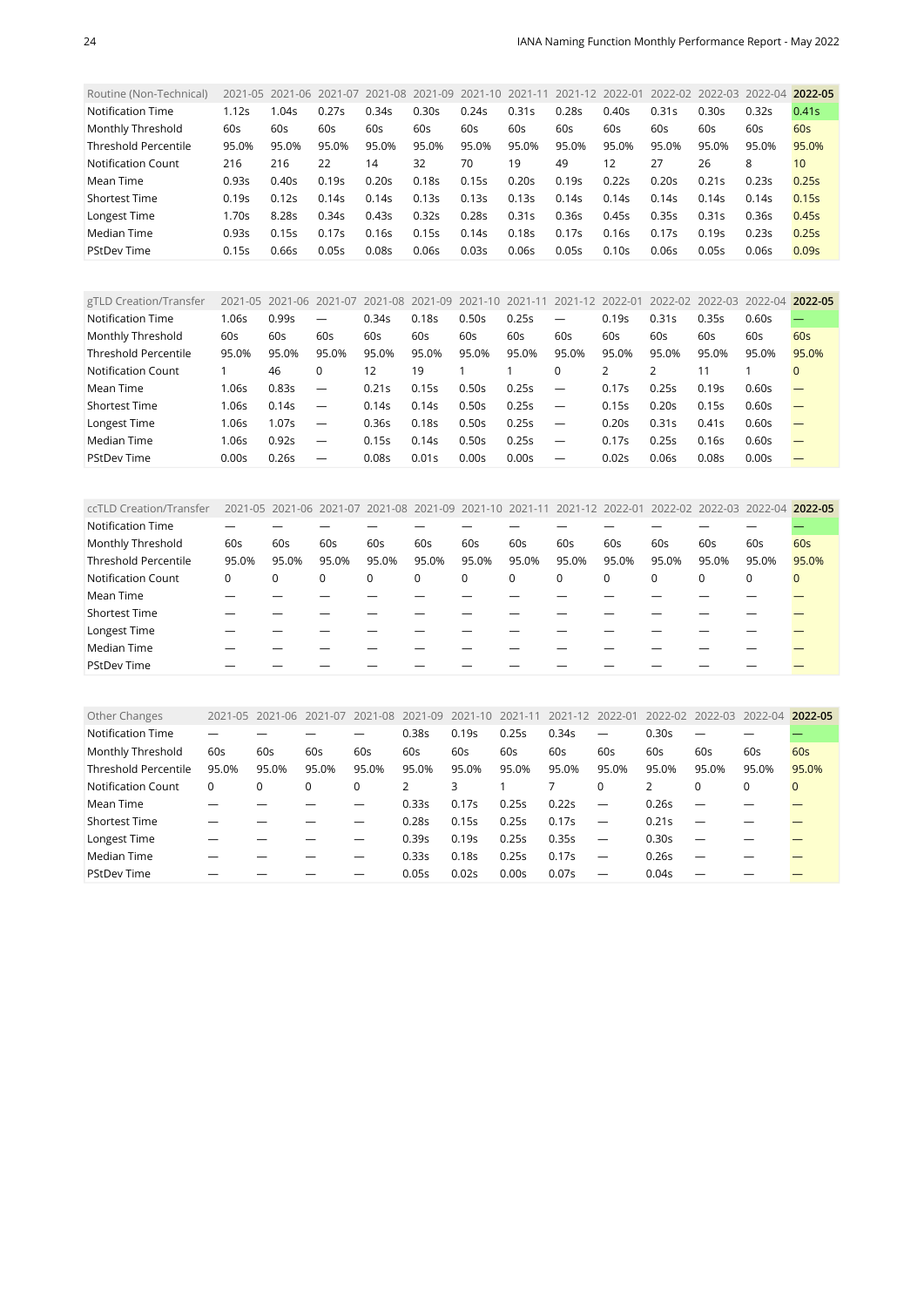# **System Availability**

#### **IANA Website**



Percentage availability of IANA website for consulting documentations and other posted materials.

<span id="page-24-0"></span>

| IANA Site Availability 2021-05 2021-06 2021-07 2021-08 2021-09 2021-10 2021-11 2021-12 2022-01 2022-02 2022-03 2022-04 2022-05 |     |     |     |     |     |     |     |     |     |     |                                                                                                        |     |
|--------------------------------------------------------------------------------------------------------------------------------|-----|-----|-----|-----|-----|-----|-----|-----|-----|-----|--------------------------------------------------------------------------------------------------------|-----|
| Availability                                                                                                                   |     |     |     |     |     |     |     |     |     |     | 99.99% 100.00% 100.00% 100.00% 100.00% 100.00% 100.00% 100.00% 100.00% 100.00% 100.00% 100.00% 100.00% |     |
| Monthly Threshold 99%                                                                                                          | 99% | 99% | 99% | 99% | 99% | 99% | 99% | 99% | 99% | 99% | 99%                                                                                                    | 99% |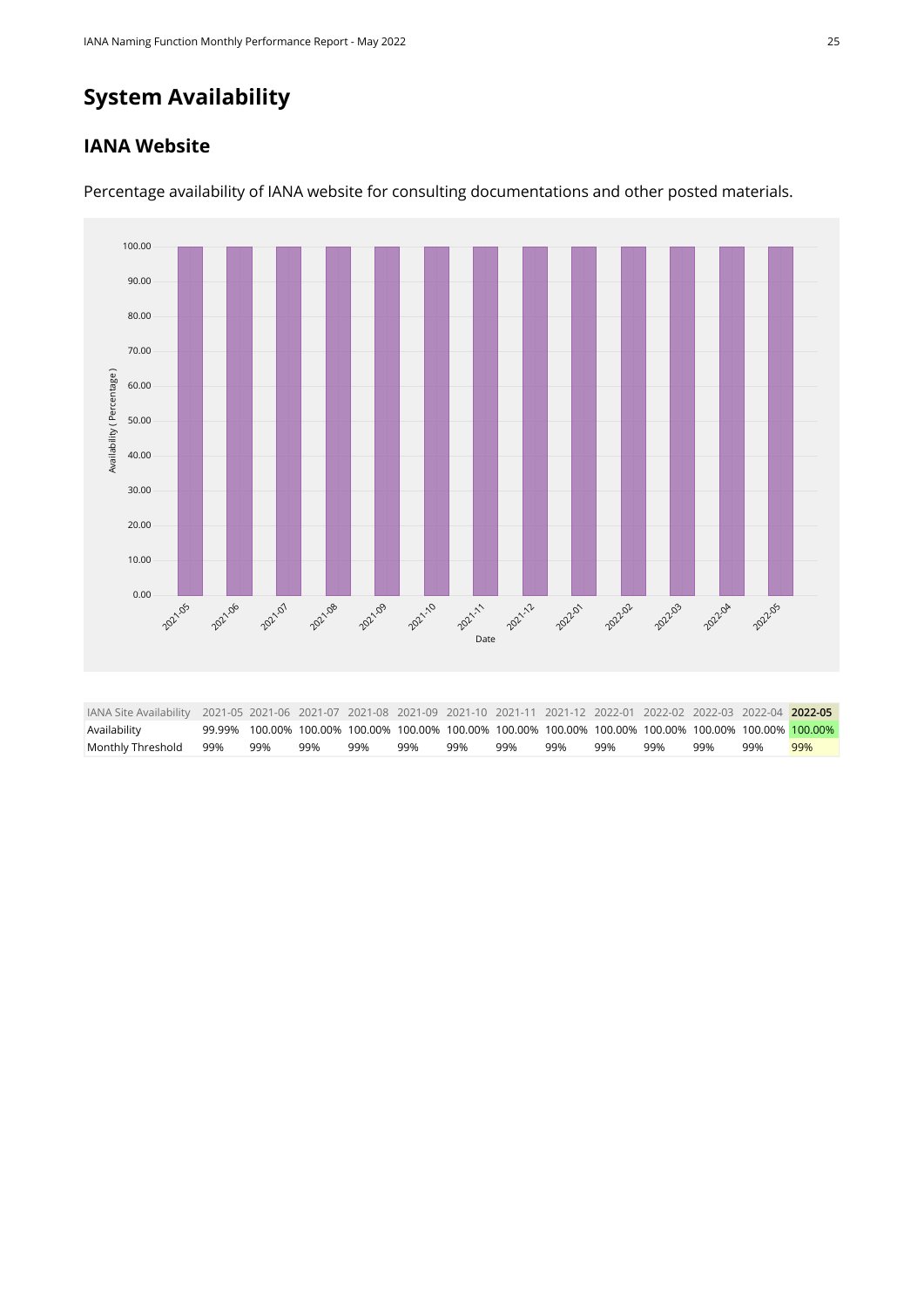#### **Root Zone Management System**

Percentage availability of the RZMS to allow customers to perform self-service operations via the web interface.

<span id="page-25-0"></span>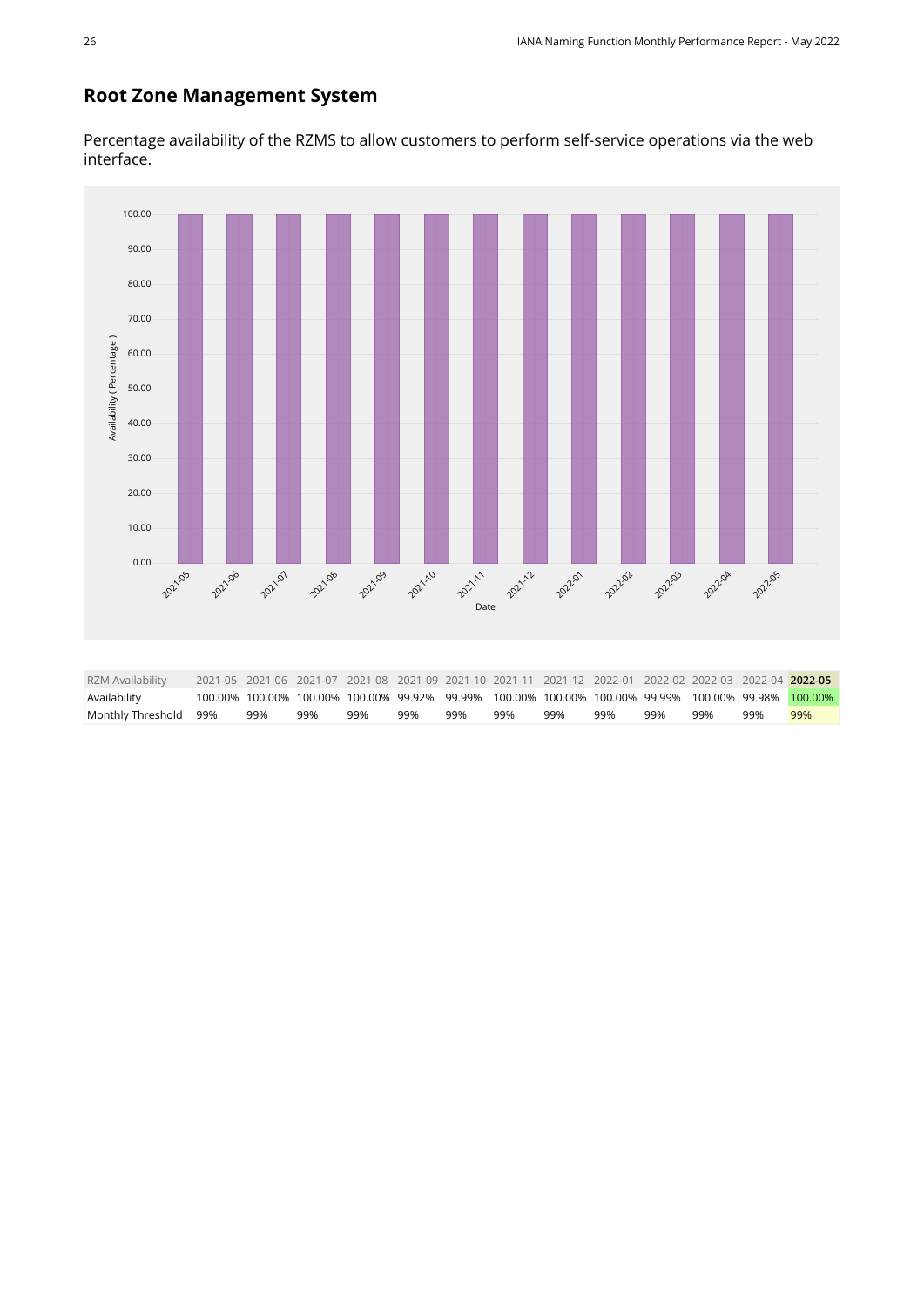#### **Directory Service**

Percentage availability of WHOIS server and other registration data publication services.

<span id="page-26-0"></span>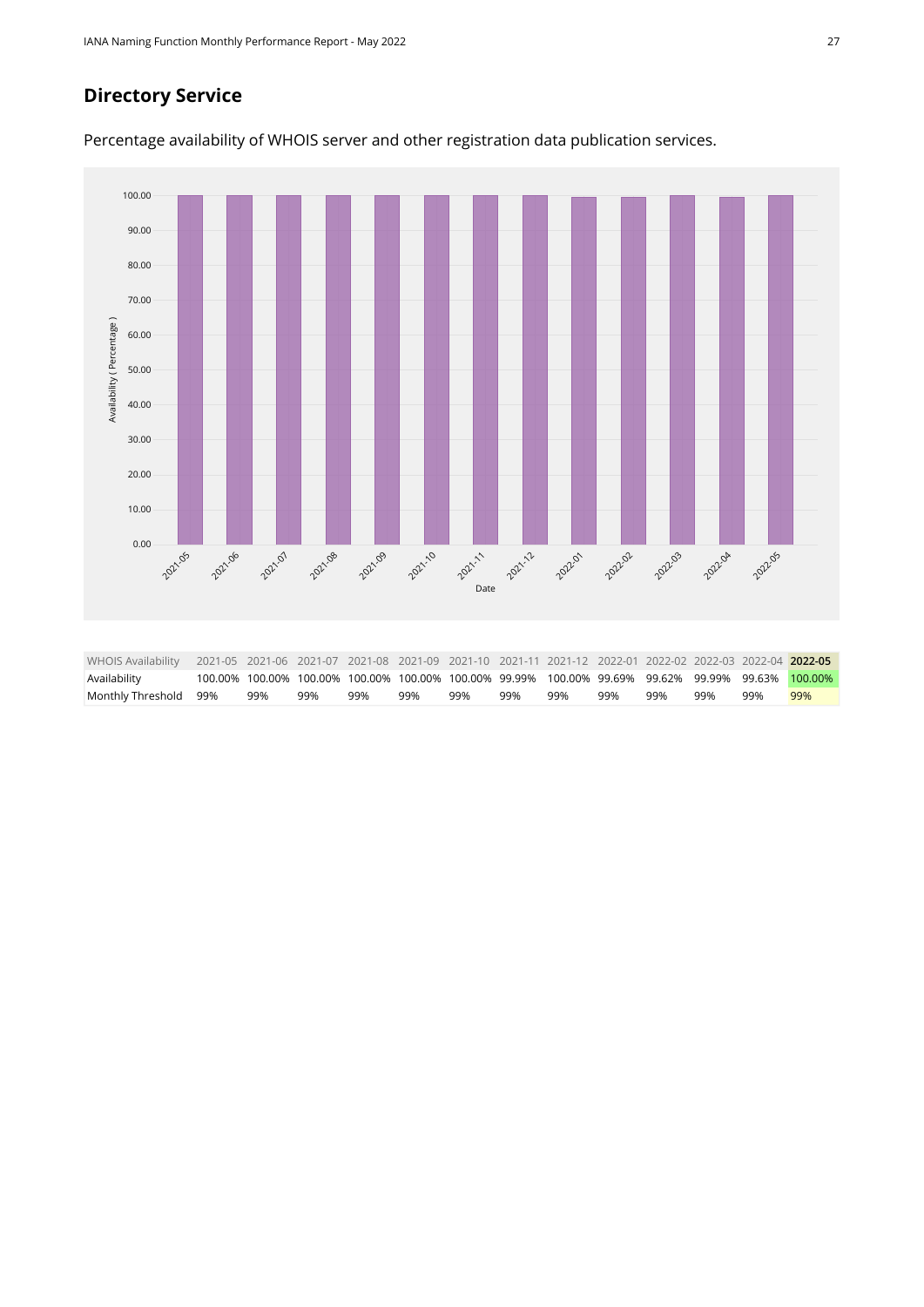#### **Root Zone Service Level Dashboard**

<span id="page-27-0"></span>100.00 90.00 80.00 70.00 Availability (Percentage) [Availability \( Percentage \)](https://sle-dashboard.iana.org/chart/root-zone-service-level-dashboard/?granularity=monthly&start=2021-05-01&end=2022-06-01) 60.00 50.00 40.00 30.00 20.00 10.00 0.00 2021-10 2021-12 2021.05 2021.06 2021.07 2021-08 2021.09 2021-11 202202 **2022**03 **202201** 202204 202255 [Date](https://sle-dashboard.iana.org/chart/root-zone-service-level-dashboard/?granularity=monthly&start=2021-05-01&end=2022-06-01) Dashboard Availability 2021-05 2021-06 2021-07 2021-08 2021-09 2021-10 2021-11 2021-12 2022-01 2022-02 2022-03 2022-04 **2022-05** Availability 100.00% 100.00% 100.00% 100.00% 100.00% 100.00% 99.97% 100.00% 100.00% 99.99% 99.99% 99.97% 99.99% Monthly Threshold 99% 99% 99% 99% 99% 99% 99% 99% 99% 99% 99% 99% 99%

Availability of accurate, timely reporting to these standards via dashboard and other mechanisms.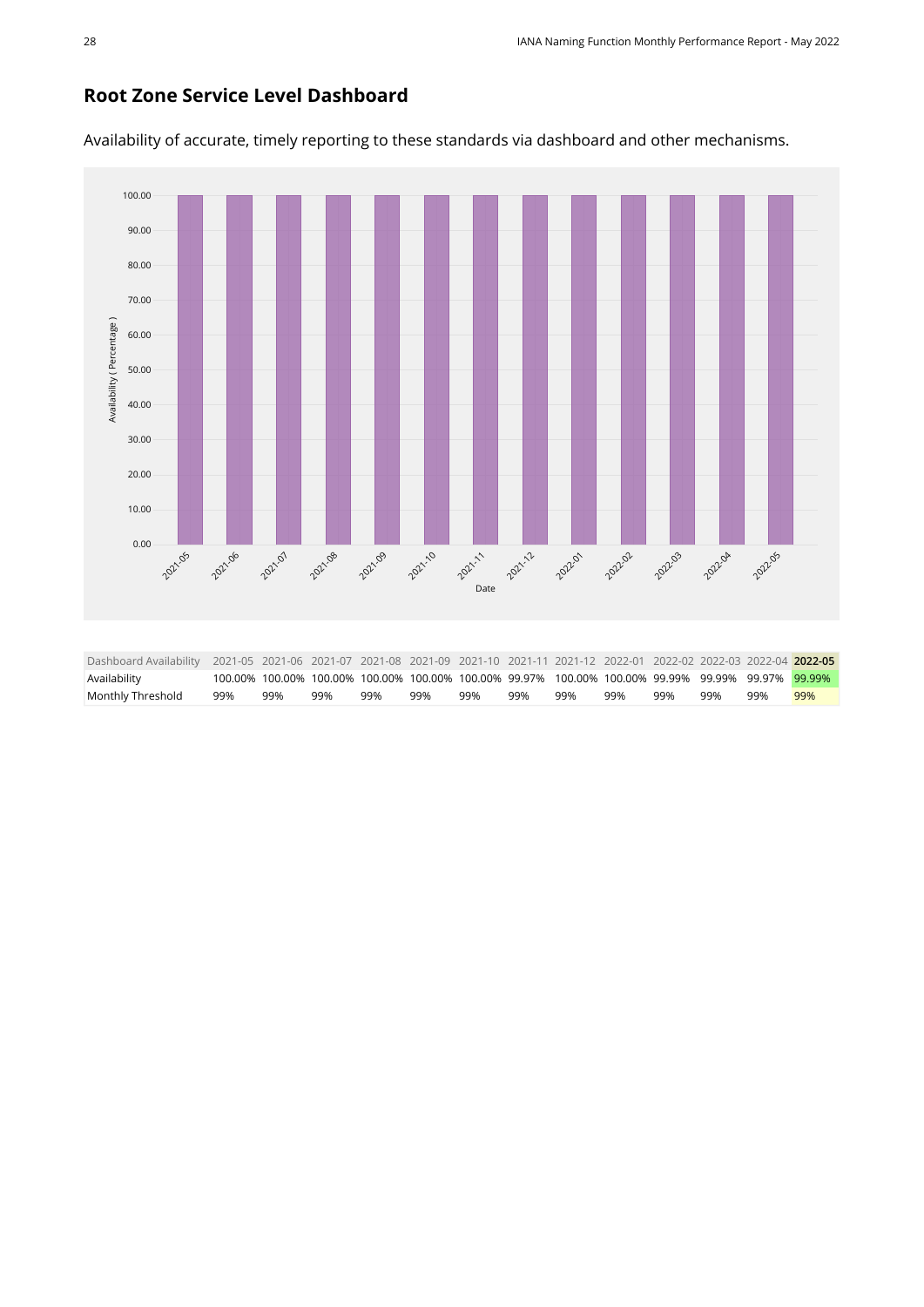## **Credential Recovery**



Time to dispatch confirmation email of forgotten password.

<span id="page-28-0"></span>

| 0.09s | 0.08s | 0.06s          |       |                                                             |                                                    | 0.28s                                                       |       |                                           |                                           |                                                                                                                                        |                                  | 0.27s                                                                                          |
|-------|-------|----------------|-------|-------------------------------------------------------------|----------------------------------------------------|-------------------------------------------------------------|-------|-------------------------------------------|-------------------------------------------|----------------------------------------------------------------------------------------------------------------------------------------|----------------------------------|------------------------------------------------------------------------------------------------|
| 60s   | 60s   | 60s            | 60s   | 60s                                                         | 60s                                                | 60s                                                         | 60s   | 60s                                       | 60s                                       | 60s                                                                                                                                    | 60s                              | 60s                                                                                            |
| 95.0% | 95.0% | 95.0%          |       | 95.0%                                                       |                                                    | 95.0%                                                       | 95.0% | 95.0%                                     |                                           | 95.0%                                                                                                                                  |                                  | 95.0%                                                                                          |
| 5     | 11    |                |       |                                                             | 9                                                  | 9                                                           | 4     |                                           | 8                                         | 8                                                                                                                                      | 5                                | 20                                                                                             |
| 0.06s |       |                |       |                                                             |                                                    | 0.10s                                                       |       |                                           |                                           |                                                                                                                                        |                                  | 0.14s                                                                                          |
| 0.05s | 0.01s | 0.01s          |       |                                                             |                                                    | 0.02s                                                       |       |                                           |                                           | 0.03s                                                                                                                                  |                                  | 0.06s                                                                                          |
| 0.10s | 0.08s | 0.06s          |       |                                                             |                                                    | 0.385                                                       |       |                                           |                                           |                                                                                                                                        |                                  | 0.33s                                                                                          |
| 0.06s | 0.05s | 0.04s          |       |                                                             |                                                    | 0.06s                                                       | 0.05s | 0.09s                                     |                                           |                                                                                                                                        |                                  | 0.14s                                                                                          |
| 0.02s |       | 0.02s          |       |                                                             |                                                    | 0.10 <sub>S</sub>                                           |       |                                           |                                           | 0.05s                                                                                                                                  |                                  | 0.07s                                                                                          |
|       |       | 0.05s<br>0.02s | 0.04s | 0.16s<br>95.0%<br>0.11s<br>0.05s<br>0.16s<br>0.095<br>0.04s | 0.16s<br>0.15s<br>0.14s<br>0.16s<br>0.15s<br>0.01s | 0.185<br>95.0%<br>0.11s<br>0.04s<br>0.20s<br>0.12s<br>0.05s |       | 0.12s<br>0.06s<br>0.01s<br>0.13s<br>0.04s | 0.13s<br>0.09s<br>0.04s<br>0.14s<br>0.05s | 2021-05 2021-06 2021-07 2021-08 2021-09 2021-10 2021-11 2021-12 2022-01<br>0.12s<br>95.0%<br>0.06s<br>0.01s<br>0.13s<br>0.05s<br>0.03s | 0.18s<br>0.11s<br>0.18s<br>0.12s | 2022-02 2022-03 2022-04 2022-05<br>0.15s<br>95.0%<br>0.12s<br>0.07s<br>0.15s<br>0.125<br>0.03s |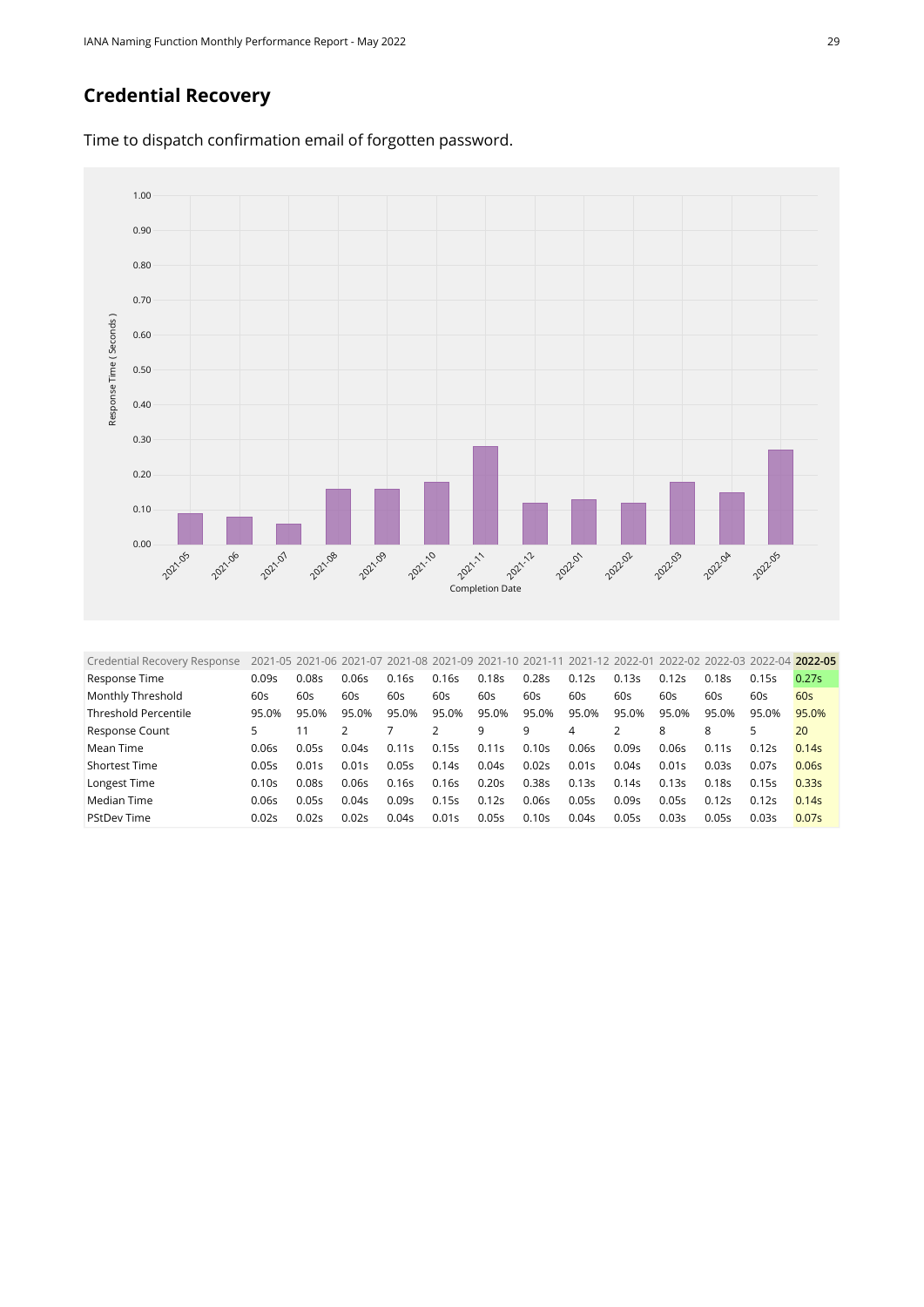## **Credential Change**



Time to implement new password within the system.

<span id="page-29-0"></span>

| Credential<br>Change    | 2021-05 | 2021-06           | 2021-07        | 2021-08 | 2021-09 | 2021-10 | 2021-11 | 2021-12        | 2022-01 | 2022-02 | 2022-03 | 2022-04                                                                                                          | 2022-05             |
|-------------------------|---------|-------------------|----------------|---------|---------|---------|---------|----------------|---------|---------|---------|------------------------------------------------------------------------------------------------------------------|---------------------|
| Update<br>Time          | 1.000ms | 1.000ms           | 0.950ms        | 1.750ms | 0.950ms | 1.650ms | 1.000ms | 1.950ms        | 0.000ms | 1.000ms | 1.000ms | 1.000ms                                                                                                          | 1.800ms             |
| Monthly<br>Threshold    |         | 300000ms 300000ms |                |         |         |         |         |                |         |         |         | 300000ms 300000ms 300000ms 300000ms 300000ms 300000ms 300000ms 300000ms 300000ms 300000ms <mark>300000m</mark> s |                     |
| Threshold<br>Percentile | 95.0%   | 95.0%             | 95.0%          | 95.0%   | 95.0%   | 95.0%   | 95.0%   | 95.0%          | 95.0%   | 95.0%   | 95.0%   | 95.0%                                                                                                            | 95.0%               |
| Update<br>Count         | 3       | 9                 | $\overline{2}$ | 6       | 2       | 8       | 5       | $\overline{2}$ | 2       | 4       | 7       | 5                                                                                                                | 5                   |
| Mean<br>Time            | 0.667ms | 0.333ms           | 0.500ms        | 0.667ms | 0.500ms | 0.625ms | 0.800ms | 1.500ms        | 0.000ms | 0.500ms | 0.571ms | 0.800ms                                                                                                          | 0.800 <sub>ms</sub> |
| Shortest<br>Time        | 0.000ms | 0.000ms           | 0.000ms        | 0.000ms | 0.000ms | 0.000ms | 0.000ms | 1.000ms        | 0.000ms | 0.000ms | 0.000ms | 0.000ms                                                                                                          | 0.000ms             |
| Longest<br>Time         | 1.000ms | 1.000ms           | 1.000ms        | 2.000ms | 1.000ms | 2.000ms | 1.000ms | 2.000ms        | 0.000ms | 1.000ms | 1.000ms | 1.000ms                                                                                                          | 2.000ms             |
| Median<br>Time          | 1.000ms | 0.000ms           | 0.500ms        | 0.500ms | 0.500ms | 0.500ms | 1.000ms | 1.500ms        | 0.000ms | 0.500ms | 1.000ms | 1.000ms                                                                                                          | 1.000ms             |
| PStDev<br>Time          | 0.471ms | 0.471ms           | 0.500ms        | 0.745ms | 0.500ms | 0.696ms | 0.400ms | 0.500ms        | 0.000ms | 0.500ms | 0.495ms | 0.400ms                                                                                                          | 0.748ms             |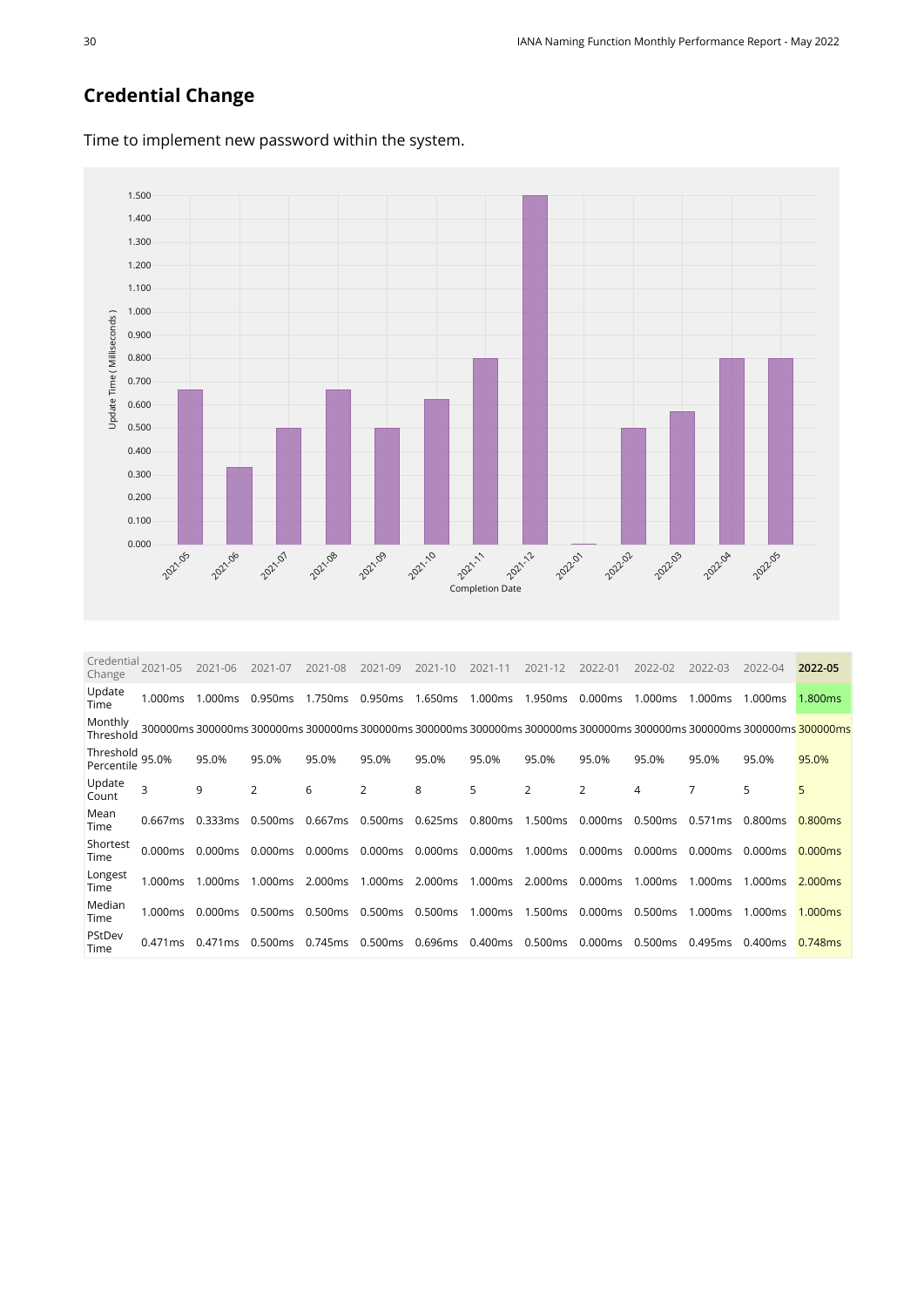# **Accuracy**

#### **Root Zone File**



Root zone file data published in the root zone matches that provided in the change request.

<span id="page-30-1"></span><span id="page-30-0"></span>

| Routine (Technical)     | 2021-05     | 2021-06         | 2021     |         | $-08$        | -09<br>2021 |                 |                 |                 | 2022-01        | 2022-02  | $2022 - 03$     | $2022 - 04$     | 2022-05      |
|-------------------------|-------------|-----------------|----------|---------|--------------|-------------|-----------------|-----------------|-----------------|----------------|----------|-----------------|-----------------|--------------|
| Accuracy                | 100.00%     | 100.00%         | 100.00%  |         | 100.00%      | 100.00%     | 100.00%         | 100.00%         | 100.00%         | 100.00%        | 100.00%  | 100.00%         | 100.00%         | 100.00%      |
| Monthly Threshold       | 100%        | 100%            | 100%     | 100%    |              | 100%        | 100%            | 100%            | 100%            | 100%           | 100%     | 100%            | 100%            | 100%         |
| Incident Count          | 0           | 0               | $\Omega$ | 0       | $\Omega$     |             | 0               | $\Omega$        | 0               | $\Omega$       | 0        | $\Omega$        | $\mathbf 0$     | $\Omega$     |
| <b>Request Count</b>    | 42          | 34              | 269      | 16      | 23           |             | 233             | 509             | 18              | 51             | 27       | 25              | 23              | 218          |
|                         |             |                 |          |         |              |             |                 |                 |                 |                |          |                 |                 |              |
|                         |             |                 |          |         |              |             |                 |                 |                 |                |          |                 |                 |              |
| gTLD Creation/Transfer  | 2021-05     | 2021-06         |          | 2021-07 | 2021-08      | 2021-09     | 2021-10         | 2021-11         | 2021-12         | 2022-01        | 2022-02  | $2022 - 03$     | 2022-04         | 2022-05      |
| Accuracy                |             | 100.00% 100.00% |          | 100.00% | 100.00%      | 100.00%     |                 | 100.00% 100.00% | 100.00%         | 100.00%        |          | 100.00% 100.00% | 100.00%         | 100.00%      |
| Monthly Threshold       | 100%        | 100%            |          | 100%    | 100%         | 100%        | 100%            | 100%            | 100%            | 100%           | 100%     | 100%            | 100%            | 100%         |
| Incident Count          | 0           | $\Omega$        | $\Omega$ |         | $\Omega$     | $\Omega$    | $\Omega$        | $\Omega$        | $\Omega$        | 0              | $\Omega$ | $\Omega$        | $\Omega$        | $\Omega$     |
| <b>Request Count</b>    |             | 46              | 0        |         | 12           | 19          |                 |                 | $\mathbf 0$     | $\overline{2}$ | 2        | 11              |                 | $\mathbf{0}$ |
|                         |             |                 |          |         |              |             |                 |                 |                 |                |          |                 |                 |              |
|                         |             |                 |          |         |              |             |                 |                 |                 |                |          |                 |                 |              |
| ccTLD Creation/Transfer | $2021 - 05$ | $2021 - 06$     |          | 2021-07 | 2021-08      | 2021-09     | $2021 - 10$     | 2021-11         | 2021-12         | 2022-01        | 2022-02  | 2022-03         | 2022-04         | 2022-05      |
| Accuracy                |             | 100.00%         | 100.00%  | 100.00% | 100.00%      |             | 100.00% 100.00% |                 | 100.00% 100.00% | 100.00%        | 100.00%  |                 | 100.00% 100.00% | 100.00%      |
| Monthly Threshold       | 100%        | 100%            |          | 100%    | 100%         | 100%        | 100%            | 100%            | 100%            | 100%           | 100%     | 100%            | 100%            | 100%         |
| Incident Count          | $\Omega$    | $\Omega$        | $\Omega$ |         | $\Omega$     | $\Omega$    | $\Omega$        | $\Omega$        | $\Omega$        | $\Omega$       | $\Omega$ | 0               | $\Omega$        |              |
| <b>Request Count</b>    | $\Omega$    | 0               | $\Omega$ |         | <sup>0</sup> | $\Omega$    | $\Omega$        | 0               | 0               | $\Omega$       | $\Omega$ | 0               | <sup>0</sup>    | $\Omega$     |

<span id="page-30-3"></span><span id="page-30-2"></span>

| Other Changes     |      |      |          |          | 2021-05 2021-06 2021-07 2021-08 2021-09 2021-10 2021-11 2021-12 2022-01 2022-02 2022-03 2022-04 2022-05 |               |      |        |      |          |      |      |                                                                                                         |
|-------------------|------|------|----------|----------|---------------------------------------------------------------------------------------------------------|---------------|------|--------|------|----------|------|------|---------------------------------------------------------------------------------------------------------|
| Accuracy          |      |      |          |          |                                                                                                         |               |      |        |      |          |      |      | 100.00% 100.00% 100.00% 100.00% 100.00% 100.00% 100.00% 100.00% 100.00% 100.00% 100.00% 100.00% 100.00% |
| Monthly Threshold | 100% | 100% | 100%     | 100%     | 100%                                                                                                    | 100%          | 100% | 100%   | 100% | 100%     | 100% | 100% | 100%                                                                                                    |
| Incident Count    | 0    |      |          | $\Omega$ |                                                                                                         | - 0           | 0    | $\cup$ |      | $\Omega$ |      |      |                                                                                                         |
| Request Count     |      |      | $\Omega$ | $\Omega$ |                                                                                                         | $\mathcal{R}$ |      |        |      |          |      |      |                                                                                                         |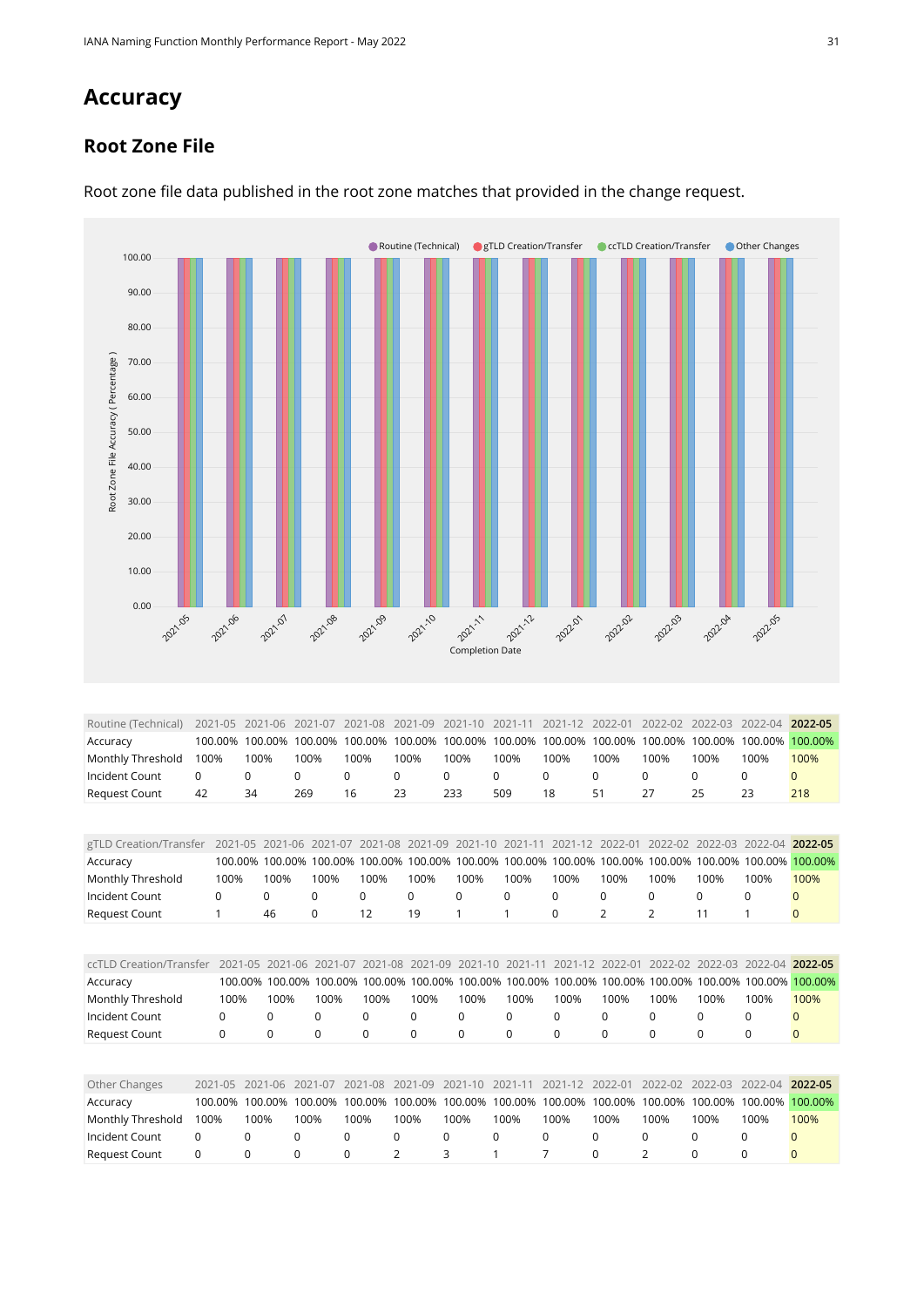#### **Root Zone Database**



Root Zone Database is correctly updated in accordance with change request.

<span id="page-31-0"></span>

| Routine (Technical)  | 2021-05 2021-06 2021-07 2021-08 2021-09 2021-10 2021-11 2021-12 2022-01 2022-02 2022-03 2022-04 2022-05 |      |                                                                                                                      |      |      |      |      |      |      |      |      |      |      |
|----------------------|---------------------------------------------------------------------------------------------------------|------|----------------------------------------------------------------------------------------------------------------------|------|------|------|------|------|------|------|------|------|------|
| Accuracy             |                                                                                                         |      | 100.00% 100.00% 100.00% 100.00% 100.00% 100.00% 100.00% 100.00% 100.00% 100.00% 100.00% 100.00% <mark>100.00%</mark> |      |      |      |      |      |      |      |      |      |      |
| Monthly Threshold    | 100%                                                                                                    | 100% | 100%                                                                                                                 | 100% | 100% | 100% | 100% | 100% | 100% | 100% | 100% | 100% | 100% |
| Incident Count       |                                                                                                         |      |                                                                                                                      |      |      |      |      |      |      |      |      |      |      |
| <b>Request Count</b> | 42                                                                                                      | 34   | 269                                                                                                                  | 16   | 23   | 233  | 509  | 18   | 51   | 27   |      | 23   | 218  |

<span id="page-31-2"></span><span id="page-31-1"></span>

| Routine (Non-Technical) | 2021-05     | 2021-06                 |             | 2021-07 | 2021-08  | 2021-09     |             | 2021-10 2021-11 | $2021 - 12$ | 2022-01         | $2022 - 02$    | 2022-03         | 2022-04 2022-05 |              |
|-------------------------|-------------|-------------------------|-------------|---------|----------|-------------|-------------|-----------------|-------------|-----------------|----------------|-----------------|-----------------|--------------|
| Accuracy                |             | 100.00%<br>100.00%      |             | 100.00% | 100.00%  | 100.00%     | 100.00%     | 100.00%         | 100.00%     | 100.00%         | 100.00%        | 100.00%         | 100.00%         | 100.00%      |
| Monthly Threshold       | 100%        | 100%                    |             | 100%    | 100%     | 100%        | 100%        | 100%            | 100%        | 100%            | 100%           | 100%            | 100%            | 100%         |
| Incident Count          | $\mathbf 0$ | $\mathbf 0$             | $\Omega$    |         | 0        | 0           | 0           | 0               | $\Omega$    | 0               | 0              | $\Omega$        | $\mathbf 0$     | $\mathbf{0}$ |
| <b>Request Count</b>    | 216         | 216                     | 22          |         | 14       | 32          | 70          | 19              | 49          | 12              | 27             | 26              | 8               | 10           |
|                         |             |                         |             |         |          |             |             |                 |             |                 |                |                 |                 |              |
| gTLD Creation/Transfer  | 2021-05     | 2021-06                 |             | 2021-07 | 2021-08  | 2021-09     |             | 2021-10 2021-11 |             | 2021-12 2022-01 | $2022 - 02$    | 2022-03         | $2022 - 04$     | 2022-05      |
| Accuracy                |             | 100.00% 100.00% 100.00% |             |         | 100.00%  | 100.00%     |             | 100.00% 100.00% | 100.00%     | 100.00%         | 100.00%        | 100.00%         | 100.00%         | 100.00%      |
| Monthly Threshold       | 100%        | 100%                    |             | 100%    | 100%     | 100%        | 100%        | 100%            | 100%        | 100%            | 100%           | 100%            | 100%            | 100%         |
| Incident Count          | 0           | 0                       | 0           |         | 0        | 0           | 0           | 0               | 0           | 0               | 0              | 0               | 0               | $\mathbf{0}$ |
| <b>Request Count</b>    | 1           | 46                      | $\mathbf 0$ |         | 12       | 19          | 1           | 1               | 0           | $\overline{2}$  | $\overline{2}$ | 11              | 1               | $\mathbf{0}$ |
|                         |             |                         |             |         |          |             |             |                 |             |                 |                |                 |                 |              |
| ccTLD Creation/Transfer |             | $2021 - 05$             | 2021-06     | 2021-07 | 2021-08  | 2021-09     |             | 2021-10 2021-11 |             | 2021-12 2022-01 |                | 2022-02 2022-03 | 2022-04         | 2022-05      |
| Accuracy                |             | 100.00% 100.00%         |             | 100.00% | 100.00%  | 100.00%     | 100.00%     | 100.00%         | 100.00%     | 100.00%         | 100.00%        | 100.00%         | 100.00%         | 100.00%      |
| Monthly Threshold       | 100%        | 100%                    |             | 100%    | 100%     | 100%        | 100%        | 100%            | 100%        | 100%            | 100%           | 100%            | 100%            | 100%         |
| Incident Count          | $\Omega$    | 0                       | $\Omega$    |         | 0        | $\Omega$    | 0           | 0               | $\Omega$    | 0               | 0              | $\Omega$        | $\Omega$        | $\Omega$     |
| <b>Request Count</b>    | 0           | 0                       | $\mathbf 0$ |         | $\Omega$ | $\mathbf 0$ | $\mathbf 0$ | 0               | $\Omega$    | $\Omega$        | $\mathbf 0$    | $\Omega$        | 0               | $\mathbf{0}$ |
|                         |             |                         |             |         |          |             |             |                 |             |                 |                |                 |                 |              |
| Other Changes           | 2021-05     | 2021-06                 | 2021-07     |         | 2021-08  | 2021-09     | $2021 - 10$ | 2021-11         | $2021 - 12$ | 2022-01         | 2022-02        | 2022-03         | $2022 - 04$     | 2022-05      |
| Accuracy                | 100.00%     | 100.00%                 | 100.00%     |         | 100.00%  | 100.00%     | 100.00%     | 100.00%         | 100.00%     | 100.00%         | 100.00%        | 100.00%         | 100.00%         | 100.00%      |
| Monthly Threshold       | 100%        | 100%                    | 100%        | 100%    |          | 100%        | 100%        | 100%            | 100%        | 100%            | 100%           | 100%            | 100%            | 100%         |

<span id="page-31-4"></span><span id="page-31-3"></span>Incident Count 0 0 0 0 0 0 0 0 0 0 0 0 0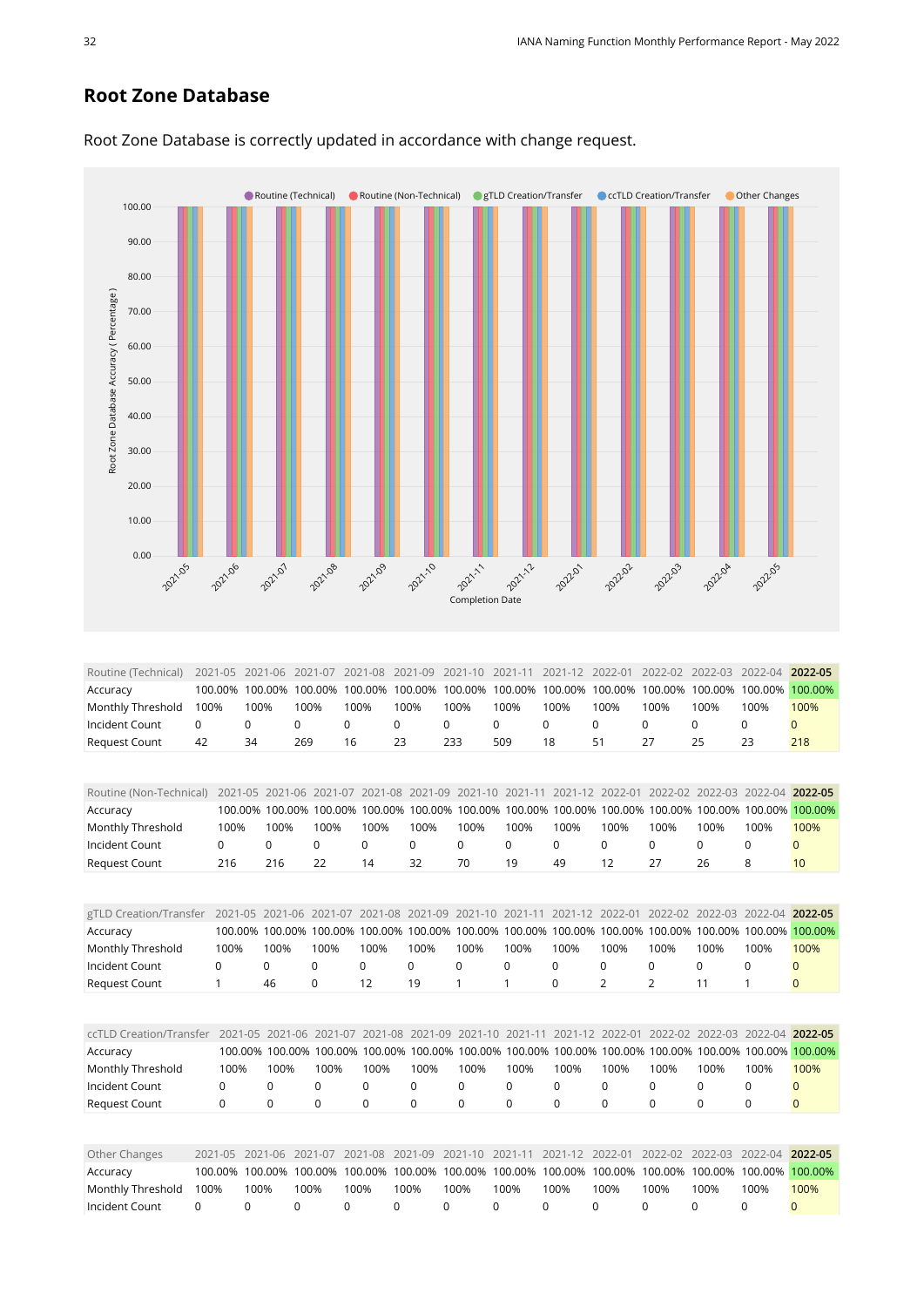| Other Changes 2021-05 2021-06 2021-07 2021-08 2021-09 2021-10 2021-11 2021-12 2022-01 2022-02 2022-03 2022-04 2022-05 |  |  |  |  |  |  |  |
|-----------------------------------------------------------------------------------------------------------------------|--|--|--|--|--|--|--|
| Request Count    0    0    0    2    3    1    7    0    2    0    0 <mark>0</mark>                                   |  |  |  |  |  |  |  |

# **Enquiry Processing**

#### **Time to acknowledge**

Time taken to send initial acknowledgement of a receipt of a general enquiry pertaining to root zone management but not pertaining to interactions in a change request context.



<span id="page-32-0"></span>

| <b>Manual Enguiries</b> |                   | 2021-05 2021-06 | 2021-07                  | 2021-08 | 2021-09 | 2021-10 | 2021-11 | 2021-12 | 2022-01 | 2022-02          | 2022-03 2022-04 |                   | 2022-05 |
|-------------------------|-------------------|-----------------|--------------------------|---------|---------|---------|---------|---------|---------|------------------|-----------------|-------------------|---------|
| Acknowledgment Time     | 2.30s             | 0.85s           |                          | 0.00s   | 0.00s   | 0.80s   | 0.65s   | 0.00s   | 0.00s   | .00 <sub>S</sub> | 0.00s           | 1.00s             | 0.00s   |
| Monthly Threshold       | 60s               | 60s             | 60s                      | 60s     | 60s     | 60s     | 60s     | 60s     | 60s     | 60s              | 60s             | 60s               | 60s     |
| Acknowledge Percentile  | 95.0%             | 95.0%           | 95.0%                    | 95.0%   | 95.0%   | 95.0%   | 95.0%   | 95.0%   | 95.0%   | 95.0%            | 95.0%           | 95.0%             | 95.0%   |
| Acknowledgment Count    | 8                 | 4               |                          | 3       | 4       | 5       | 8       |         | 4       | 12               |                 | 9                 |         |
| Mean Time               | 1.00s             | 0.25s           | $\overline{\phantom{m}}$ | 0.00s   | 0.00s   | 0.20s   | 0.12s   | 0.00s   | 0.00s   | 0.42s            | 0.00s           | 0.56s             | 0.00s   |
| <b>Shortest Time</b>    | 0.00s             | 0.00s           | $\overline{\phantom{m}}$ | 0.00s   | 0.00s   | 0.00s   | 0.00s   | 0.00s   | 0.00s   | 0.00s            | 0.00s           | 0.00s             | 0.00s   |
| Longest Time            | 3.00 <sub>S</sub> | 1.00s           | $\overline{\phantom{m}}$ | 0.00s   | 0.00s   | 1.00s   | 00s     | 0.00s   | 0.00s   | .00s             | 0.00s           | 1.00s             | 0.00s   |
| Median Time             | 1.00s             | 0.00s           | $\overline{\phantom{m}}$ | 0.00s   | 0.00s   | 0.00s   | 0.00s   | 0.00s   | 0.00s   | 0.00s            | 0.00s           | 1.00 <sub>S</sub> | 0.00s   |
| <b>PStDev Time</b>      | 0.87s             | 0.43s           | $\overline{\phantom{0}}$ | 0.00s   | 0.00s   | 0.40s   | 0.33s   | 0.00s   | 0.00s   | 0.49s            | 0.00s           | 0.50s             | 0.00s   |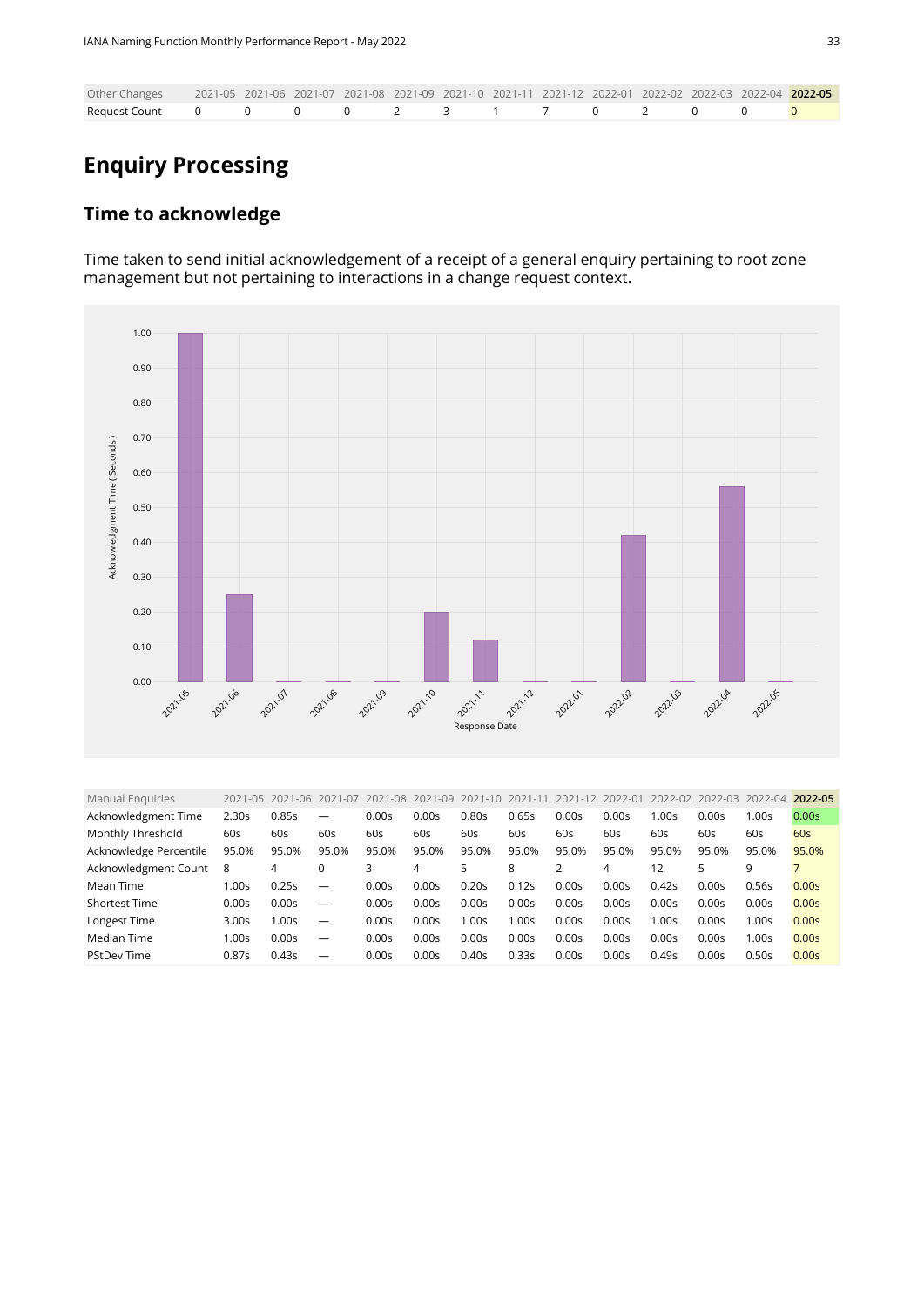## **Time to initial response**



Time taken for staff to respond to enquiry, either in part or in whole.

<span id="page-33-0"></span>

| <b>Manual Enquiries</b>     | $2021 - 05$ | 2021<br>$-06$ | 2021-07                         | 2021-08 | 2021-09 | $-10$<br>2021 | $-1$  | $2021 - 12$ | 2022-01 | 2022-02           | $2022 - 03$ | $2022 - 04$ | 2022-05           |
|-----------------------------|-------------|---------------|---------------------------------|---------|---------|---------------|-------|-------------|---------|-------------------|-------------|-------------|-------------------|
| Response Time               | 1.46d       | 0.80d         | $\overline{\phantom{0}}$        | 2.68d   | 0.56d   | 1.71d         | 2.26d | 1.19d       | 2.80d   | 2.21 <sub>d</sub> | 3.90d       | 1.01d       | 4.37d             |
| Monthly Threshold           | 5d          | 5d            | 5d                              | 5d      | 5d      | 5d            | 5d    | 5d          | 5d      | 5d                | 5d          | 5d          | 5d                |
| <b>Threshold Percentile</b> | 90.0%       | 90.0%         | 90.0%                           | 90.0%   | 90.0%   | 90.0%         | 90.0% | 90.0%       | 90.0%   | 90.0%             | 90.0%       | 90.0%       | 90.0%             |
| <b>Request Count</b>        | 8           | 4             | 0                               | 3       | 4       |               |       | 3           | 4       | 11                | 6           | 5           | 6                 |
| Mean Time                   | 0.79d       | 0.55d         | $\overline{\phantom{m}}$        | 1.13d   | 0.29d   | 0.79d         | 0.88d | 0.69d       | 1.75d   | 0.70d             | 1.61d       | 0.49d       | 1.78d             |
| <b>Shortest Time</b>        | 0.18d       | 0.26d         |                                 | 0.01d   | 0.04d   | 0.02d         | 0.07d | 0.04d       | 0.00d   | 0.02d             | 0.01d       | 0.05d       | 0.05d             |
| Longest Time                | 1.52d       | 0.88d         | $\hspace{0.1mm}-\hspace{0.1mm}$ | 3.34d   | 0.67d   | 1.89d         | 2.75d | 1.32d       | 3.08d   | 2.25d             | 4.95d       | 1.18d       | 5.79d             |
| Median Time                 | 0.58d       | 0.53d         | $\overline{\phantom{0}}$        | 0.04d   | 0.22d   | 0.36d         | 0.36d | 0.71d       | 1.96d   | 0.28d             | 0.82d       | 0.38d       | 0.77d             |
| <b>PStDev Time</b>          | 0.47d       | 0.23d         | $\overline{\phantom{m}}$        | 1.56d   | 0.24d   | 0.74d         | 0.98d | 0.52d       | 1.12d   | 0.79d             | 1.79d       | 0.43d       | 2.02 <sub>d</sub> |
|                             |             |               |                                 |         |         |               |       |             |         |                   |             |             |                   |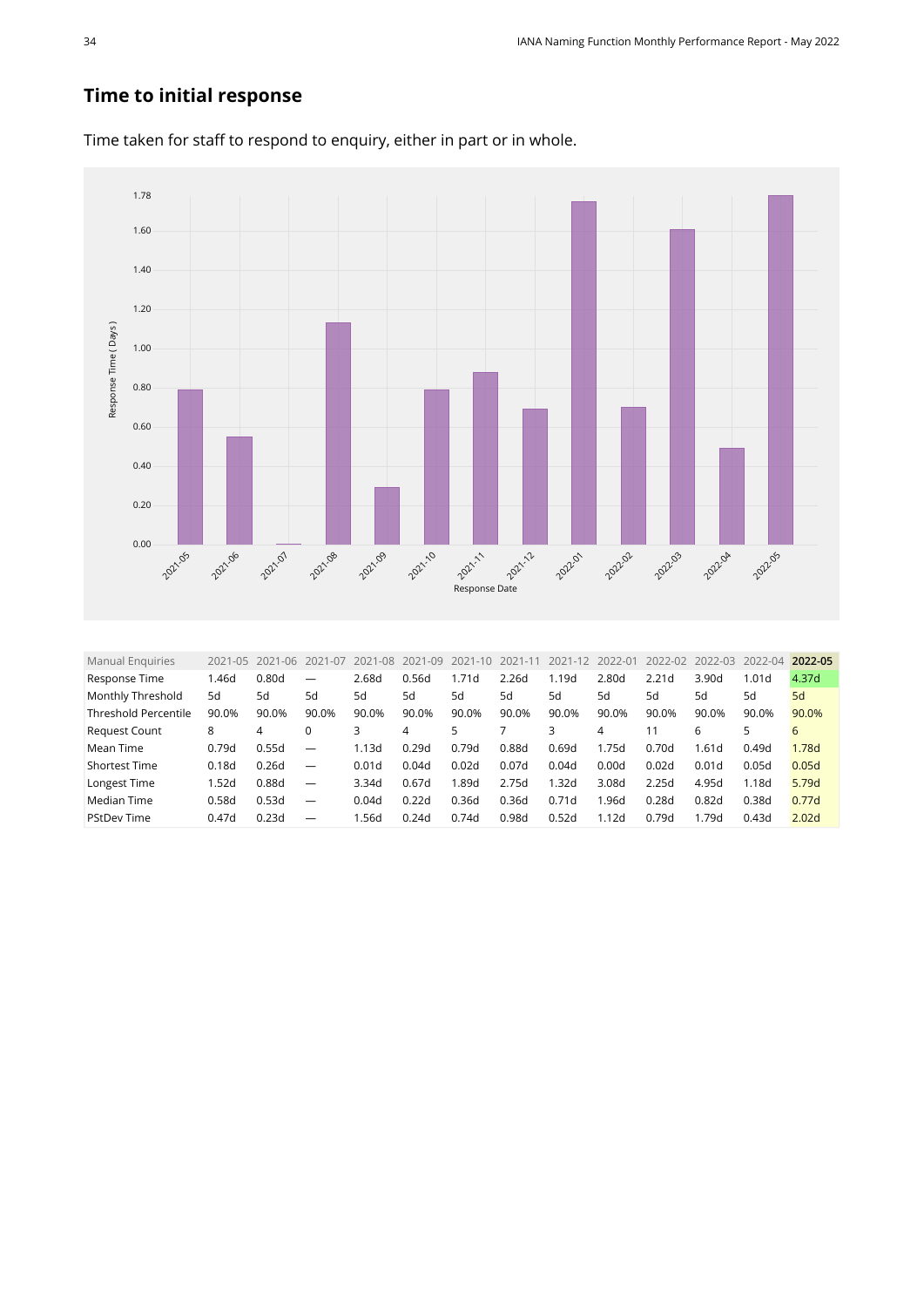# **Label Generation Rulesets**

#### **Review Time**



The time it takes for staff to review a submission and either agree that it is well-formed or send it back for remediation.

<span id="page-34-0"></span>

| <b>Review Time</b>          | 2021-05 | 2021-06           | 2021<br>$-()$            | 2021<br>$-08$ | $1 - 09$<br>$202^{\circ}$ | 2021-10 | $2021 - 1$ | 202<br>$1 - 12$ | $2022 - 0$ | 2022-02 | 2022-03                  | 2022-04 | 2022-05 |
|-----------------------------|---------|-------------------|--------------------------|---------------|---------------------------|---------|------------|-----------------|------------|---------|--------------------------|---------|---------|
| <b>Review Time</b>          | 0.98d   | 0.94d             |                          | 0.71d         |                           |         |            | 0.52d           | 0.61d      | 0.02d   |                          | 1.15d   | 0.69d   |
| Monthly Threshold           | 5d      | 5d                | 5d                       | 5d            | 5d                        | 5d      | 5d         | 5d              | 5d         | 5d      | 5d                       | 5d      | 5d      |
| <b>Threshold Percentile</b> | 90.0%   | 90.0%             | 90.0%                    | 90.0%         | 90.0%                     | 90.0%   | 90.0%      | 90.0%           | 90.0%      | 90.0%   | 90.0%                    | 90.0%   | 90.0%   |
| <b>Review Count</b>         | 18      | 9                 |                          | 5             |                           |         | 0          |                 |            |         |                          |         |         |
| <b>Shortest Time</b>        | 0.17d   | 0.08d             | $\overline{\phantom{m}}$ | 0.24d         | _                         |         |            | 0.52d           | 0.25d      | 0.02d   | _                        | 1.15d   | 0.16d   |
| Longest Time                | 4.40d   | 1.10 <sub>d</sub> | $\overline{\phantom{0}}$ | 0.71d         |                           |         |            | 0.52d           | 0.65d      | 0.02d   |                          | 1.15d   | 0.69d   |
| Median Time                 | 0.94d   | 0.67d             | $\overline{\phantom{0}}$ | 0.49d         |                           |         |            | 0.52d           | 0.45d      | 0.02d   | $\overline{\phantom{0}}$ | 1.15d   | 0.68d   |
| <b>PStDev Time</b>          | 0.86d   | 0.35d             | $\overline{\phantom{m}}$ | 0.18d         |                           |         |            | 0.00d           | 0.20d      | 0.00d   |                          | 0.00d   | 0.25d   |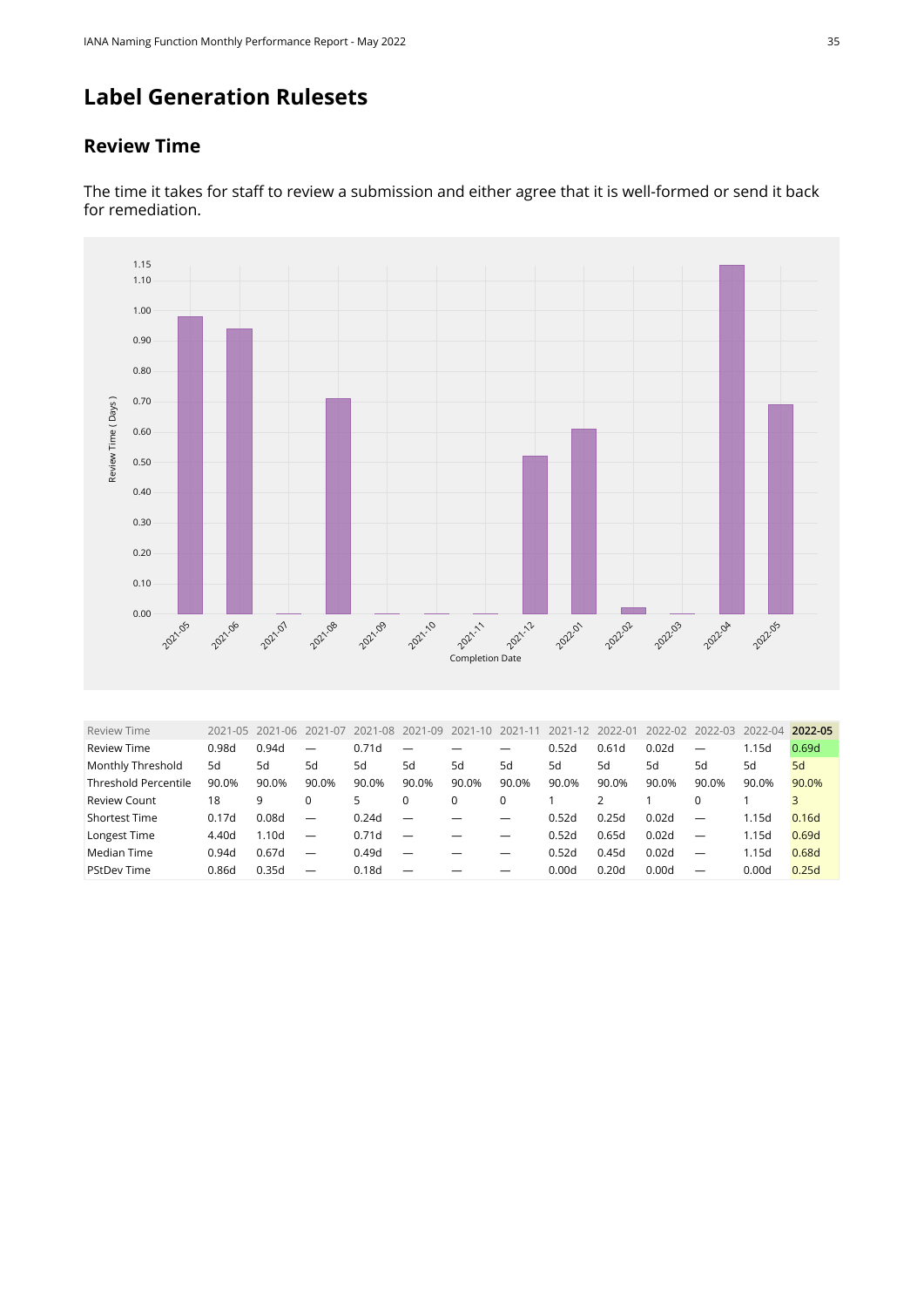## **Implementation Time**



Time it takes for staff to publish a change once it meets all requirements.

<span id="page-35-0"></span>

| Implementation Time<br>$2021 - 05$<br>2021-09<br>2022-04<br>2021-06<br>2021<br>$-08$<br>2021-10<br>2022-02<br>2022-03<br>2021-07<br>2021-12<br>2021-11<br>2022-01 | 2022-05           |
|-------------------------------------------------------------------------------------------------------------------------------------------------------------------|-------------------|
| 6.15d<br>4.95d<br>5.95d<br>Implementation Time<br>5.82d<br>1.18d<br>1.00d<br>3.15d<br>$\overline{\phantom{m}}$<br>$\overline{\phantom{0}}$                        | 3.10d             |
| Monthly Threshold<br>7d<br>7d<br>7d<br>7d<br>7d<br>7d<br>7d<br>7d<br>7d<br>7d<br>7d<br>7d                                                                         | 7d                |
| <b>Threshold Percentile</b><br>90.0%<br>90.0%<br>90.0%<br>90.0%<br>90.0%<br>90.0%<br>90.0%<br>90.0%<br>90.0%<br>90.0%<br>90.0%<br>90.0%                           | 90.0%             |
| <b>Request Count</b><br>18<br>9<br>0<br>5.                                                                                                                        |                   |
| <b>Shortest Time</b><br>0.93d<br>0.88d<br>2.91 <sub>d</sub><br>1.23d<br>1.00d<br>5.82d<br>3.15d<br>$\overline{\phantom{0}}$<br>$\overline{\phantom{0}}$           | 0.31 <sub>d</sub> |
| Longest Time<br>6.36d<br>6.15d<br>1.20d<br>5.82d<br>1.00d<br>3.15d<br>5.94d<br>$\overline{\phantom{m}}$                                                           | 3.79d             |
| Median Time<br>5.29d<br>6.13d<br>3.15d<br>5.82d<br>1.07d<br>1.00d<br>2.51d<br>$\overline{\phantom{0}}$<br>$\overline{\phantom{0}}$<br>$\overline{\phantom{0}}$    | 0.31 <sub>d</sub> |
| <b>PStDev Time</b><br>2.39d<br>1.24d<br>1.02d<br>0.00d<br>0.00d<br>0.14d<br>0.00d<br>$\overline{\phantom{0}}$<br>—                                                | 1.64d             |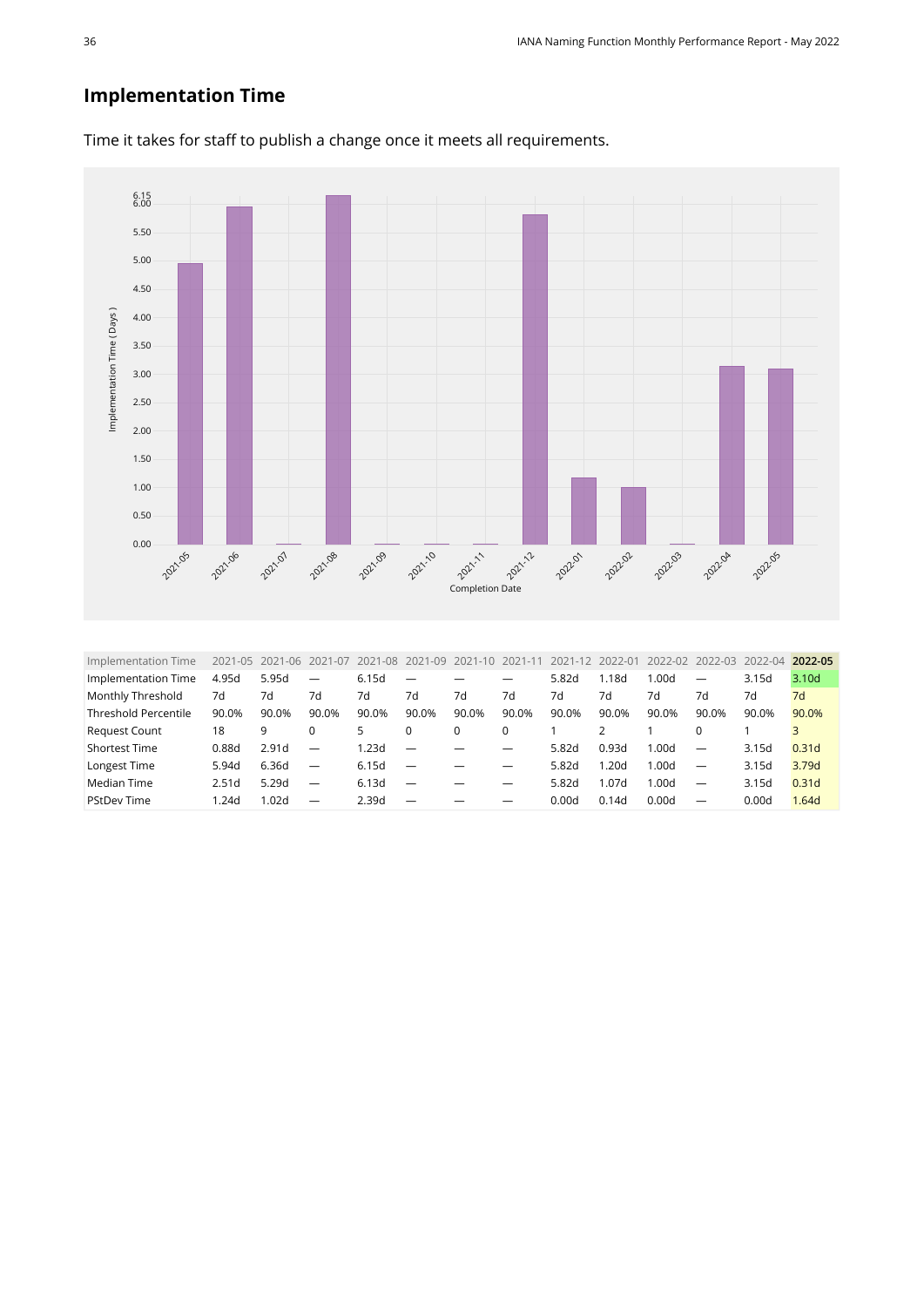## **Requester Clarification**

The number of times a clarification or remediation was required from the requester.



<span id="page-36-0"></span>

| Requester Clarification 2021-05 2021-06 2021-07 2021-08 2021-09 2021-10 2021-11 2021-12 2022-01 2022-02 2022-03 2022-04 2022-05 |    |                   |                                   |                               |                                   |                          |           |               |  |  |
|---------------------------------------------------------------------------------------------------------------------------------|----|-------------------|-----------------------------------|-------------------------------|-----------------------------------|--------------------------|-----------|---------------|--|--|
| Count                                                                                                                           | 38 |                   | $\overline{\phantom{a}}$          | and the state of the state of | and the state of the state of the | $\overline{\phantom{0}}$ |           | 6 -           |  |  |
| <b>Request Count</b>                                                                                                            | 19 | $\cdot$ 9 $\cdot$ | $0 \quad 5$                       |                               |                                   |                          | 0 0 0 1 2 |               |  |  |
| Shortest Clarification                                                                                                          |    |                   | and the state of the state of the |                               | and the state of the state of the |                          |           |               |  |  |
| Longest Clarification 3                                                                                                         |    | $\prec$           | $\overline{\phantom{0}}$          | $\sim$ 0.000 $\sim$           |                                   |                          |           | $\mathcal{P}$ |  |  |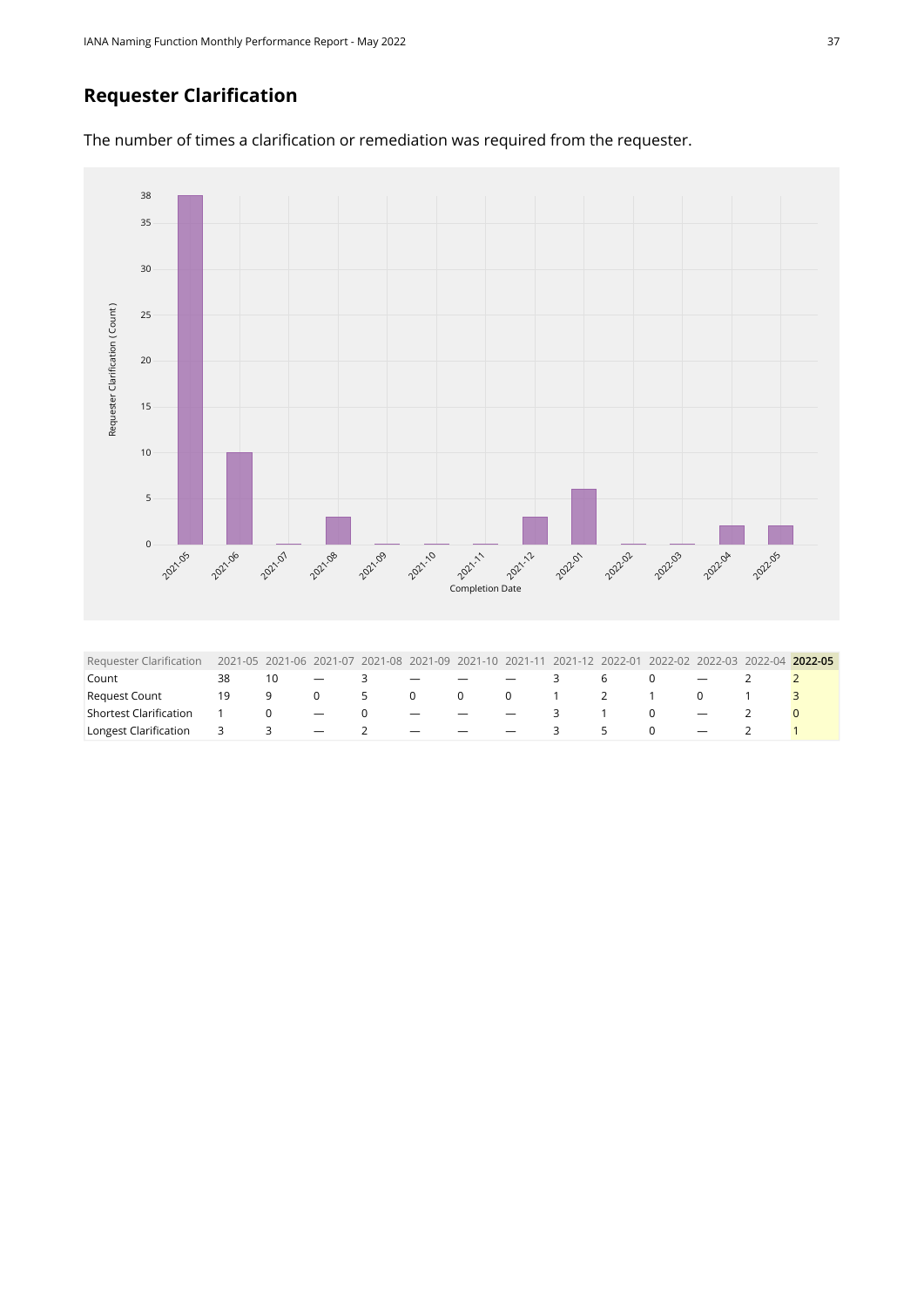#### **Time per Actor**

Average time taken for staff processing, requester clarification, administrative contact authorization and regulatory checks.

<span id="page-37-3"></span><span id="page-37-2"></span><span id="page-37-1"></span><span id="page-37-0"></span>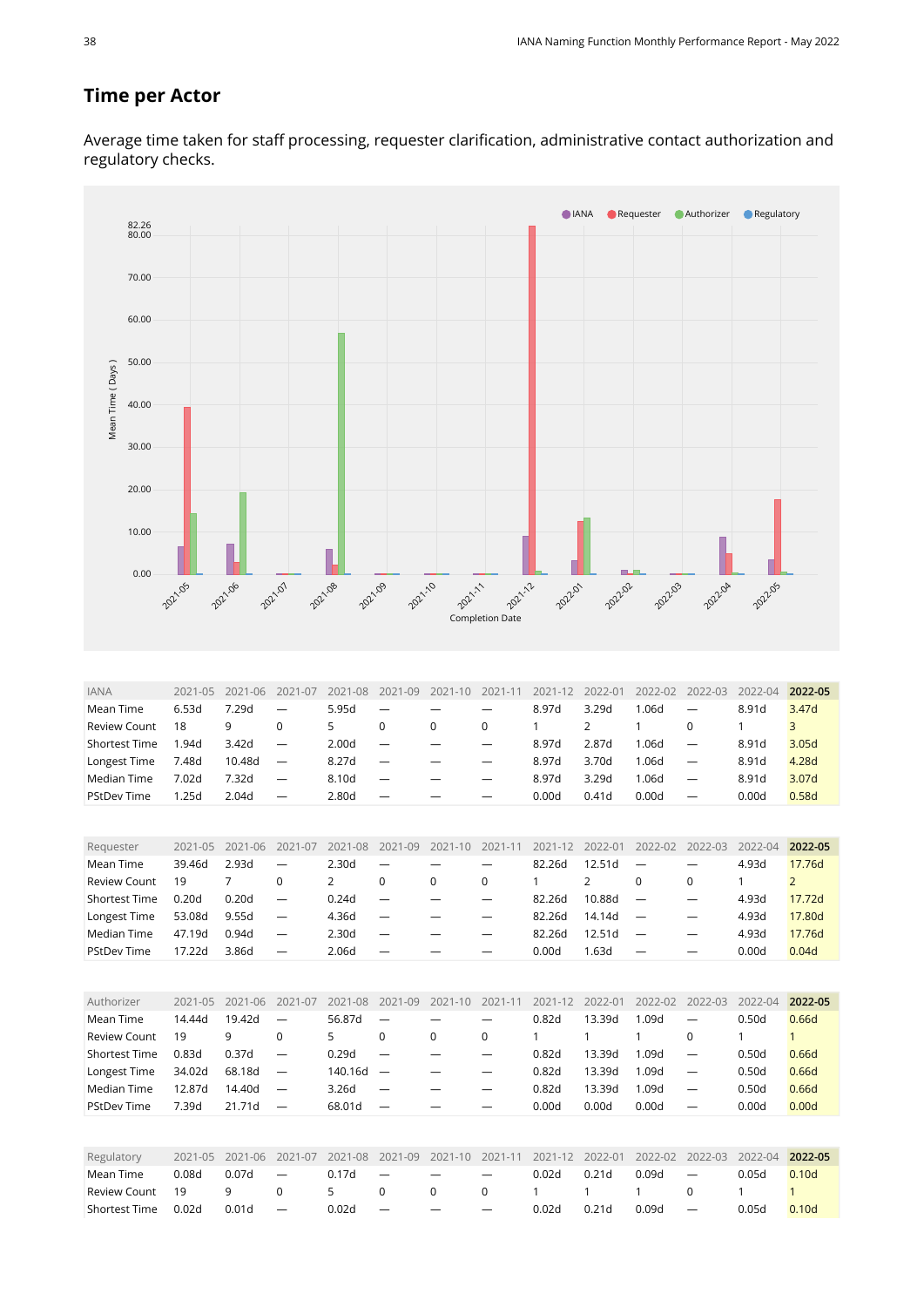| Regulatory   |       |       |                          |       |                          |                          |                          | 2021-05 2021-06 2021-07 2021-08 2021-09 2021-10 2021-11 2021-12 2022-01 |       | 2022-02 | 2022-03 2022-04          |       | 2022-05           |
|--------------|-------|-------|--------------------------|-------|--------------------------|--------------------------|--------------------------|-------------------------------------------------------------------------|-------|---------|--------------------------|-------|-------------------|
| Longest Time | 0.14d | 0.12d | $\overline{\phantom{a}}$ | 0.65d | $\overline{\phantom{a}}$ | $\overline{\phantom{m}}$ | $\overline{\phantom{a}}$ | 0.02d                                                                   | 0.21d | 0.09d   | $\overline{\phantom{a}}$ | 0.05d | 0.10 <sub>d</sub> |
| Median Time  | 0.09d | 0.07d | $\overline{\phantom{a}}$ | 0.07d | $\overline{\phantom{a}}$ | $\overline{\phantom{0}}$ | $\overline{\phantom{0}}$ | 0.02d                                                                   | 0.21d | 0.09d   | $\overline{\phantom{m}}$ | 0.05d | 0.10d             |
| PStDev Time  | 0.03d | 0.04d | $\overline{\phantom{0}}$ | 0.24d | $\overline{\phantom{a}}$ |                          | $\overline{\phantom{m}}$ | 0.00d                                                                   | 0.00d | 0.00d   | $\overline{\phantom{a}}$ | 0.00d | 0.00d             |

## **Request Volumes**

#### Total number of LGRs added or modified.



<span id="page-38-0"></span>

| <b>Request Volumes</b>      |     |    |                          |               |                          |                          |                          |     |    |                          |    | 2021-05 2021-06 2021-07 2021-08 2021-09 2021-10 2021-11 2021-12 2022-01 2022-02 2022-03 2022-04 2022-05 |
|-----------------------------|-----|----|--------------------------|---------------|--------------------------|--------------------------|--------------------------|-----|----|--------------------------|----|---------------------------------------------------------------------------------------------------------|
| <b>Total LGRs Processed</b> | 776 | 19 | $\overline{\phantom{m}}$ | 26            | $\overline{\phantom{m}}$ |                          |                          | 104 | 19 |                          | 43 |                                                                                                         |
| <b>Request Count</b>        | 18  | 9  |                          |               | $\Omega$                 | 0                        |                          |     |    |                          |    |                                                                                                         |
| Average LGRs per Request    | 43  |    | $\overline{\phantom{0}}$ | $\mathcal{P}$ | $\overline{\phantom{a}}$ | $\overline{\phantom{0}}$ | $\overline{\phantom{0}}$ | 104 | 10 | $\overline{\phantom{0}}$ | 43 |                                                                                                         |
| Smallest per Request        |     |    | $\overline{\phantom{0}}$ |               | $\overline{\phantom{m}}$ |                          |                          | 104 |    | $\overline{\phantom{m}}$ | 43 |                                                                                                         |
| Largest per Request         | 546 | 4  | $\overline{\phantom{0}}$ | 17            | $\overline{\phantom{0}}$ | $\overline{\phantom{0}}$ |                          | 104 | 18 | $\overline{\phantom{0}}$ | 43 |                                                                                                         |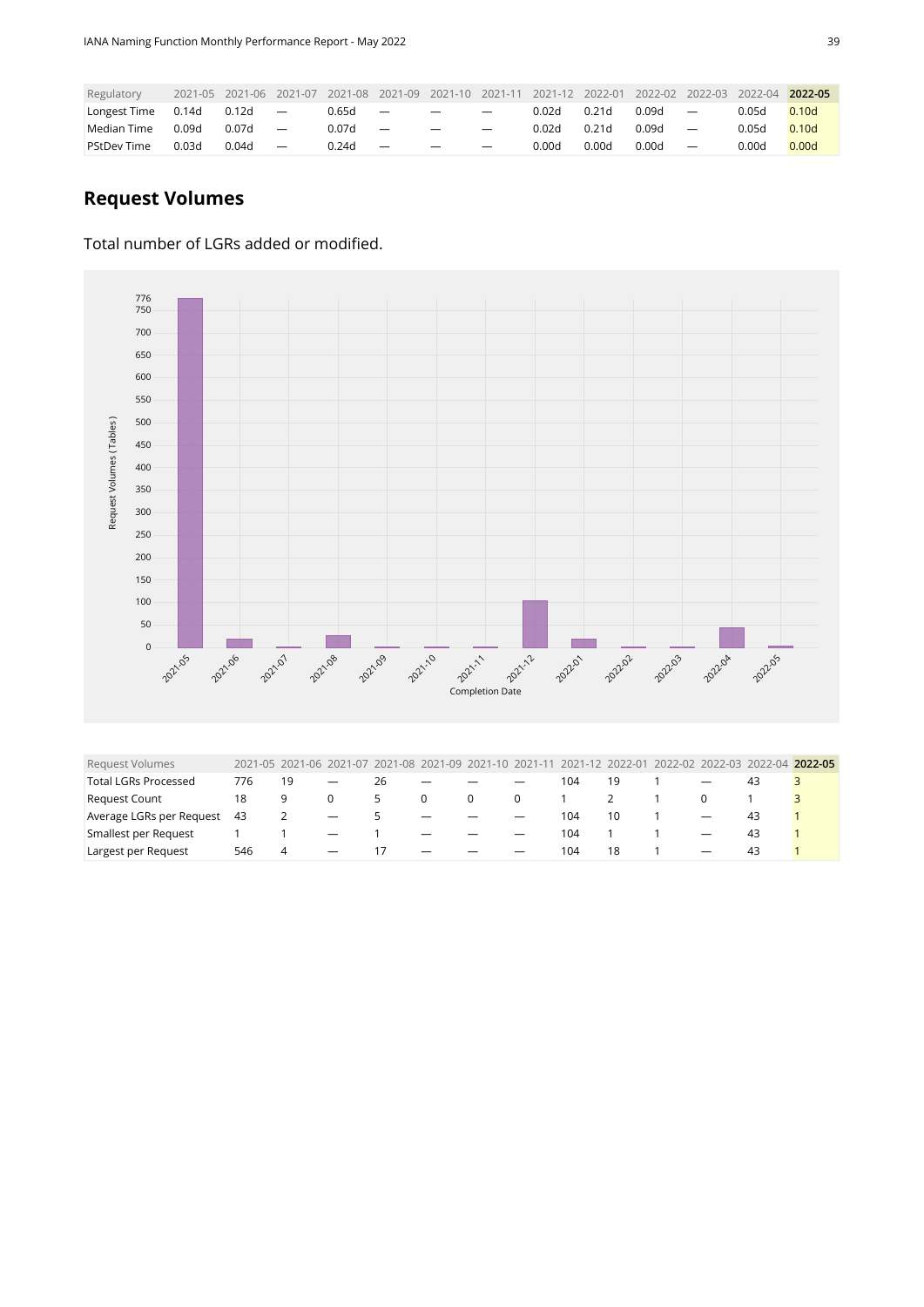# <span id="page-39-0"></span>**Definitions**

# **Service Definitions**

While there are many different ways change requests can be categorized, the key areas of distinction between different processing types for the purposes of metrics are as follows:

- **Category I (Routine updates impacting Root Zone File)** Routine change requests that alter the technical data published in the DNS root zone (e.g. changes to NS records, DS records and glue records) . For these changes the process requires IANA, both pre- and post-transition, to engage third parties to implement, publish and distribute changes in the root zone file.
- **Category II (Routine updates not impacting Root Zone File)** Routine change requests that do not alter the DNS root zone file (e.g. contact data and metadata). These changes do not engage third parties as part of implementation, and therefore will have a materially different processing timeframe.
- **Category III (Creating or Transferring a gTLD)** Requests to create ("delegate") or transfer ("redelegate" or "assign") a generic top-level domain. These changes require additional processing by IANA to ensure policy and contractual requirements are met associated with a change of control for the TLD. While the key processing is performed elsewhere within ICANN, the IANA processing is significant and therefore distinguishes this type of request from a routine change request.
- **Category IV (Creating or Transferring a ccTLD)** Requests to create or transfer a countrycode top-level domain. These changes require additional processing by IANA to ensure policy requirements are met. This processing is performed by IANA staff, and includes performing additional analysis on the change request, producing a report, and having that report reviewed externally (including verification that all existing registration data has been successfully transferred from the old to new Registry operator). This processing is significant, and is normally substantially longer than a routine change request, and therefore should be distinguished.
- **Category V (Other change requests)** Other non-routine change requests. IANA is required to process change requests that may have special handling requirements, or require additional documentary evidence or additional clarifications from the customer or third parties, that do not afford them the ability to automate. These scenarios include, but are not necessarily limited to:
	- i. Customers that require requests to be handled outside the online self-service platform, such as those lodging change requests through the exchange of postal mail;
	- ii. Customers that have placed special handling instructions on file with IANA, or have otherwise asked for special handling for a request that deviates from the normal process, that must be executed manually by IANA staff;
	- iii. Unique legal or regulatory encumbrances that must be satisfied that require additional processing;
	- iv. Removing a TLD from service (e.g. retirement or revocation);
	- v. Changes that relate to the operation of the root zone itself, including changing the Root Key Signing Key, altering the set of authoritative name servers for the root zone (e.g. the "root servers"), and changes to the "root hints" file.

## **Field Definitions**

The fields in the preceding tables are as follows: